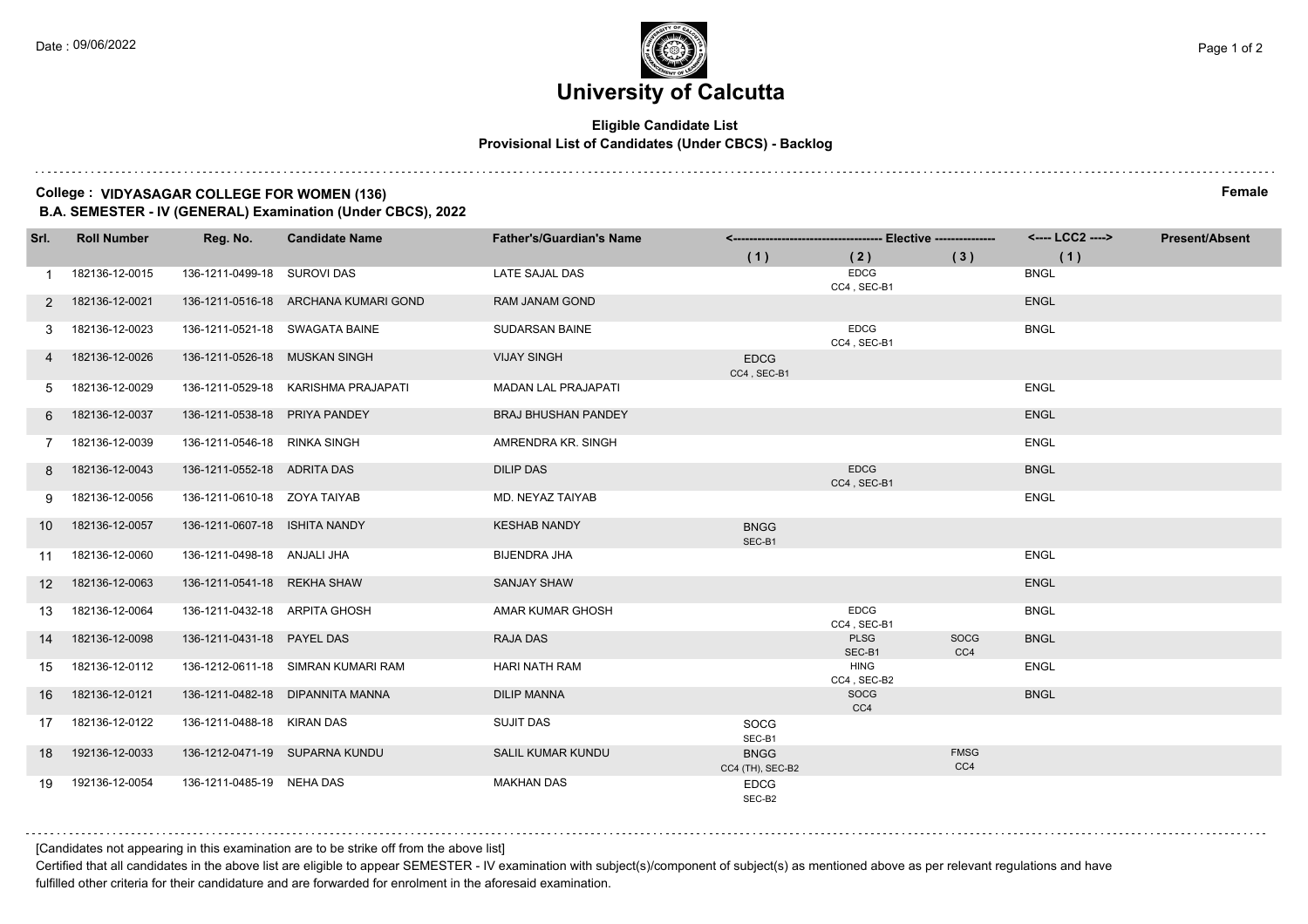#### **Eligible Candidate List Provisional List of Candidates (Under CBCS) - Backlog**

#### **College : VIDYASAGAR COLLEGE FOR WOMEN (136) Female B.A. SEMESTER - IV (GENERAL) Examination (Under CBCS), 2022**

| Srl.      | <b>Roll Number</b> | Reg. No.                       | <b>Candidate Name</b> | <b>Father's/Guardian's Name</b> |                 |     |     | <---- LCC2 ----> | <b>Present/Absent</b> |
|-----------|--------------------|--------------------------------|-----------------------|---------------------------------|-----------------|-----|-----|------------------|-----------------------|
|           |                    |                                |                       |                                 | (1)             | (2) | (3) | (1)              |                       |
| <b>20</b> | 192136-12-0104     | 136-1211-0462-19 SNEHA MUSTAFI |                       | <b>TAPAS KUMAR MUSTAFI</b>      | <b>ENGG</b>     |     |     |                  |                       |
|           |                    |                                |                       |                                 | $CC4$ (TH)      |     |     |                  |                       |
| 21        | 192136-12-0108     | 211-1212-0488-17               | SNEHA MANDAL          | SUBRATA KUMAR MANDAL            | SANG            |     |     |                  |                       |
|           |                    |                                |                       |                                 | CC <sub>4</sub> |     |     |                  |                       |
| <b>22</b> | 192136-12-0129     | 136-1211-0541-19 SANJANA SAHA  |                       | RANA SAHA                       | <b>BNGG</b>     |     |     |                  |                       |
|           |                    |                                |                       |                                 | SEC-B1          |     |     |                  |                       |

[Candidates not appearing in this examination are to be strike off from the above list]

Certified that all candidates in the above list are eligible to appear SEMESTER - IV examination with subject(s)/component of subject(s) as mentioned above as per relevant regulations and have fulfilled other criteria for their candidature and are forwarded for enrolment in the aforesaid examination.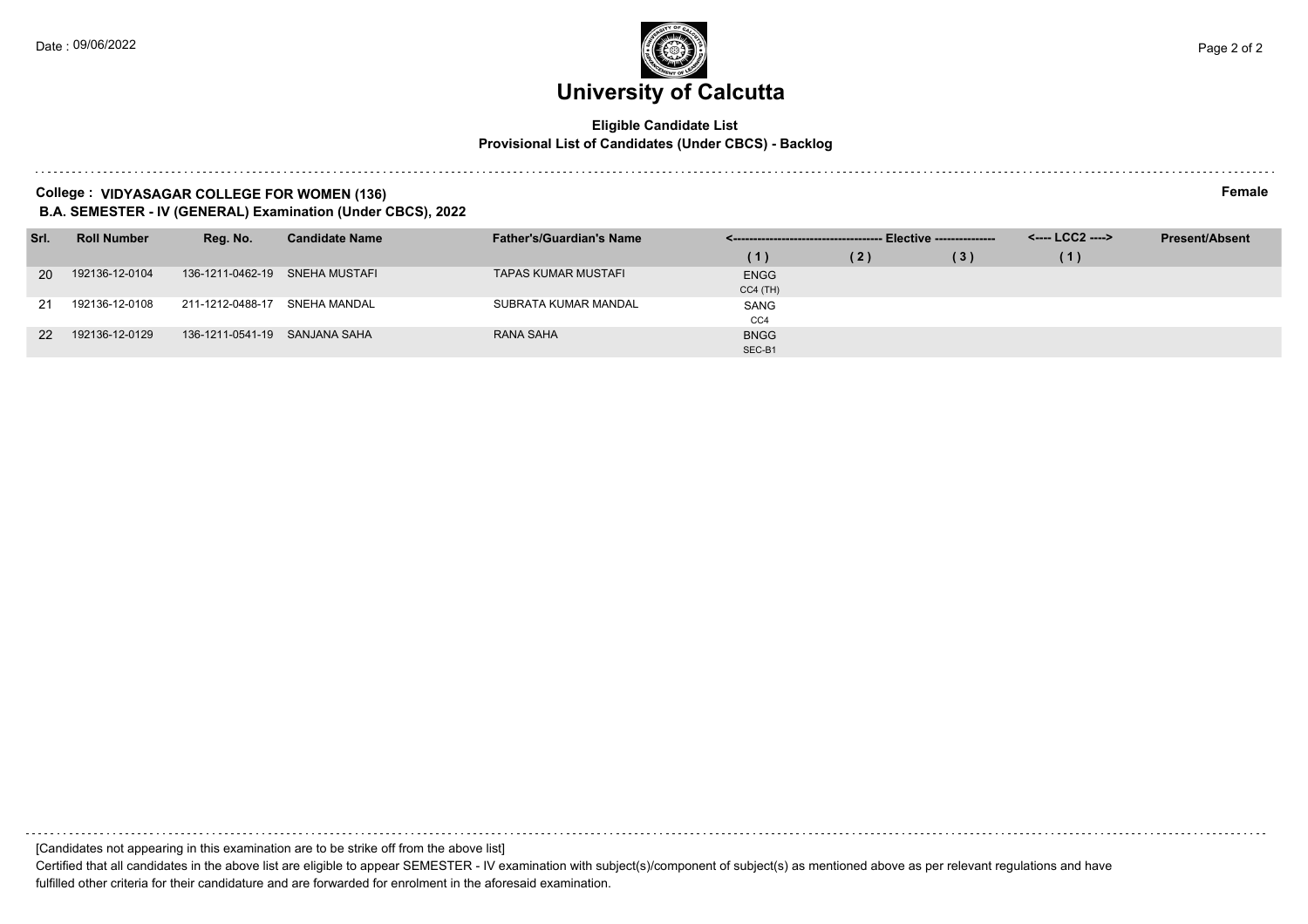#### **Eligible Candidate List Provisional List of Candidates (Under CBCS) - Backlog**

### **College : VIDYASAGAR COLLEGE FOR WOMEN (136) Female**

**B.A. SEMESTER - IV (HONOURS) Examination (Under CBCS), 2022**

| Srl. | <b>Roll Number</b> | Reg. No.                     | <b>Candidate Name</b>            | <b>Father's/Guardian's Name</b> | ---- Elective --------------- |     |     | <---- LCC2 ----> | <b>Present/Absent</b> |
|------|--------------------|------------------------------|----------------------------------|---------------------------------|-------------------------------|-----|-----|------------------|-----------------------|
|      |                    |                              |                                  |                                 | (1)                           | (2) | (3) | (1)              |                       |
|      | 182136-11-0091     | 136-1213-0054-18             | SUSMITA MANDI                    | PITAB MANDI                     | <b>ENGA</b>                   |     |     |                  |                       |
|      |                    |                              |                                  |                                 | CC10, CC8, CC9,               |     |     |                  |                       |
|      |                    |                              |                                  |                                 | SEC-B2                        |     |     |                  |                       |
|      | 182136-11-0201     |                              | 136-1211-0199-18 SUMADHURA SINHA | <b>SUMIT SINHA</b>              | <b>ENGG</b>                   |     |     |                  |                       |
|      |                    |                              |                                  |                                 | GE4 (TH)                      |     |     |                  |                       |
|      | 182136-11-0206     | 136-1211-0204-18 PRIYA GUPTA |                                  | <b>RAJESH GUPTA</b>             | <b>HING</b>                   |     |     |                  |                       |
|      |                    |                              |                                  |                                 | GE4 (TH)                      |     |     |                  |                       |
|      | 182136-11-0226     | 136-1212-0215-18             | DIBYA BISWAS                     | ANANTA BISWAS                   | <b>BNGG</b>                   |     |     |                  |                       |
|      |                    |                              |                                  |                                 | GE4                           |     |     |                  |                       |

[Candidates not appearing in this examination are to be strike off from the above list]

Certified that all candidates in the above list are eligible to appear SEMESTER - IV examination with subject(s)/component of subject(s) as mentioned above as per relevant regulations and have fulfilled other criteria for their candidature and are forwarded for enrolment in the aforesaid examination.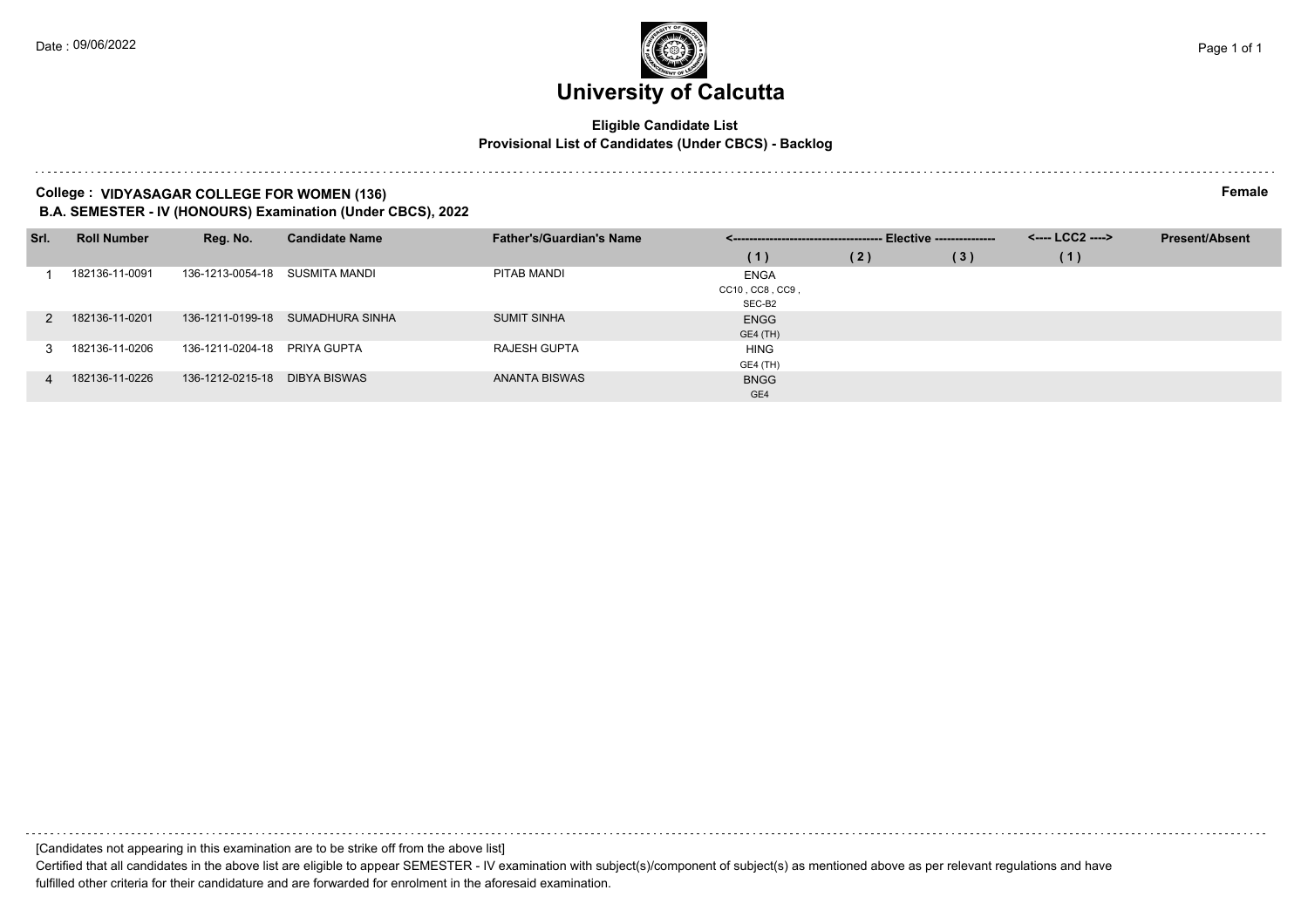### **University of Calcutta**  Date : 09/06/2022 Page 1 of 1

### **Eligible Candidate List Provisional List of Candidates (Under CBCS) - Backlog**

| College:                                                     | ∙emale |
|--------------------------------------------------------------|--------|
| : VIDYASAGAR COLLEGE FOR WOMEN (136)                         |        |
| B.Sc. SEMESTER - IV (GENERAL) Examination (Under CBCS), 2022 |        |

| Srl. | <b>Roll Number</b> | Reg. No.         | <b>Candidate Name</b> | <b>Father's/Guardian's Name</b> |             | Summan manual Elective --------------- | <----- LCC2 ----> | <b>Present/Absent</b> |
|------|--------------------|------------------|-----------------------|---------------------------------|-------------|----------------------------------------|-------------------|-----------------------|
|      |                    |                  |                       |                                 |             |                                        |                   |                       |
|      | 193136-12-0041     | 136-1211-0530-19 | YASHIKA JAISWAL       | RAJESH JAISWAL                  | <b>PHSG</b> |                                        |                   |                       |
|      |                    |                  |                       |                                 | CC4 (PR)    |                                        |                   |                       |

[Candidates not appearing in this examination are to be strike off from the above list]

Certified that all candidates in the above list are eligible to appear SEMESTER - IV examination with subject(s)/component of subject(s) as mentioned above as per relevant regulations and have fulfilled other criteria for their candidature and are forwarded for enrolment in the aforesaid examination.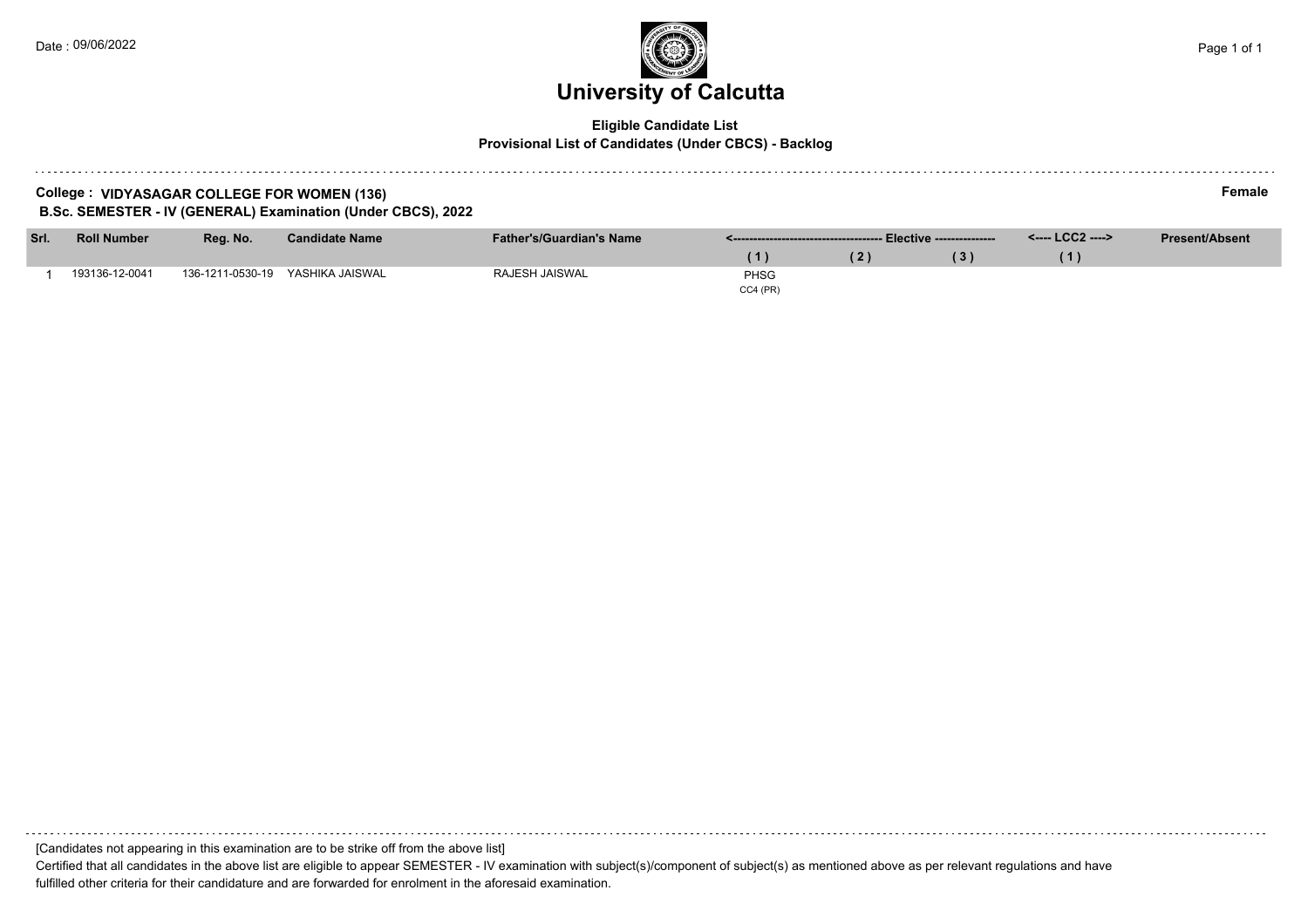### **Eligible Candidate List Provisional List of Candidates (Under CBCS) - Regular**

### **College : VIDYASAGAR COLLEGE FOR WOMEN (136) Female**

**B.A. SEMESTER - IV (GENERAL) Examination (Under CBCS), 2022**

| Srl.           | <b>Roll Number</b> | Reg. No.                      | <b>Candidate Name</b>              | <b>Father's/Guardian's Name</b> | (1)         | <-------------------- Elective -------------------><br>(2) | (3) | <---- LCC2 ----><br>(1) | <b>Present/Absent</b> |
|----------------|--------------------|-------------------------------|------------------------------------|---------------------------------|-------------|------------------------------------------------------------|-----|-------------------------|-----------------------|
| $\mathbf{1}$   | 182136-12-0001     | 136-1211-0442-18              | MADHUMITA DALAI                    | KANAI DALAI                     | <b>BNGG</b> | <b>EDCG</b>                                                |     | LCC <sub>2</sub>        |                       |
| $2^{\circ}$    | 182136-12-0003     | 136-1211-0465-18              | <b>KRITTIKA SEN</b>                | <b>KAJAL SEN</b>                | <b>EDCG</b> | <b>ECOG</b>                                                |     | LCC <sub>2</sub>        |                       |
| 3              | 182136-12-0028     |                               | 136-1211-0528-18 MUNMUN PASWAN     | <b>DINESH PASWAN</b>            | <b>EDCG</b> | SOCG                                                       |     | LCC <sub>2</sub>        |                       |
| 4              | 182136-12-0044     |                               | 136-1211-0554-18 SABANA KHATUN     | <b>MD JAMIL</b>                 | <b>EDCG</b> | <b>HISG</b>                                                |     | LCC <sub>2</sub>        |                       |
| 5              | 182136-12-0050     | 136-1212-0487-18              | MRINMAYEE PATRA                    | <b>MILAN PATRA</b>              | <b>EDCG</b> | <b>SOCG</b>                                                |     | LCC <sub>2</sub>        |                       |
| 6              | 182136-12-0051     | 136-1212-0556-18              | LIPITA HAZRA                       | <b>ASHOK HAZRA</b>              | <b>EDCG</b> | <b>SOCG</b>                                                |     | LCC <sub>2</sub>        |                       |
| $\overline{7}$ | 182136-12-0070     |                               | 136-1211-0492-18 PAROMITA GHOSH    | <b>BHOLA GHOSH</b>              | <b>HISG</b> | <b>EDCG</b>                                                |     | LCC <sub>2</sub>        |                       |
| 8              | 182136-12-0071     |                               | 136-1211-0500-18 SABNAM SONKAR     | <b>RAJEN SONKAR</b>             | <b>HISG</b> | <b>EDCG</b>                                                |     | LCC <sub>2</sub>        |                       |
| 9              | 182136-12-0093     | 136-1211-0480-18 SUMANA DHAR  |                                    | LATE SHYAMAL DHAR               | PHIG        | <b>EDCG</b>                                                |     | LCC <sub>2</sub>        |                       |
| 10             | 182136-12-0104     | 136-1211-0513-18 KIRAN GUPTA  |                                    | <b>SANJAY GUPTA</b>             | <b>PLSG</b> | <b>HING</b>                                                |     | LCC <sub>2</sub>        |                       |
| 11             | 182136-12-0105     | 136-1211-0515-18 LATA SHAW    |                                    | <b>SURAJ SHAW</b>               | <b>PLSG</b> | <b>HING</b>                                                |     | LCC <sub>2</sub>        |                       |
| 12             | 182136-12-0123     | 136-1211-0497-18 JUIN DEY     |                                    | <b>JAGANNATH DEY</b>            | <b>SOCG</b> | <b>JORG</b>                                                |     | LCC <sub>2</sub>        |                       |
| 13             | 182136-12-0130     | 136-1211-0543-18 DEBOMITA BAG |                                    | <b>BIJOY BAG</b>                | <b>SOCG</b> | <b>JORG</b>                                                |     | LCC <sub>2</sub>        |                       |
| 14             | 182136-12-0131     |                               | 136-1211-0545-18 SONALI DEBNATH    | <b>GOUTAM DEBNATH</b>           | <b>SOCG</b> | PHIG                                                       |     | LCC <sub>2</sub>        |                       |
| 15             | 192136-12-0005     | 136-1211-0385-19 DEBOLINA SEN |                                    | <b>ASISH SEN</b>                | <b>BNGG</b> | <b>HISG</b>                                                |     | LCC <sub>2</sub>        |                       |
| 16             | 192136-12-0007     | 136-1211-0396-19              | KAJAL NASKAR                       | LATE KALIPADA NASKAR            | <b>BNGG</b> | <b>EDCG</b>                                                |     | LCC <sub>2</sub>        |                       |
| 17             | 192136-12-0023     | 136-1211-0456-19              | SHARMISTHA PATRA                   | <b>LATE RABIN PATRA</b>         | <b>BNGG</b> | <b>EDCG</b>                                                |     | LCC <sub>2</sub>        |                       |
| 18             | 192136-12-0031     | 136-1212-0406-19              | <b>MEGHA BISWAS</b>                | <b>GADAI BISWAS</b>             | <b>BNGG</b> | <b>EDCG</b>                                                |     | LCC <sub>2</sub>        |                       |
| 19             | 192136-12-0056     |                               | 136-1212-0437-19 PRIYANKA PRAMANIK | NRIPEN PRAMANIK                 | <b>ENGG</b> | <b>EDCG</b>                                                |     | LCC <sub>2</sub>        |                       |
| 20             | 192136-12-0061     | 136-1211-0440-19              | PROMITA DAS                        | <b>RANJIT DAS</b>               | <b>GEOG</b> | <b>BNGG</b>                                                |     | LCC <sub>2</sub>        |                       |

[Candidates not appearing in this examination are to be strike off from the above list]

Certified that all candidates in the above list are eligible to appear SEMESTER - IV examination as per relevant regulations and have fulfilled other criteria for their candidature and are forwarded for enrolment in the aforesaid examination.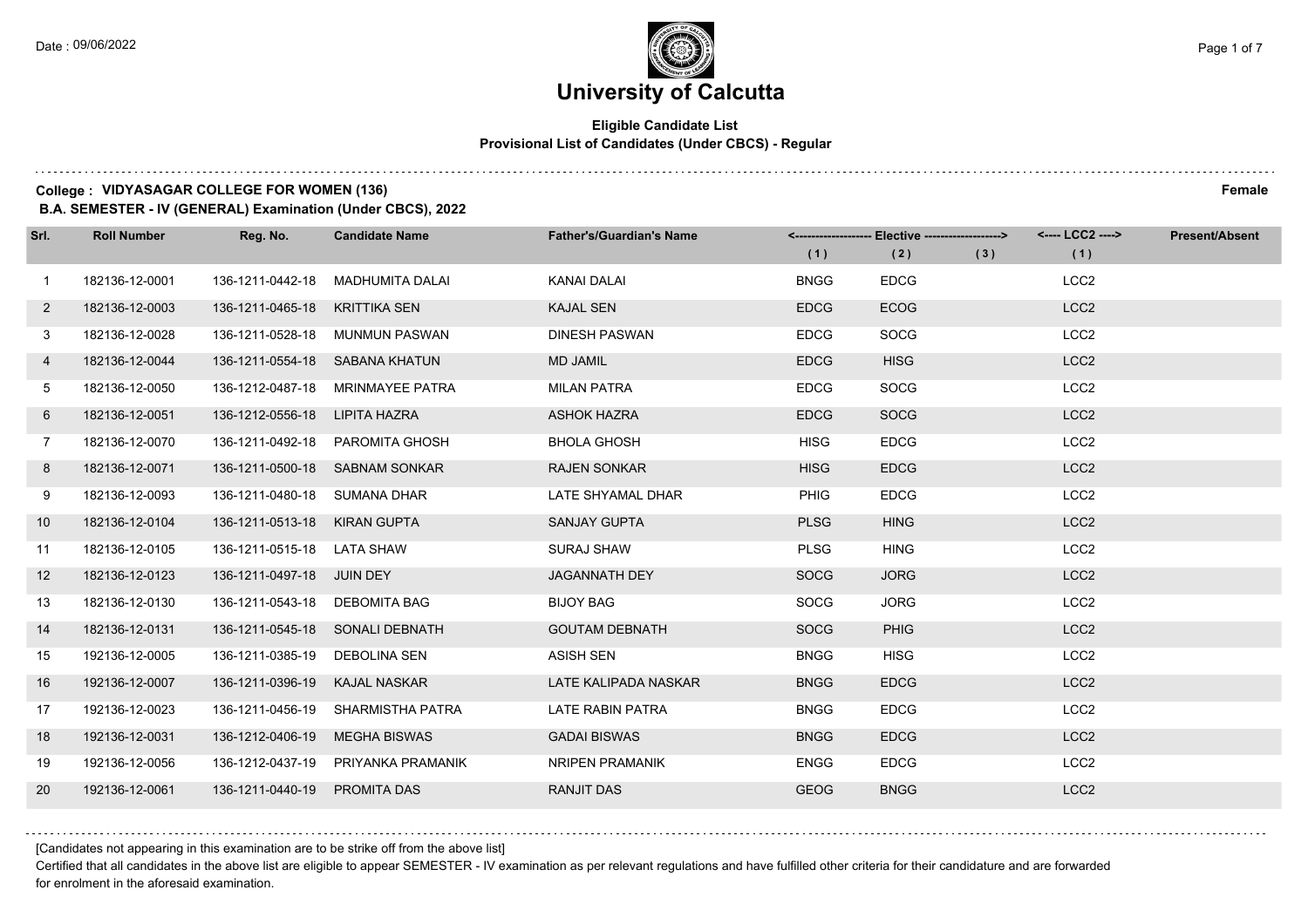### **Eligible Candidate List Provisional List of Candidates (Under CBCS) - Regular**

### **College : VIDYASAGAR COLLEGE FOR WOMEN (136) Female**

**B.A. SEMESTER - IV (GENERAL) Examination (Under CBCS), 2022**

| Srl. | <b>Roll Number</b> | Reg. No.                       | <b>Candidate Name</b>            | <b>Father's/Guardian's Name</b> | (1)         | <------------------- Elective ------------------><br>(2) | (3)         | <---- LCC2 ----><br>(1) | <b>Present/Absent</b> |
|------|--------------------|--------------------------------|----------------------------------|---------------------------------|-------------|----------------------------------------------------------|-------------|-------------------------|-----------------------|
| 21   | 192136-12-0070     | 136-1211-0381-19               | BEAUTI KUMARI                    | <b>MAHA MAYA KUNWAR</b>         | <b>HING</b> | <b>PLSG</b>                                              |             | LCC <sub>2</sub>        |                       |
| 22   | 192136-12-0086     | 136-1211-0477-19 SWATI GUPTA   |                                  | <b>LAKSHMAN GUPTA</b>           | <b>HING</b> | <b>PLSG</b>                                              |             | LCC <sub>2</sub>        |                       |
| 23   | 192136-12-0093     |                                | 136-1211-0368-19 ADITI PRACHANDA | <b>MRITUNJAY PRACHANDA</b>      | <b>HISG</b> | <b>BNGG</b>                                              |             | LCC <sub>2</sub>        |                       |
| 24   | 192136-12-0097     | 136-1211-0459-19 SIMA SEN      |                                  | <b>SUMIT SEN</b>                | <b>HISG</b> | <b>BNGG</b>                                              |             | LCC <sub>2</sub>        |                       |
| 25   | 192136-12-0103     | 136-1211-0447-19               | RINITA BASAK                     | <b>BISWANATH BASAK</b>          | <b>JORG</b> |                                                          | <b>ENGG</b> | LCC <sub>2</sub>        |                       |
| 26   | 192136-12-0131     |                                | 136-1211-0543-19 SOMA SADHUKHAN  | SWAPAN SADHUKHAN                | <b>BNGG</b> | <b>EDCG</b>                                              |             | LCC <sub>2</sub>        |                       |
| 27   | 202136-12-0001     | 136-1211-0336-20 JAYEETA DEY   |                                  | MR. JAYANTA DEY                 | <b>SOCG</b> | <b>PLSG</b>                                              |             | LCC <sub>2</sub>        |                       |
| 28   | 202136-12-0002     | 136-1211-0338-20               | <b>BAISHAKHI GHOSH</b>           | <b>DILIP GHOSH</b>              | <b>SOCG</b> | <b>EDCG</b>                                              |             | LCC <sub>2</sub>        |                       |
| 29   | 202136-12-0004     | 136-1211-0342-20               | PUJA SINGH                       | <b>PRADIP SINGH</b>             | <b>BNGG</b> | <b>EDCG</b>                                              |             | LCC <sub>2</sub>        |                       |
| 30   | 202136-12-0005     | 136-1211-0345-20               | <b>MANISHA SHAW</b>              | <b>VINOD SHAW</b>               | <b>HING</b> | <b>PLSG</b>                                              |             | LCC <sub>2</sub>        |                       |
| 31   | 202136-12-0006     | 136-1211-0347-20               | KHUSHI GUPTA                     | <b>SUJIT GUPTA</b>              | <b>HING</b> | <b>PLSG</b>                                              |             | LCC <sub>2</sub>        |                       |
| 32   | 202136-12-0007     | 136-1211-0348-20               | <b>MADHURIMA GHOSH</b>           | <b>DILIP GHOSH</b>              | <b>BNGG</b> | <b>PLSG</b>                                              |             | LCC <sub>2</sub>        |                       |
| 33   | 202136-12-0008     | 136-1211-0349-20               | AYANTIKA DEB                     | PRADIP DEB                      | <b>ECOG</b> | <b>PLSG</b>                                              |             | LCC <sub>2</sub>        |                       |
| 34   | 202136-12-0009     | 136-1211-0350-20               | KABITA YADAV                     | SHIV JI YADAV                   | <b>HING</b> | <b>EDCG</b>                                              |             | LCC <sub>2</sub>        |                       |
| 35   | 202136-12-0010     | 136-1211-0352-20 ANJALI DAS    |                                  | <b>KHOKAN DAS</b>               | <b>SOCG</b> | <b>EDCG</b>                                              |             | LCC <sub>2</sub>        |                       |
| 36   | 202136-12-0011     | 136-1211-0353-20               | PRIYA MONDAL                     | <b>KARTICK MONDAL</b>           | <b>BNGG</b> | <b>EDCG</b>                                              |             | LCC <sub>2</sub>        |                       |
| 37   | 202136-12-0012     | 136-1211-0354-20               | SWEETY SHAW                      | PRAMOD SHAW                     | <b>HING</b> | <b>EDCG</b>                                              |             | LCC <sub>2</sub>        |                       |
| 38   | 202136-12-0013     | 136-1211-0355-20 SEEMITA DHOLE |                                  | <b>JAYANTA DHOLE</b>            | <b>BNGG</b> | <b>FMSG</b>                                              |             | LCC <sub>2</sub>        |                       |
| 39   | 202136-12-0014     |                                | 136-1211-0357-20 AISHWARYA ROY   | LATE RANJIT ROY                 | <b>BNGG</b> | <b>PLSG</b>                                              |             | LCC <sub>2</sub>        |                       |
| 40   | 202136-12-0015     | 136-1211-0359-20               | <b>MOHANA RAY</b>                | <b>LATE SAYAN RAY</b>           | <b>BNGG</b> | <b>EDCG</b>                                              |             | LCC <sub>2</sub>        |                       |

[Candidates not appearing in this examination are to be strike off from the above list]

Certified that all candidates in the above list are eligible to appear SEMESTER - IV examination as per relevant regulations and have fulfilled other criteria for their candidature and are forwarded for enrolment in the aforesaid examination.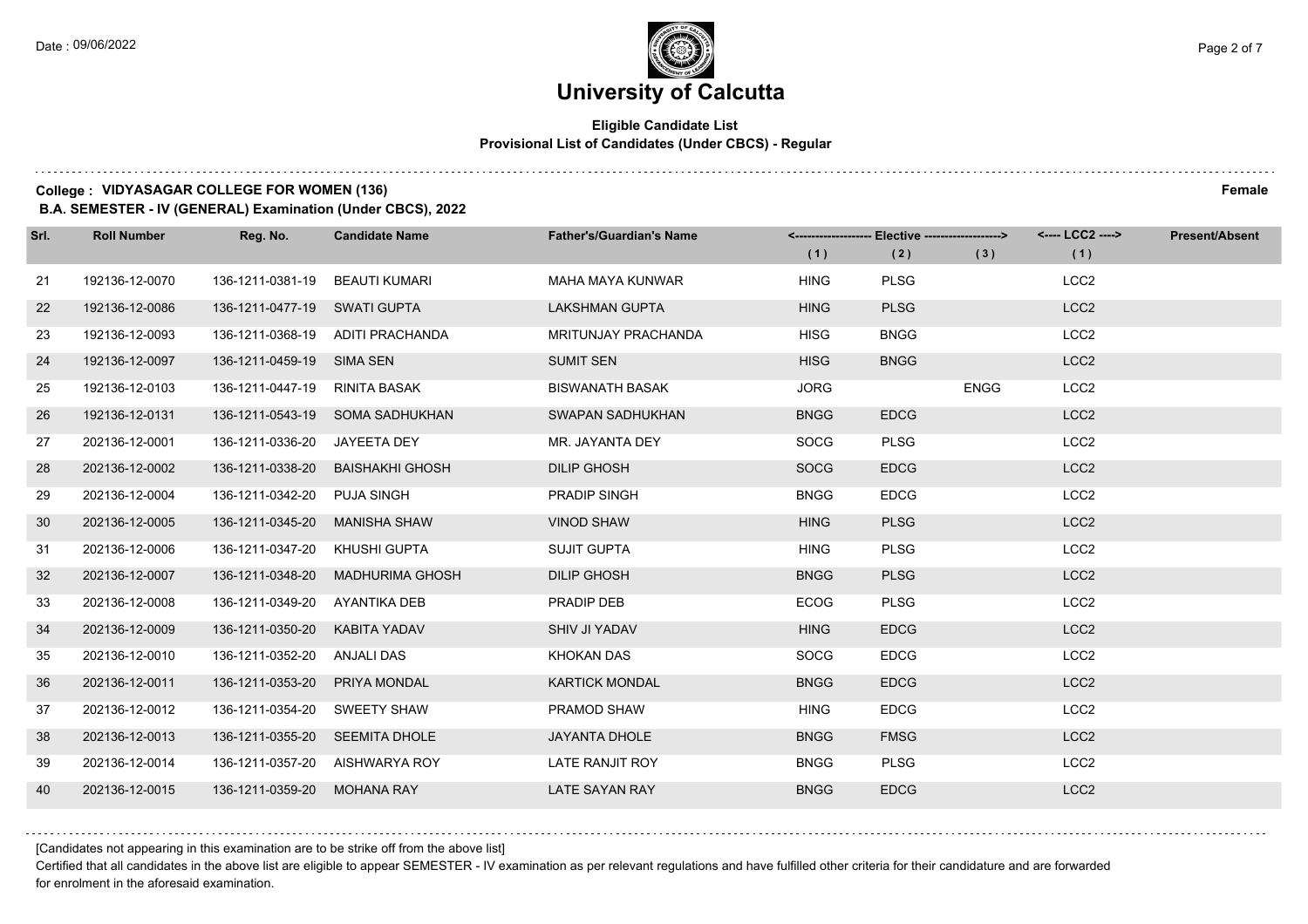### **University of Calcutta**

### **Eligible Candidate List Provisional List of Candidates (Under CBCS) - Regular**

### **College : VIDYASAGAR COLLEGE FOR WOMEN (136) Female**

**B.A. SEMESTER - IV (GENERAL) Examination (Under CBCS), 2022**

| Srl. | <b>Roll Number</b> | Reg. No.                      | <b>Candidate Name</b>           | <b>Father's/Guardian's Name</b> | (1)         | <-------------------- Elective ------------------><br>(2) | (3) | <---- LCC2 ----><br>(1) | <b>Present/Absent</b> |
|------|--------------------|-------------------------------|---------------------------------|---------------------------------|-------------|-----------------------------------------------------------|-----|-------------------------|-----------------------|
| 41   | 202136-12-0016     | 136-1211-0361-20              | PALLABI DEY                     | PARTHA DEY                      | <b>ENGG</b> | <b>PLSG</b>                                               |     | LCC <sub>2</sub>        |                       |
| 42   | 202136-12-0017     | 136-1211-0362-20 SEJAL GHOSH  |                                 | <b>GOUR GHOSH</b>               | <b>ENGG</b> | <b>EDCG</b>                                               |     | LCC <sub>2</sub>        |                       |
| 43   | 202136-12-0018     | 136-1211-0363-20              | <b>DEBOSHRI MONDAL</b>          | <b>KARTICK MONDAL</b>           | <b>BNGG</b> | <b>EDCG</b>                                               |     | LCC <sub>2</sub>        |                       |
| 44   | 202136-12-0019     | 136-1211-0364-20 ANKITA DAS   |                                 | <b>SUKUMAR DAS</b>              | <b>BNGG</b> | <b>EDCG</b>                                               |     | LCC <sub>2</sub>        |                       |
| 45   | 202136-12-0020     | 136-1211-0365-20              | CHANDRANI PAUL                  | <b>DEBASISH PAUL</b>            | <b>BNGG</b> | <b>FMSG</b>                                               |     | LCC <sub>2</sub>        |                       |
| 46   | 202136-12-0021     | 136-1211-0366-20              | NILUFER YAQUT                   | YAQUT ALI                       | <b>BNGG</b> | <b>EDCG</b>                                               |     | LCC <sub>2</sub>        |                       |
| 47   | 202136-12-0022     | 136-1211-0367-20 NANDINI RANA |                                 | UTTAM RANA                      | <b>BNGG</b> | <b>EDCG</b>                                               |     | LCC <sub>2</sub>        |                       |
| 48   | 202136-12-0023     | 136-1211-0368-20 SUDIPTA SHEE |                                 | SANJAY SHEE                     | <b>BNGG</b> | <b>PLSG</b>                                               |     | LCC <sub>2</sub>        |                       |
| 49   | 202136-12-0024     | 136-1211-0369-20              | KALPITA DAS                     | <b>SANDIP DAS</b>               | <b>BNGG</b> | <b>EDCG</b>                                               |     | LCC <sub>2</sub>        |                       |
| 50   | 202136-12-0025     | 136-1211-0370-20              | <b>RAIMA BHOWMICK</b>           | <b>JATAN BHOWMICK</b>           | <b>SOCG</b> | <b>EDCG</b>                                               |     | LCC <sub>2</sub>        |                       |
| 51   | 202136-12-0026     | 136-1211-0371-20 ANJALI KUAR  |                                 | RABINDRA KUAR                   | <b>HING</b> | <b>EDCG</b>                                               |     | LCC <sub>2</sub>        |                       |
| 52   | 202136-12-0027     | 136-1211-0372-20 ADITI MAITY  |                                 | <b>BHOLA NATH MAITY</b>         | <b>BNGG</b> | <b>EDCG</b>                                               |     | LCC <sub>2</sub>        |                       |
| 53   | 202136-12-0028     | 136-1211-0373-20              | <b>SHYANI DAS</b>               | <b>BIJAY DAS</b>                | GEOG        | <b>BNGG</b>                                               |     | LCC <sub>2</sub>        |                       |
| 54   | 202136-12-0029     | 136-1211-0374-20              | <b>PAYAL SHAW</b>               | <b>MANOJ KUMAR SHAW</b>         | <b>BNGG</b> | <b>EDCG</b>                                               |     | LCC <sub>2</sub>        |                       |
| 55   | 202136-12-0030     | 136-1211-0375-20 PRITY MALICK |                                 | NARAYAN MALICK                  | <b>BNGG</b> | <b>EDCG</b>                                               |     | LCC <sub>2</sub>        |                       |
| 56   | 202136-12-0031     | 136-1211-0376-20              | <b>RIYA SHARMA</b>              | <b>SUNIL SHARMA</b>             | <b>HING</b> | <b>PLSG</b>                                               |     | LCC <sub>2</sub>        |                       |
| 57   | 202136-12-0033     | 136-1211-0378-20              | NIKKI RAJBANSHI                 | SURESH RAJBANSHI                | <b>HING</b> | <b>EDCG</b>                                               |     | LCC <sub>2</sub>        |                       |
| 58   | 202136-12-0034     | 136-1211-0380-20 SAYANI SEAL  |                                 | PARTHA SEAL                     | <b>BNGG</b> | <b>EDCG</b>                                               |     | LCC <sub>2</sub>        |                       |
| 59   | 202136-12-0035     |                               | 136-1211-0382-20 SANCHITA GHOSH | KALIPADA GHOSH                  | <b>BNGG</b> | <b>EDCG</b>                                               |     | LCC <sub>2</sub>        |                       |
| 60   | 202136-12-0036     | 136-1211-0384-20 SUSMITA PAL  |                                 | <b>SHYAMAL PAL</b>              | <b>BNGG</b> | <b>PLSG</b>                                               |     | LCC <sub>2</sub>        |                       |

[Candidates not appearing in this examination are to be strike off from the above list]

Certified that all candidates in the above list are eligible to appear SEMESTER - IV examination as per relevant regulations and have fulfilled other criteria for their candidature and are forwarded for enrolment in the aforesaid examination.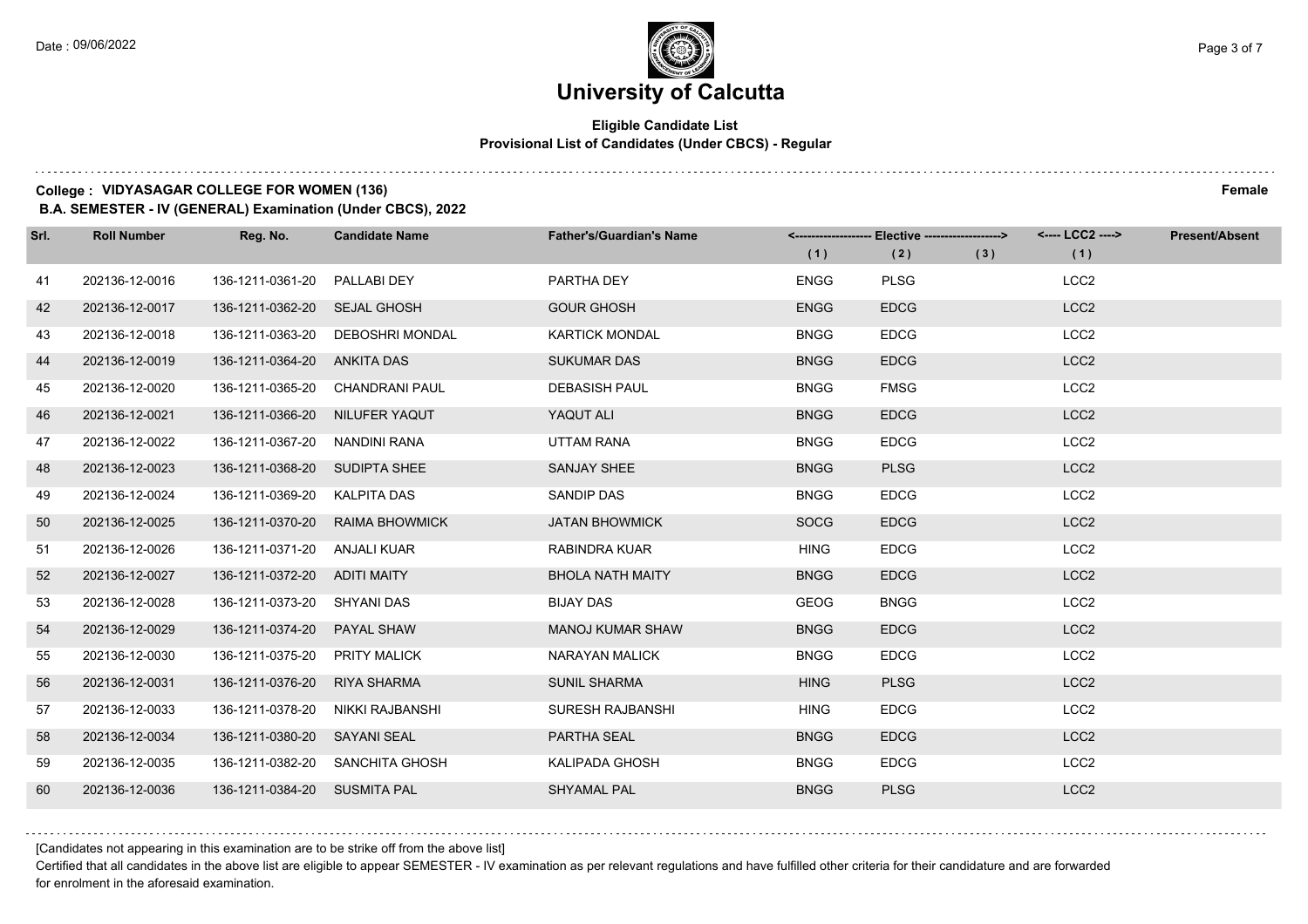### **University of Calcutta**

### **Eligible Candidate List Provisional List of Candidates (Under CBCS) - Regular**

### **College : VIDYASAGAR COLLEGE FOR WOMEN (136) Female**

**B.A. SEMESTER - IV (GENERAL) Examination (Under CBCS), 2022**

| Srl. | <b>Roll Number</b> | Reg. No.                        | <b>Candidate Name</b> | <b>Father's/Guardian's Name</b> |             | <-------------------- Elective ------------------> |     | <---- LCC2 ----> | <b>Present/Absent</b> |
|------|--------------------|---------------------------------|-----------------------|---------------------------------|-------------|----------------------------------------------------|-----|------------------|-----------------------|
|      |                    |                                 |                       |                                 | (1)         | (2)                                                | (3) | (1)              |                       |
| 61   | 202136-12-0037     | 136-1211-0386-20                | UMA SAHA              | <b>JADU SAHA</b>                | <b>BNGG</b> | <b>PLSG</b>                                        |     | LCC <sub>2</sub> |                       |
| 62   | 202136-12-0038     | 136-1211-0387-20                | <b>NATU BAIRAGI</b>   | <b>RABEN BAIRAGI</b>            | <b>BNGG</b> | <b>EDCG</b>                                        |     | LCC <sub>2</sub> |                       |
| 63   | 202136-12-0039     | 136-1211-0389-20 SUCHAITA DAS   |                       | SANJIB DAS                      | <b>SOCG</b> | <b>FMSG</b>                                        |     | LCC <sub>2</sub> |                       |
| 64   | 202136-12-0040     | 136-1211-0390-20 ANINDITA PAUL  |                       | <b>BALAI PAUL</b>               | <b>BNGG</b> | <b>EDCG</b>                                        |     | LCC <sub>2</sub> |                       |
| 65   | 202136-12-0041     | 136-1211-0391-20                | <b>SEEMUL BERA</b>    | NIRMAL BERA                     | <b>GEOG</b> | <b>BNGG</b>                                        |     | LCC <sub>2</sub> |                       |
| 66   | 202136-12-0042     | 136-1211-0392-20 SNEHA SARKAR   |                       | <b>SURAJIT SARKAR</b>           | <b>SOCG</b> | <b>EDCG</b>                                        |     | LCC <sub>2</sub> |                       |
| 67   | 202136-12-0043     | 136-1211-0393-20 DISHANI MISHRA |                       | <b>DILIP MISHRA</b>             | <b>BNGG</b> | <b>EDCG</b>                                        |     | LCC <sub>2</sub> |                       |
| 68   | 202136-12-0044     | 136-1211-0394-20 ADITI DAS      |                       | <b>ASHOK DAS</b>                | <b>SOCG</b> | <b>PLSG</b>                                        |     | LCC <sub>2</sub> |                       |
| 69   | 202136-12-0045     | 136-1211-0395-20                | ANITA RAJBANSHI       | SAUDAGAR RAJBANSHI              | <b>SOCG</b> | <b>EDCG</b>                                        |     | LCC <sub>2</sub> |                       |
| 70   | 202136-12-0046     | 136-1211-0396-20                | <b>CHAYANIKA DAS</b>  | <b>CHANDRA NATH DAS</b>         | <b>ENGG</b> | <b>EDCG</b>                                        |     | LCC <sub>2</sub> |                       |
| 71   | 202136-12-0047     | 136-1211-0397-20 NUPUR DAS      |                       | <b>PRADIP DAS</b>               | <b>SOCG</b> | <b>EDCG</b>                                        |     | LCC <sub>2</sub> |                       |
| 72   | 202136-12-0048     | 136-1211-0398-20                | <b>PUJA GOALA</b>     | RAJU GOALA                      | <b>HING</b> | <b>EDCG</b>                                        |     | LCC <sub>2</sub> |                       |
| 73   | 202136-12-0049     | 136-1211-0401-20                | <b>TRISHITA DEY</b>   | PRASHANTA DEY                   | <b>BNGG</b> | <b>EDCG</b>                                        |     | LCC <sub>2</sub> |                       |
| 74   | 202136-12-0050     | 136-1211-0402-20                | KANINIKA SARKAR       | <b>RAJAT SARKAR</b>             | <b>ENGG</b> | <b>EDCG</b>                                        |     | LCC <sub>2</sub> |                       |
| 75   | 202136-12-0051     | 136-1211-0403-20                | <b>SANJANA DEY</b>    | SUBRATA DEY                     | <b>BNGG</b> | <b>EDCG</b>                                        |     | LCC <sub>2</sub> |                       |
| 76   | 202136-12-0052     | 136-1211-0404-20                | RIYA RAM              | <b>SUJIT RAM</b>                | <b>BNGG</b> | <b>PLSG</b>                                        |     | LCC <sub>2</sub> |                       |
| 77   | 202136-12-0053     | 136-1211-0405-20                | NOORJAHAN KHATUN      | MD. ALI LASKER                  | <b>BNGG</b> | <b>PLSG</b>                                        |     | LCC <sub>2</sub> |                       |
| 78   | 202136-12-0054     | 136-1211-0406-20                | KOMAL KUMARI RAJAK    | <b>RAMESH RAJAK</b>             | <b>HING</b> | <b>PLSG</b>                                        |     | LCC <sub>2</sub> |                       |
| 79   | 202136-12-0055     | 136-1211-0407-20                | MADHUMITA DAS         | <b>ASHISH DAS</b>               | <b>BNGG</b> | <b>EDCG</b>                                        |     | LCC <sub>2</sub> |                       |
| 80   | 202136-12-0056     | 136-1211-0408-20                | DEBLINA DAS           | <b>AVIJIT DAS</b>               | <b>BNGG</b> | <b>EDCG</b>                                        |     | LCC <sub>2</sub> |                       |

[Candidates not appearing in this examination are to be strike off from the above list]

Certified that all candidates in the above list are eligible to appear SEMESTER - IV examination as per relevant regulations and have fulfilled other criteria for their candidature and are forwarded for enrolment in the aforesaid examination.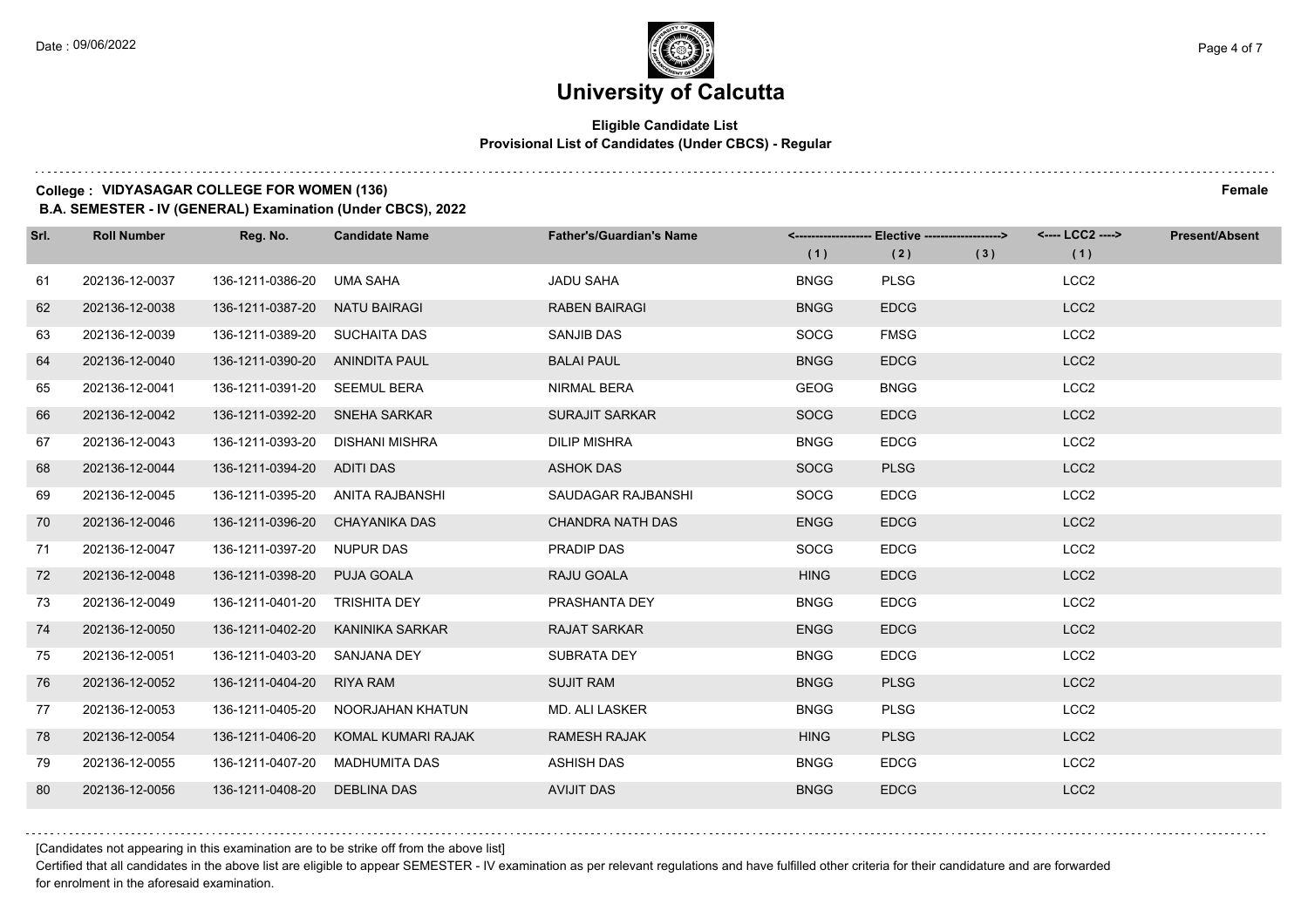### **Eligible Candidate List Provisional List of Candidates (Under CBCS) - Regular**

### **College : VIDYASAGAR COLLEGE FOR WOMEN (136) Female**

**B.A. SEMESTER - IV (GENERAL) Examination (Under CBCS), 2022**

| Srl. | <b>Roll Number</b> | Reg. No.                       | <b>Candidate Name</b>             | <b>Father's/Guardian's Name</b> | (1)         | <------------------- Elective ------------------><br>(2) | (3)         | <---- LCC2 ----><br>(1) | <b>Present/Absent</b> |
|------|--------------------|--------------------------------|-----------------------------------|---------------------------------|-------------|----------------------------------------------------------|-------------|-------------------------|-----------------------|
| 81   | 202136-12-0057     | 136-1211-0409-20               | PRIYA MONDAL                      | <b>GOPAL MONDAL</b>             | <b>SOCG</b> | <b>EDCG</b>                                              |             | LCC <sub>2</sub>        |                       |
| 82   | 202136-12-0058     | 136-1211-0410-20               | SUSOMA GUHA                       | <b>SANJIB GUHA</b>              | <b>BNGG</b> | <b>PLSG</b>                                              |             | LCC <sub>2</sub>        |                       |
| 83   | 202136-12-0059     | 136-1211-0411-20 SHREYA SAHA   |                                   | <b>TAPAS SAHA</b>               | <b>BNGG</b> | <b>PLSG</b>                                              |             | LCC <sub>2</sub>        |                       |
| 84   | 202136-12-0061     |                                | 136-1211-0413-20 SNEHA SADHUKHAN  | <b>BHOLA NATH SADHUKHAN</b>     | <b>SOCG</b> | <b>EDCG</b>                                              |             | LCC <sub>2</sub>        |                       |
| 85   | 202136-12-0062     | 136-1211-0414-20               | KAJAL KUMARI SINGH                | RAMESH PRASAD SINGH             | <b>SOCG</b> | <b>EDCG</b>                                              |             | LCC <sub>2</sub>        |                       |
| 86   | 202136-12-0063     | 136-1211-0415-20               | JYOTI JHA                         | PAWAN JHA                       | <b>HING</b> | <b>EDCG</b>                                              |             | LCC <sub>2</sub>        |                       |
| 87   | 202136-12-0064     | 136-1211-0416-20 ANKITA BERA   |                                   | KHOKAN BERA                     | <b>SOCG</b> | <b>FMSG</b>                                              |             | LCC <sub>2</sub>        |                       |
| 88   | 202136-12-0066     | 136-1211-0418-20               | MOHIMA CHATTERJEE                 | TUSHAR KANTI CHATTOPADHYAY      | <b>ENGG</b> | <b>FMSG</b>                                              |             | LCC <sub>2</sub>        |                       |
| 89   | 202136-12-0067     | 136-1211-0420-20               | ANISHA NAYAK                      | <b>BIMAL CHANDRA NAYAK</b>      |             | <b>EDCG</b>                                              | <b>JORG</b> | LCC <sub>2</sub>        |                       |
| 90   | 202136-12-0069     | 136-1211-0423-20               | <b>NEHA SHAW</b>                  | <b>UDAY SHAW</b>                | <b>SOCG</b> | <b>EDCG</b>                                              |             | LCC <sub>2</sub>        |                       |
| 91   | 202136-12-0070     | 136-1211-0425-20 SANJITA DAS   |                                   | <b>BHABOTOSH DAS</b>            | <b>BNGG</b> | <b>PLSG</b>                                              |             | LCC <sub>2</sub>        |                       |
| 92   | 202136-12-0071     | 136-1211-0427-20               | <b>MITALI SHAW</b>                | <b>DILIP KUMAR SHAW</b>         | <b>GEOG</b> | <b>HING</b>                                              |             | LCC <sub>2</sub>        |                       |
| 93   | 202136-12-0074     | 136-1211-0430-20               | <b>RUPSA CHATTERJEE</b>           | LATE BASUDEB CHATTERJEE         | <b>BNGG</b> | <b>EDCG</b>                                              |             | LCC <sub>2</sub>        |                       |
| 94   | 202136-12-0075     | 136-1211-0431-20               | KOYEL BEHARA                      | LATE RADHASHYAM BEHARA          | <b>GEOG</b> | <b>BNGG</b>                                              |             | LCC <sub>2</sub>        |                       |
| 95   | 202136-12-0077     | 136-1211-0433-20 SANGITA DAS   |                                   | <b>GOPAL DAS</b>                | <b>ENGG</b> | <b>EDCG</b>                                              |             | LCC <sub>2</sub>        |                       |
| 96   | 202136-12-0079     | 136-1211-0436-20 SAYANTANI DAS |                                   | <b>SUBIR RANJAN DAS</b>         | <b>BNGG</b> | <b>FMSG</b>                                              |             | LCC <sub>2</sub>        |                       |
| 97   | 202136-12-0080     | 136-1211-0437-20               | <b>SUMAN PRAJAPATI</b>            | <b>MUNNA PRAJAPATI</b>          | <b>HING</b> | <b>PLSG</b>                                              |             | LCC <sub>2</sub>        |                       |
| 98   | 202136-12-0081     | 136-1211-0438-20               | <b>RISHIKA PAUL</b>               | <b>ASIT KUMAR PAUL</b>          | <b>SOCG</b> | <b>PLSG</b>                                              |             | LCC <sub>2</sub>        |                       |
| 99   | 202136-12-0082     |                                | 136-1211-0439-20 TITLI CHATTERJEE | <b>TAPAS CHATTERJEE</b>         | <b>BNGG</b> | <b>EDCG</b>                                              |             | LCC <sub>2</sub>        |                       |
| 100  | 202136-12-0083     | 136-1211-0440-20               | <b>DIPTEE SAHU</b>                | <b>BASANT KUMAR SAHU</b>        | <b>ENGG</b> | <b>FMSG</b>                                              |             | LCC <sub>2</sub>        |                       |

[Candidates not appearing in this examination are to be strike off from the above list]

Certified that all candidates in the above list are eligible to appear SEMESTER - IV examination as per relevant regulations and have fulfilled other criteria for their candidature and are forwarded for enrolment in the aforesaid examination.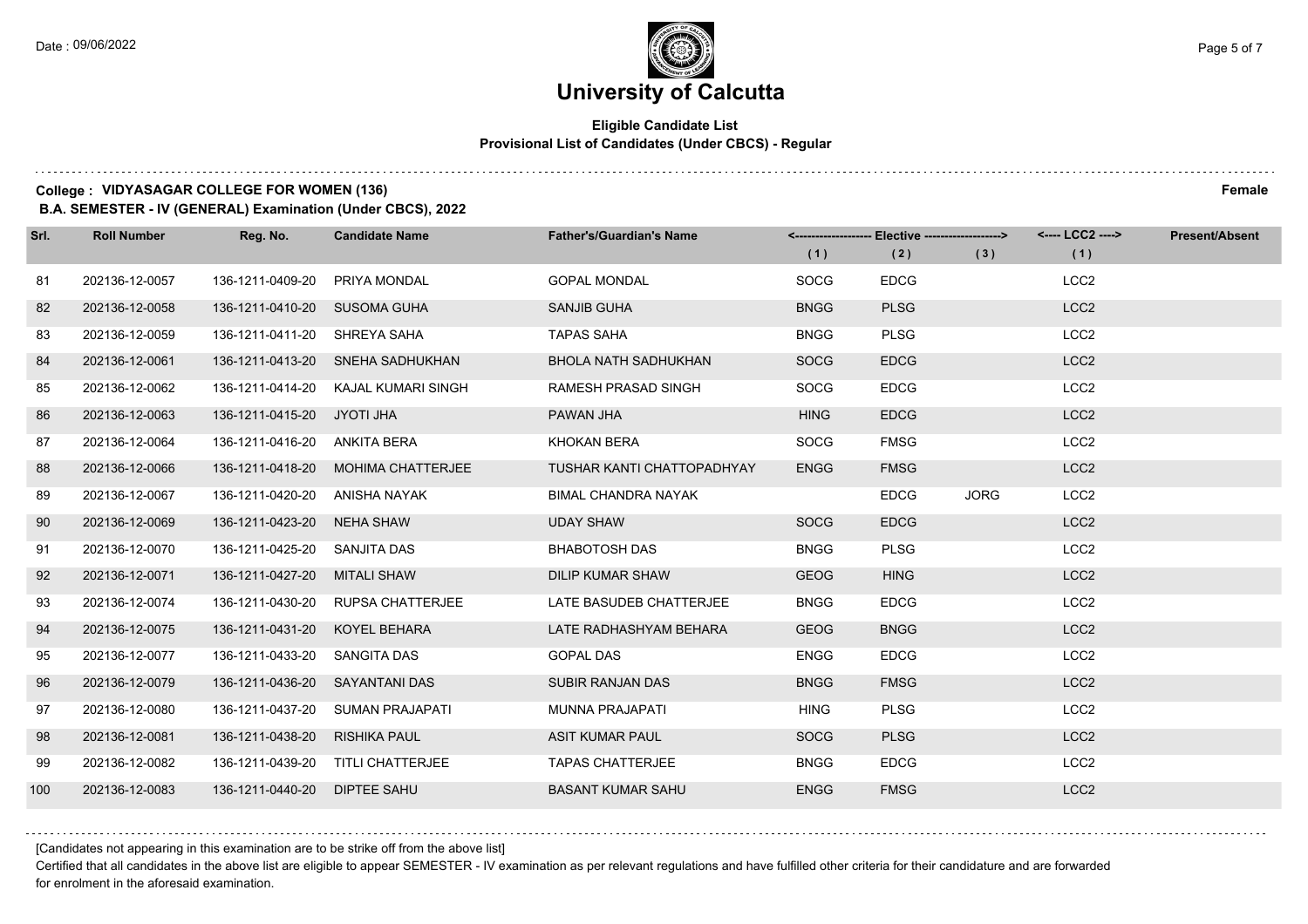### **Eligible Candidate List Provisional List of Candidates (Under CBCS) - Regular**

### **College : VIDYASAGAR COLLEGE FOR WOMEN (136) Female**

**B.A. SEMESTER - IV (GENERAL) Examination (Under CBCS), 2022**

| Srl. | <b>Roll Number</b> | Reg. No.                       | <b>Candidate Name</b>             | <b>Father's/Guardian's Name</b> | (1)         | <-------------------- Elective ------------------><br>(2) | (3) | <---- LCC2 ----><br>(1) | <b>Present/Absent</b> |
|------|--------------------|--------------------------------|-----------------------------------|---------------------------------|-------------|-----------------------------------------------------------|-----|-------------------------|-----------------------|
| 101  | 202136-12-0084     | 136-1211-0441-20               | <b>PRITE PAUL</b>                 | LATE PRAN KRISHNA PAUL          | <b>ENGG</b> | <b>EDCG</b>                                               |     | LCC <sub>2</sub>        |                       |
| 102  | 202136-12-0085     | 136-1211-0442-20 SHANTI MANDAL |                                   | <b>RABIN KUMAR MANDAL</b>       | <b>HING</b> | <b>PLSG</b>                                               |     | LCC <sub>2</sub>        |                       |
| 103  | 202136-12-0086     | 136-1212-0337-20               | KRISHNA ROY                       | <b>MOHAN LAL ROY</b>            | <b>BNGG</b> | <b>EDCG</b>                                               |     | LCC <sub>2</sub>        |                       |
| 104  | 202136-12-0087     |                                | 136-1212-0339-20 DEBJANI MONDAL   | LATE SANKAR MONDAL              | <b>BNGG</b> | <b>EDCG</b>                                               |     | LCC <sub>2</sub>        |                       |
| 105  | 202136-12-0088     | 136-1212-0343-20               | RANJANA BAG                       | NARAYAN BAG                     | <b>BNGG</b> | <b>PLSG</b>                                               |     | LCC <sub>2</sub>        |                       |
| 106  | 202136-12-0089     | 136-1212-0344-20               | MITALI SHIKARI                    | <b>DIPANKAR SHIKARI</b>         | <b>BNGG</b> | <b>PLSG</b>                                               |     | LCC <sub>2</sub>        |                       |
| 107  | 202136-12-0090     |                                | 136-1212-0346-20 SHARMISTHA KANJI | <b>SAMAR KANJI</b>              | <b>GEOG</b> | <b>BNGG</b>                                               |     | LCC <sub>2</sub>        |                       |
| 108  | 202136-12-0091     |                                | 136-1212-0351-20 SUPRIYA BHOWMICK | <b>TAPAS BHOWMICK</b>           | <b>SOCG</b> | <b>EDCG</b>                                               |     | LCC <sub>2</sub>        |                       |
| 109  | 202136-12-0092     | 136-1212-0356-20               | MOUSHUMI MONDAL                   | <b>DEBASHIS MONDAL</b>          | <b>BNGG</b> | <b>EDCG</b>                                               |     | LCC <sub>2</sub>        |                       |
| 110  | 202136-12-0093     | 136-1212-0360-20               | SAGARIKA BAURI                    | <b>GOPAL BAURI</b>              | <b>BNGG</b> | <b>EDCG</b>                                               |     | LCC <sub>2</sub>        |                       |
| 111  | 202136-12-0094     | 136-1212-0379-20 SONIA GHORUI  |                                   | <b>RAKESH GHORUI</b>            | <b>BNGG</b> | <b>EDCG</b>                                               |     | LCC <sub>2</sub>        |                       |
| 112  | 202136-12-0095     | 136-1212-0381-20 JYOTI DAS     |                                   | LATE AVIMANNYU DAS              | <b>BNGG</b> | <b>EDCG</b>                                               |     | LCC <sub>2</sub>        |                       |
| 113  | 202136-12-0096     | 136-1212-0385-20               | <b>TUKTUKE MONDAL</b>             | <b>MALAY MONDAL</b>             | <b>SOCG</b> | <b>PLSG</b>                                               |     | LCC <sub>2</sub>        |                       |
| 114  | 202136-12-0097     |                                | 136-1212-0388-20 SUPARNA MONDAL   | <b>SUKUMAR MONDAL</b>           | <b>BNGG</b> | <b>PLSG</b>                                               |     | LCC <sub>2</sub>        |                       |
| 115  | 202136-12-0098     | 136-1212-0399-20 PUJA SHIT     |                                   | ANANTA SHIT                     | <b>BNGG</b> | <b>EDCG</b>                                               |     | LCC <sub>2</sub>        |                       |
| 116  | 202136-12-0100     | 136-1212-0419-20               | PIYALI RAJBANSHI                  | <b>KAMAL RAJBANSHI</b>          | <b>SOCG</b> | <b>EDCG</b>                                               |     | LCC <sub>2</sub>        |                       |
| 117  | 202136-12-0101     | 136-1212-0424-20               | <b>SONALI MANDAL</b>              | <b>KHUDIRAM MANDAL</b>          | <b>SOCG</b> | <b>PLSG</b>                                               |     | LCC <sub>2</sub>        |                       |
| 118  | 202136-12-0102     | 136-1212-0426-20               | <b>SHREYA BARMAN</b>              | <b>ASHIS BARMAN</b>             | <b>BNGG</b> | <b>EDCG</b>                                               |     | LCC <sub>2</sub>        |                       |
| 119  | 202136-12-0103     | 136-1212-0435-20               | MANIKA KUMARI RAM                 | <b>MUNNILAL RAM</b>             | <b>ENGG</b> | <b>PLSG</b>                                               |     | LCC <sub>2</sub>        |                       |
| 120  | 202136-12-0104     | 136-1213-0340-20               | <b>KAKOLI SARDAR</b>              | <b>KRISHNA SARDAR</b>           | <b>ECOG</b> | <b>EDCG</b>                                               |     | LCC <sub>2</sub>        |                       |

[Candidates not appearing in this examination are to be strike off from the above list]

Certified that all candidates in the above list are eligible to appear SEMESTER - IV examination as per relevant regulations and have fulfilled other criteria for their candidature and are forwarded for enrolment in the aforesaid examination.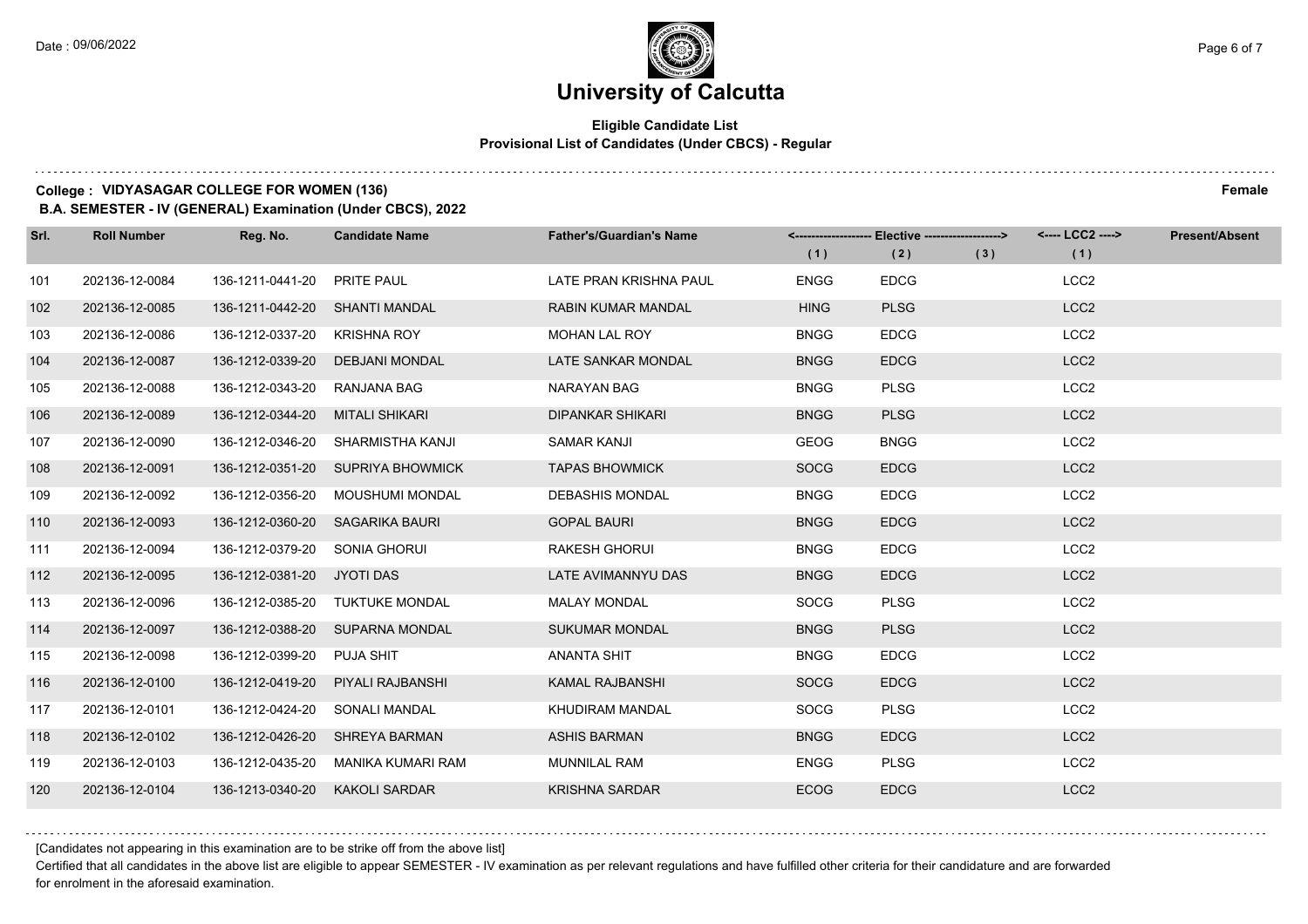### **Eligible Candidate List Provisional List of Candidates (Under CBCS) - Regular**

#### **College : VIDYASAGAR COLLEGE FOR WOMEN (136) Female**

**B.A. SEMESTER - IV (GENERAL) Examination (Under CBCS), 2022**

| Srl. | <b>Roll Number</b> | Reg. No.         | <b>Candidate Name</b>     | <b>Father's/Guardian's Name</b> |             | Elective -------------------> |     | <---- LCC2 ----> | <b>Present/Absent</b> |
|------|--------------------|------------------|---------------------------|---------------------------------|-------------|-------------------------------|-----|------------------|-----------------------|
|      |                    |                  |                           |                                 | (1)         | (2)                           | (3) | (1)              |                       |
| 121  | 202136-12-0105     | 136-1214-0383-20 | NITU SHAW                 | <b>RAM BILASH SHAW</b>          | <b>HING</b> | <b>EDCG</b>                   |     | LCC <sub>2</sub> |                       |
| 122  | 202136-12-0107     | 136-1221-1355-15 | <b>PRATIMA SHARMA</b>     | <b>SURESH SHARMA</b>            | <b>GEOG</b> | <b>HING</b>                   |     | LCC <sub>2</sub> |                       |
| 123  | 202136-12-0108     | 136-1211-0457-20 | <b>DEBASMITA BANERJEE</b> | <b>TAPAN BANERJEE</b>           | <b>GEOG</b> | <b>ENGG</b>                   |     | LCC <sub>2</sub> |                       |
| 124  | 202136-12-0109     | 136-1211-0462-20 | <b>SANIA SHAHAB</b>       | <b>MD SHAHABUDDIN</b>           | <b>GEOG</b> | <b>ENGG</b>                   |     | LCC <sub>2</sub> |                       |
| 125  | 202136-12-0110     | 136-1211-0501-20 | SANIYA PARVEEN            | LATE SK NADIM                   | <b>BNGG</b> | <b>EDCG</b>                   |     | LCC <sub>2</sub> |                       |
| 126  | 202136-12-0111     | 136-1211-0502-20 | <b>SUPARNA DAM</b>        | <b>SWAPAN DAM</b>               | <b>BNGG</b> | <b>EDCG</b>                   |     | LCC <sub>2</sub> |                       |
| 127  | 202136-12-0112     | 136-1211-0503-20 | <b>PRIYA HALDER</b>       | <b>BISWANATH HALDER</b>         | <b>BNGG</b> | <b>EDCG</b>                   |     | LCC <sub>2</sub> |                       |
| 128  | 202136-12-0113     | 136-1211-0504-20 | APARNA DAS                | <b>ASHOK DAS</b>                | <b>SOCG</b> | <b>FMSG</b>                   |     | LCC <sub>2</sub> |                       |
| 129  | 202136-12-0114     | 136-1212-0505-20 | SNIGDHA DAS               | SAMBHU NATH DAS                 | <b>BNGG</b> | <b>EDCG</b>                   |     | LCC <sub>2</sub> |                       |
| 130  | 202136-12-0116     | 136-1211-0518-20 | ATIKA ARSHAD              | <b>ARSHAD ALI</b>               | <b>BNGG</b> | <b>PLSG</b>                   |     | LCC <sub>2</sub> |                       |
| 131  | 202136-12-0117     | 136-1211-0519-20 | SRIJITA GHOSH             | <b>SAMAR KUMAR GHOSH</b>        | <b>BNGG</b> | <b>EDCG</b>                   |     | LCC <sub>2</sub> |                       |
| 132  | 202136-12-0118     | 136-1211-0520-20 | SRILEKHA GANGULY          | HIMADRA SEKHAR GANGULY          | <b>BNGG</b> | <b>FMSG</b>                   |     | LCC <sub>2</sub> |                       |
| 133  | 202136-12-0119     | 136-1211-0521-20 | <b>NEHA SINGH</b>         | <b>RAJ KUMAR SINGH</b>          | <b>HING</b> | <b>EDCG</b>                   |     | LCC <sub>2</sub> |                       |
| 134  | 202136-12-0120     | 136-1211-0523-20 | <b>SONIYA MISHRA</b>      | <b>HARI SHANKAR MISHRA</b>      | <b>HING</b> | <b>EDCG</b>                   |     | LCC <sub>2</sub> |                       |
| 135  | 202136-12-0121     | 136-1213-0522-20 | MARY MAGDALI JOJO         | <b>MANUEL JOJO</b>              | <b>GEOG</b> | <b>ENGG</b>                   |     | LCC <sub>2</sub> |                       |
| 136  | 202136-12-0122     | 136-1211-0524-20 | <b>RUKSAR KHATOON</b>     | <b>MD AKHTAR ANSARI</b>         | <b>HING</b> | <b>EDCG</b>                   |     | LCC <sub>2</sub> |                       |
| 137  | 202136-12-0123     | 144-1214-0042-19 | <b>RIYA PRADHAN</b>       | <b>GANESH PRADHAN</b>           | <b>BNGG</b> | <b>EDCG</b>                   |     | LCC <sub>2</sub> |                       |

[Candidates not appearing in this examination are to be strike off from the above list]

Certified that all candidates in the above list are eligible to appear SEMESTER - IV examination as per relevant regulations and have fulfilled other criteria for their candidature and are forwarded for enrolment in the aforesaid examination.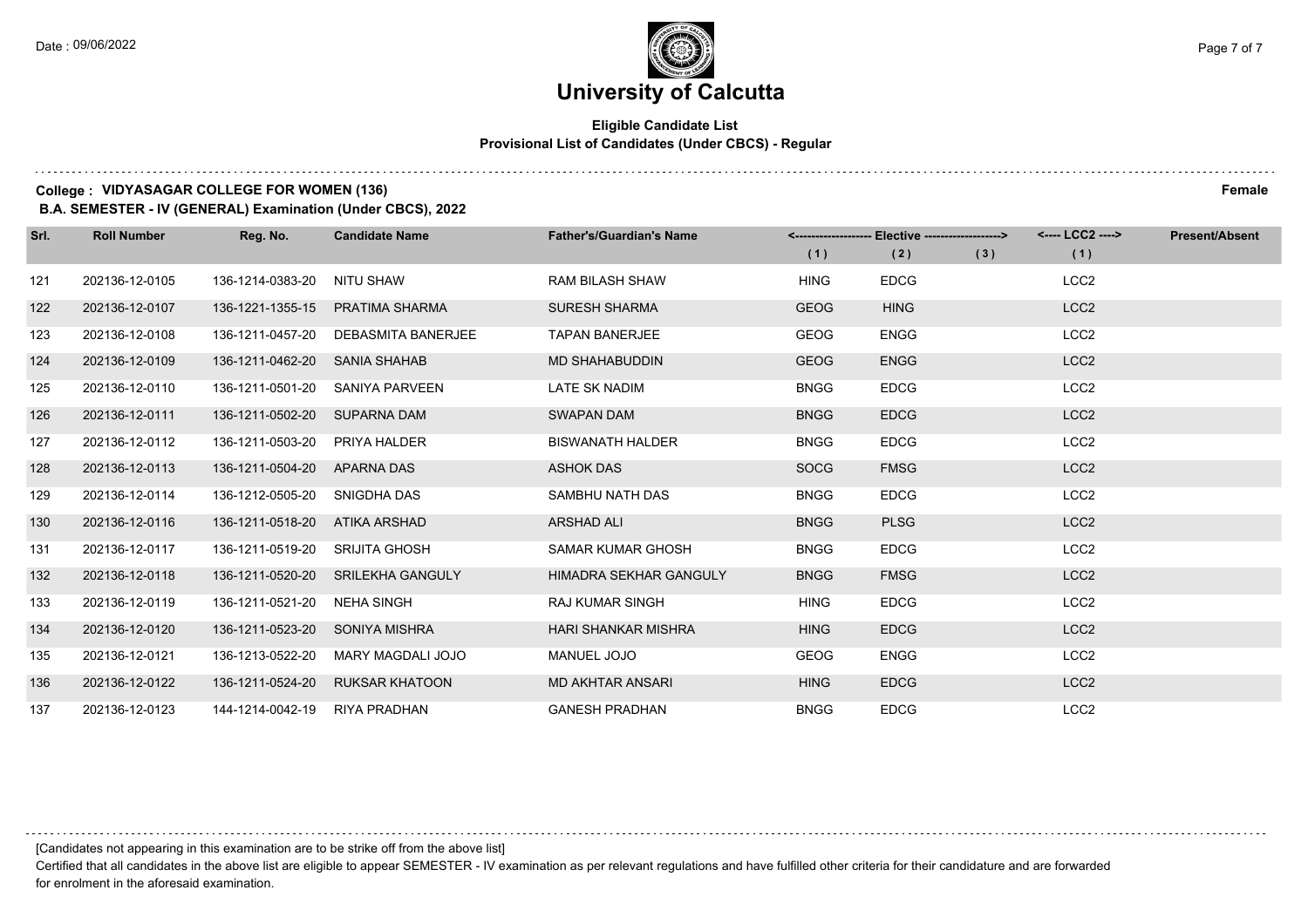### **Eligible Candidate List Provisional List of Candidates (Under CBCS) - Regular**

#### **College : VIDYASAGAR COLLEGE FOR WOMEN (136) Female**

**B.A. SEMESTER - IV (HONOURS) Examination (Under CBCS), 2022**

| Srl.         | <b>Roll Number</b> | Reg. No.                       | <b>Candidate Name</b> | <b>Father's/Guardian's Name</b> | <------------------- Elective ------------------> |             |             | <b>Present/Absent</b> |
|--------------|--------------------|--------------------------------|-----------------------|---------------------------------|---------------------------------------------------|-------------|-------------|-----------------------|
|              |                    |                                |                       |                                 | (1)                                               | (2)         | (3)         |                       |
| 1            | 182136-11-0013     | 136-1211-0017-18               | SAYANTANI KUNDU       | PRABIR KUMAR KUNDU              | <b>BNGA</b>                                       |             | PHIG        |                       |
| $\mathbf{2}$ | 182136-11-0016     | 136-1211-0024-18               | BILKISH TABASUM AERA  | <b>SYED SAHIDUL HOSSAIN</b>     | <b>BNGA</b>                                       |             | PHIG        |                       |
| 3            | 182136-11-0025     | 136-1211-0033-18               | BARSHA DUTTA          | <b>NAREN DUTTA</b>              | <b>BNGA</b>                                       |             | <b>PHIG</b> |                       |
| 4            | 182136-11-0107     | 136-1211-0108-18               | PUNAM KUMARI SINGH    | <b>JAY MANGAL SINGH</b>         | <b>HINA</b>                                       |             | <b>EDCG</b> |                       |
| 5            | 182136-11-0143     | 136-1211-0138-18               | <b>MUNMUN GHOSH</b>   | <b>MANAB KUMAR GHOSH</b>        | <b>HISA</b>                                       | <b>BNGG</b> |             |                       |
| 6            | 182136-11-0195     | 136-1211-0191-18               | MADHUPARNA BAKULI     | <b>GOUTAM BAKULI</b>            | <b>PLSA</b>                                       | <b>HISG</b> |             |                       |
| 7            | 182136-11-0202     | 136-1211-0200-18 SUPIYA KHATUN |                       | <b>SK ABDUL SUKUR</b>           | <b>PLSA</b>                                       |             |             |                       |
| 8            | 182136-11-0209     | 136-1211-0207-18               | MAMATA MONDAL         | ANUP KUMAR MONDAL               | <b>PLSA</b>                                       |             | <b>BNGG</b> |                       |
| 9            | 182136-11-0216     | 136-1211-0214-18               | SNEHA RAI             | <b>MANOJ RAI</b>                | <b>PLSA</b>                                       | <b>HISG</b> | <b>ENGG</b> |                       |
| 10           | 182136-11-0232     | 221-1214-0122-17 SRABANI DAS   |                       | <b>SWAPAN DAS</b>               | <b>HISA</b>                                       | <b>PLSG</b> | <b>BNGG</b> |                       |
| 11           | 192136-11-0041     | 136-1211-0043-19               | PRATIKSHA BISWAS      | <b>GOUTAM BISWAS</b>            | <b>ENGA</b>                                       | <b>PHIG</b> | <b>SOCG</b> |                       |
| 12           | 192136-11-0047     | 136-1211-0059-19               | SHILA BHATTACHARYYA   | SHIBSANKAR BHATTACHARYYA        | <b>ENGA</b>                                       | <b>JORG</b> | <b>EDCG</b> |                       |
| 13           | 192136-11-0145     | 136-1211-0188-19               | MIMI MITRA            | PACHU MITRA                     | HISA                                              |             |             |                       |
| 14           | 192136-11-0173     | 136-1211-0153-19               | <b>DEBATRI SAHA</b>   | <b>MRIDUL SAHA</b>              | <b>PLSA</b>                                       |             | <b>BNGG</b> |                       |
| 15           | 192136-11-0214     | 136-1212-0550-19               | NANDINI HELA          | <b>MANOJ HELA</b>               | <b>PLSA</b>                                       | <b>HISG</b> | <b>FMSG</b> |                       |
| 16           | 202136-11-0001     | 136-1211-0002-20               | <b>NANDINI BOSE</b>   | <b>BIPLAB BOSE</b>              | <b>BNGA</b>                                       |             | <b>HISG</b> |                       |
| 17           | 202136-11-0002     | 136-1211-0003-20               | MEGHA BASAK           | <b>BISWA NATH BASAK</b>         | <b>BNGA</b>                                       |             | <b>PHIG</b> |                       |
| 18           | 202136-11-0003     | 136-1211-0004-20               | <b>SHRAYA DAS</b>     | LATE SAMARENDRA NATH DAS        | <b>PLSA</b>                                       |             | <b>BNGG</b> |                       |
| 19           | 202136-11-0004     | 136-1211-0008-20               | RIMA SINGHA           | <b>ASHIM SINGHA</b>             | <b>PLSA</b>                                       |             | <b>BNGG</b> |                       |
| 20           | 202136-11-0005     | 136-1211-0009-20               | <b>SARITA MISHRA</b>  | KAMAL NARAYAN MISHRA            | <b>HINA</b>                                       |             | <b>PLSG</b> |                       |

[Candidates not appearing in this examination are to be strike off from the above list]

Certified that all candidates in the above list are eligible to appear SEMESTER - IV examination as per relevant regulations and have fulfilled other criteria for their candidature and are forwarded for enrolment in the aforesaid examination.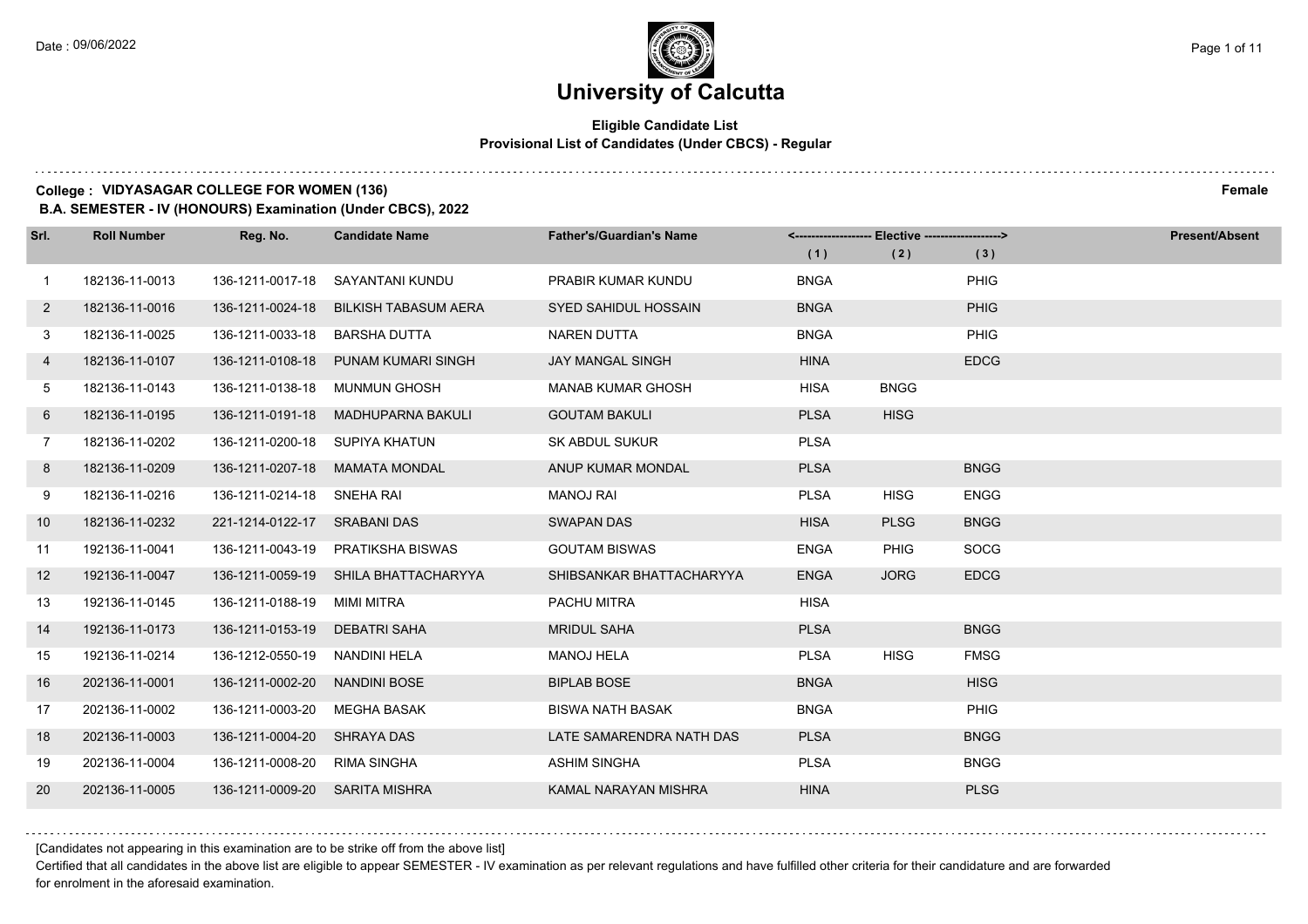### **University of Calcutta**

### **Eligible Candidate List Provisional List of Candidates (Under CBCS) - Regular**

#### **College : VIDYASAGAR COLLEGE FOR WOMEN (136) Female**

**B.A. SEMESTER - IV (HONOURS) Examination (Under CBCS), 2022**

| Srl. | <b>Roll Number</b> | Reg. No.                       | <b>Candidate Name</b> | <b>Father's/Guardian's Name</b> |             | <-------------------- Elective -------------------> |             | <b>Present/Absent</b> |
|------|--------------------|--------------------------------|-----------------------|---------------------------------|-------------|-----------------------------------------------------|-------------|-----------------------|
|      |                    |                                |                       |                                 | (1)         | (2)                                                 | (3)         |                       |
| 21   | 202136-11-0006     | 136-1211-0012-20               | <b>MEGHA MAJUMDER</b> | <b>ARUN MAJUMDER</b>            | <b>BNGA</b> |                                                     | <b>HISG</b> |                       |
| 22   | 202136-11-0007     | 136-1211-0013-20               | NANDITA GHOSH         | <b>SUBHASH GHOSH</b>            | <b>ENGA</b> |                                                     | <b>PLSG</b> |                       |
| 23   | 202136-11-0008     | 136-1211-0014-20               | DEEPA KUMARI SHAW     | LATE SURESH SHAW                | <b>HINA</b> |                                                     | <b>EDCG</b> |                       |
| 24   | 202136-11-0009     | 136-1211-0015-20               | RIYA DEBNATH          | MUKUNDO DEBNATH                 | <b>PHIA</b> |                                                     | <b>BNGG</b> |                       |
| 25   | 202136-11-0010     | 136-1211-0016-20               | PAYAL GHOSH           | <b>GAUTAM GHOSH</b>             | <b>HISA</b> |                                                     | <b>BNGG</b> |                       |
| 26   | 202136-11-0011     | 136-1211-0017-20 SAHELI KAR    |                       | <b>BASU DEB KAR</b>             | <b>ENGA</b> |                                                     | <b>EDCG</b> |                       |
| 27   | 202136-11-0012     | 136-1211-0018-20 ANUSHKA DOLUI |                       | ARINDAM DOLUI                   | <b>ENGA</b> |                                                     | <b>EDCG</b> |                       |
| 28   | 202136-11-0013     | 136-1211-0019-20 AISHANI DUTTA |                       | <b>SOUBIR DUTTA</b>             | <b>ENGA</b> |                                                     | <b>PLSG</b> |                       |
| 29   | 202136-11-0014     | 136-1211-0020-20               | <b>ISHIKA SEN</b>     | <b>JAYANTA SEN</b>              | HISA        |                                                     | <b>JORG</b> |                       |
| 30   | 202136-11-0015     | 136-1211-0021-20               | DOYEL PAUL            | <b>DULAL PAUL</b>               | <b>BNGA</b> |                                                     | <b>HISG</b> |                       |
| 31   | 202136-11-0016     | 136-1211-0022-20               | PAYEL DUTTA           | DILIP DUTTA                     | <b>BNGA</b> |                                                     | <b>HISG</b> |                       |
| 32   | 202136-11-0017     | 136-1211-0024-20               | <b>JHARNA DAS</b>     | NARAYAN CHANDRA DAS             | <b>BNGA</b> |                                                     | PHIG        |                       |
| 33   | 202136-11-0018     | 136-1211-0025-20               | <b>JAYA SHUKLA</b>    | PRADEEP KUMAR SHUKLA            | <b>HINA</b> |                                                     | <b>EDCG</b> |                       |
| 34   | 202136-11-0019     | 136-1211-0027-20               | TRISHA DUTTA          | <b>TAMAL DUTTA</b>              | <b>ENGA</b> |                                                     | <b>EDCG</b> |                       |
| 35   | 202136-11-0020     | 136-1211-0028-20               | NANSI KUMARI SINGH    | LATE JITENDRA SINGH             | <b>HINA</b> |                                                     | <b>EDCG</b> |                       |
| 36   | 202136-11-0021     | 136-1211-0030-20               | <b>ISHITA ROY</b>     | <b>BHASKAR ROY</b>              | <b>ENGA</b> |                                                     | <b>EDCG</b> |                       |
| 37   | 202136-11-0022     | 136-1211-0032-20               | KAJAL UPADHYAY        | SHESH NARAYAN UPADHYAY          | <b>HINA</b> |                                                     | <b>EDCG</b> |                       |
| 38   | 202136-11-0023     | 136-1211-0033-20               | <b>MAMTA SHAW</b>     | <b>BAIJNATH SHAW</b>            | <b>HINA</b> |                                                     | <b>EDCG</b> |                       |
| 39   | 202136-11-0024     | 136-1211-0034-20 SUSHMA SINGH  |                       | <b>BINOD KUMAR SINGH</b>        | <b>HISA</b> |                                                     | <b>HING</b> |                       |
| 40   | 202136-11-0025     | 136-1211-0035-20               | <b>ROUSHNI KAUR</b>   | <b>RANJIT SINGH</b>             | <b>HINA</b> |                                                     | <b>PLSG</b> |                       |

[Candidates not appearing in this examination are to be strike off from the above list]

Certified that all candidates in the above list are eligible to appear SEMESTER - IV examination as per relevant regulations and have fulfilled other criteria for their candidature and are forwarded for enrolment in the aforesaid examination.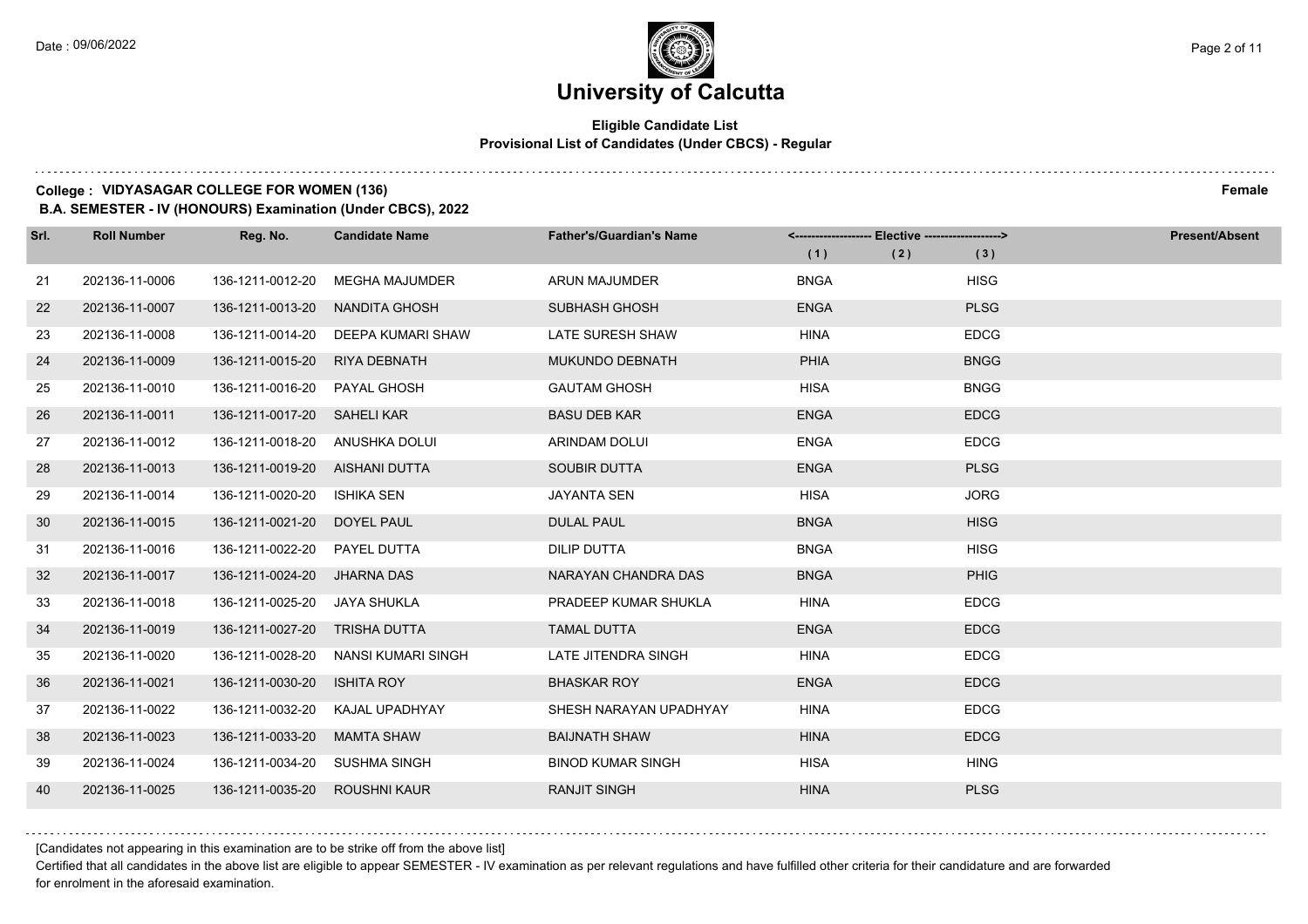a a a a

### **University of Calcutta**

### **Eligible Candidate List Provisional List of Candidates (Under CBCS) - Regular**

#### **College : VIDYASAGAR COLLEGE FOR WOMEN (136) Female**

**B.A. SEMESTER - IV (HONOURS) Examination (Under CBCS), 2022**

| Srl. | <b>Roll Number</b> | Reg. No.                    | <b>Candidate Name</b>  | <b>Father's/Guardian's Name</b>                 | <------------------- Elective ------------------> |             | <b>Present/Absent</b> |
|------|--------------------|-----------------------------|------------------------|-------------------------------------------------|---------------------------------------------------|-------------|-----------------------|
|      |                    |                             |                        |                                                 | (1)                                               | (2)<br>(3)  |                       |
| 41   | 202136-11-0026     | 136-1211-0036-20            | APARNA ROY CHOWDHURY   | PARTHA ROY CHOWDHURY                            | <b>ENGA</b>                                       | <b>EDCG</b> |                       |
| 42   | 202136-11-0027     | 136-1211-0037-20            | SNEHA CHAKRABORTY      | LATE SAMIR CHAKRABORTY                          | <b>BNGA</b>                                       | <b>HISG</b> |                       |
| 43   | 202136-11-0028     | 136-1211-0038-20            | SAYANTIKA KUNDU        | SANDIP KUNDU                                    | <b>ENGA</b>                                       | <b>EDCG</b> |                       |
| 44   | 202136-11-0029     | 136-1211-0039-20            | <b>MADHU DAS</b>       | <b>UDAY DAS</b>                                 | <b>HINA</b>                                       | <b>PLSG</b> |                       |
| 45   | 202136-11-0030     | 136-1211-0040-20            | <b>AMISHA BHOWAL</b>   | <b>AKHIL BHOWAL</b>                             | <b>BNGA</b>                                       | <b>HISG</b> |                       |
| 46   | 202136-11-0031     | 136-1211-0041-20            | DEBLEENA GHOSH         | <b>DEBASISH GHOSH</b>                           | <b>BNGA</b>                                       | <b>JORG</b> |                       |
| 47   | 202136-11-0032     | 136-1211-0042-20            | MEGHNA DAS             | LATE KALPATARU DAS                              | <b>BNGA</b>                                       | <b>HISG</b> |                       |
| 48   | 202136-11-0033     | 136-1211-0044-20            | SNEHA KARMAKAR         | <b>SUBAL KARMAKAR</b>                           | <b>BNGA</b>                                       | <b>HISG</b> |                       |
| 49   | 202136-11-0034     | 136-1211-0045-20            | PRIYANKA CHOWDHARY     | <b>JITENDRA CHOWDHARY</b>                       | <b>HINA</b>                                       | <b>PLSG</b> |                       |
| 50   | 202136-11-0035     | 136-1211-0046-20            | PRIYA SHAW             | <b>RAJESH SHAW</b>                              | <b>HINA</b>                                       | <b>PLSG</b> |                       |
| 51   | 202136-11-0036     | 136-1211-0047-20            | TUHINA MANNA           | <b>BIJAN KUMAR MANNA</b>                        | <b>HISA</b>                                       | <b>ENGG</b> |                       |
| 52   | 202136-11-0037     | 136-1211-0048-20            | SHRABONI BHATTACHARJEE | <b>LATE RABI SANKAR</b><br><b>BHATTACHARJEE</b> | <b>PLSA</b>                                       | <b>FMSG</b> |                       |
| 53   | 202136-11-0038     | 136-1211-0049-20            | NARMADA SAHAL          | PRADOSH KUMAR SAHAL                             | <b>HINA</b>                                       | <b>EDCG</b> |                       |
| 54   | 202136-11-0039     | 136-1211-0050-20            | SAGARIKA SAHA          | <b>DILIP SAHA</b>                               | <b>BNGA</b>                                       | <b>HISG</b> |                       |
| 55   | 202136-11-0040     | 136-1211-0052-20            | PRIYANKA SHAW          | <b>RAJESH SHAW</b>                              | <b>HINA</b>                                       | <b>PLSG</b> |                       |
| 56   | 202136-11-0041     | 136-1211-0053-20            | MST UMMEARA            | <b>MD JAKIR HOSSAIN</b>                         | <b>ENGA</b>                                       | <b>SOCG</b> |                       |
| 57   | 202136-11-0042     | 136-1211-0054-20            | <b>MANDIRA BASAK</b>   | <b>TARAK BASAK</b>                              | <b>BNGA</b>                                       | <b>HISG</b> |                       |
| 58   | 202136-11-0043     | 136-1211-0055-20            | SHRUTI JAISWAL         | PRAKASH JAISWAL                                 | <b>HINA</b>                                       | <b>PLSG</b> |                       |
| 59   | 202136-11-0044     | 136-1211-0056-20            | <b>PAYAL SINGH</b>     | <b>ARVIND SINGH</b>                             | <b>HINA</b>                                       | <b>PLSG</b> |                       |
| 60   | 202136-11-0045     | 136-1211-0057-20 ANNU GUPTA |                        | <b>SHESMAN GUPTA</b>                            | <b>HINA</b>                                       | <b>PLSG</b> |                       |

[Candidates not appearing in this examination are to be strike off from the above list]

Certified that all candidates in the above list are eligible to appear SEMESTER - IV examination as per relevant regulations and have fulfilled other criteria for their candidature and are forwarded for enrolment in the aforesaid examination.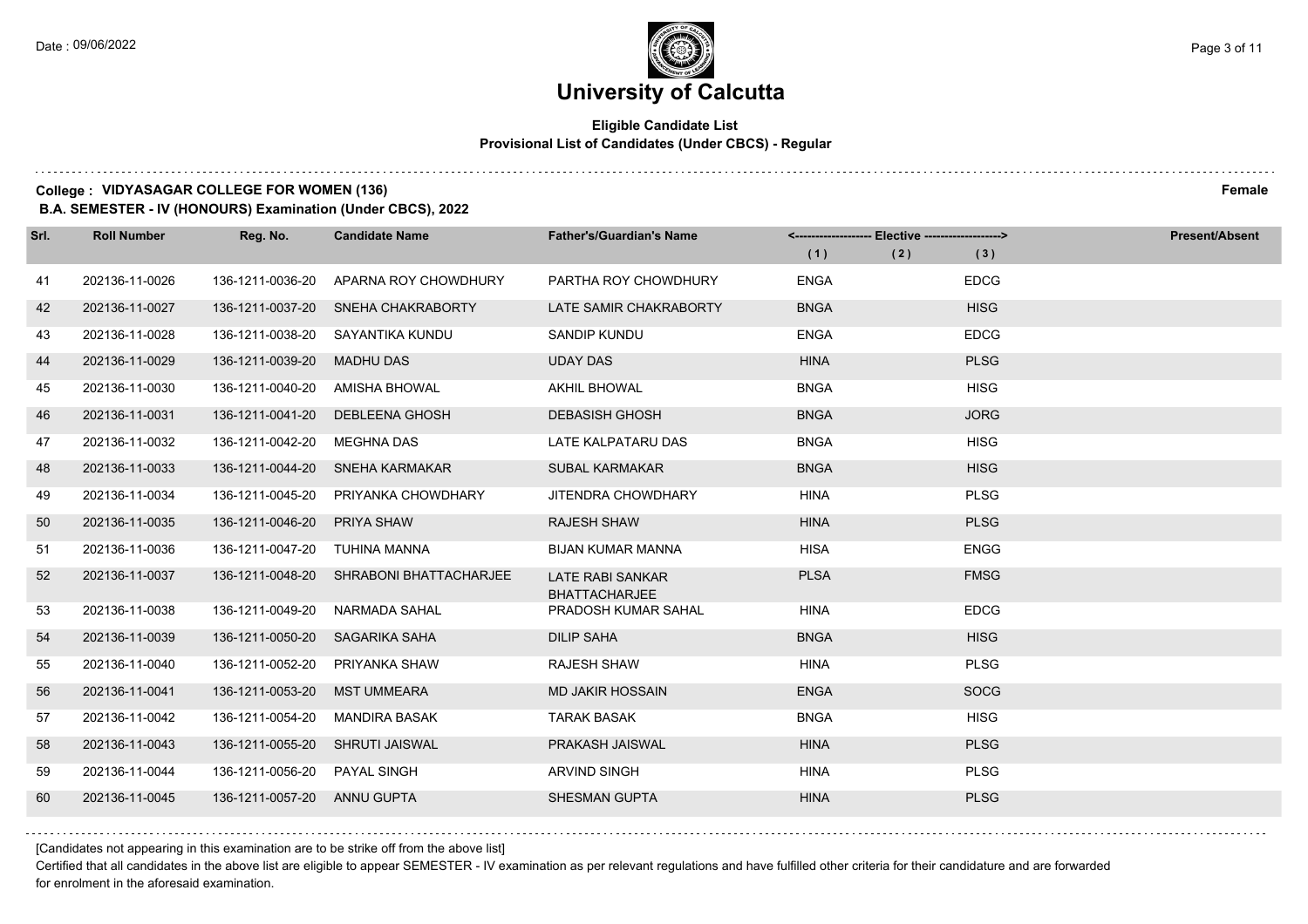### **University of Calcutta**

### **Eligible Candidate List Provisional List of Candidates (Under CBCS) - Regular**

### **College : VIDYASAGAR COLLEGE FOR WOMEN (136) Female**

**B.A. SEMESTER - IV (HONOURS) Examination (Under CBCS), 2022**

| Srl. | <b>Roll Number</b> | Reg. No.                       | <b>Candidate Name</b>              | <b>Father's/Guardian's Name</b> | <------------------- Elective ------------------> |     | <b>Present/Absent</b> |
|------|--------------------|--------------------------------|------------------------------------|---------------------------------|---------------------------------------------------|-----|-----------------------|
|      |                    |                                |                                    |                                 | (1)                                               | (2) | (3)                   |
| 61   | 202136-11-0046     | 136-1211-0060-20               | NEHA KUMARI SHAH                   | PANCHU SHAH                     | <b>HINA</b>                                       |     | <b>PLSG</b>           |
| 62   | 202136-11-0047     | 136-1211-0061-20 ARPITA HAZRA  |                                    | RATHINDRA NATH HAZRA            | <b>PLSA</b>                                       |     | <b>ECOG</b>           |
| 63   | 202136-11-0048     |                                | 136-1211-0062-20 SATAVISHA BHOWMIK | <b>RATAN BHOWMIK</b>            | <b>ENGA</b>                                       |     | <b>EDCG</b>           |
| 64   | 202136-11-0049     | 136-1211-0063-20 SNEHA GHOSH   |                                    | <b>TAPAS GHOSH</b>              | <b>ENGA</b>                                       |     | <b>EDCG</b>           |
| 65   | 202136-11-0050     | 136-1211-0065-20               | <b>PUNAM SHAW</b>                  | <b>ARUN SHAW</b>                | <b>BNGA</b>                                       |     | <b>PHIG</b>           |
| 66   | 202136-11-0051     | 136-1211-0067-20               | PAYAL SHAW                         | PARESH NATH SHAW                | <b>HINA</b>                                       |     | <b>PLSG</b>           |
| 67   | 202136-11-0052     | 136-1211-0068-20               | ISHIKA SAHA                        | PRAKASH SAHA                    | PHIA                                              |     | <b>BNGG</b>           |
| 68   | 202136-11-0053     | 136-1211-0069-20 SURADA DEEPTI |                                    | SURADA PURUSOTTAM RAO           | <b>HINA</b>                                       |     | <b>EDCG</b>           |
| 69   | 202136-11-0054     | 136-1211-0071-20               | ANKITA DAS                         | SANJAY KUMAR DAS                | <b>HISA</b>                                       |     | <b>JORG</b>           |
| 70   | 202136-11-0055     | 136-1211-0072-20 SUMITA SOREN  |                                    | <b>SUJOY SOREN</b>              | <b>HISA</b>                                       |     | <b>BNGG</b>           |
| 71   | 202136-11-0056     | 136-1211-0073-20               | PUJA DAS                           | RAJU DAS                        | <b>HISA</b>                                       |     | <b>BNGG</b>           |
| 72   | 202136-11-0057     |                                | 136-1211-0074-20 ANKHI CHAKRABORTY | <b>BISWAJIT CHAKRABORTY</b>     | <b>ENGA</b>                                       |     | <b>EDCG</b>           |
| 73   | 202136-11-0058     | 136-1211-0076-20               | DEBAMITA DAS                       | <b>DIPANKAR DAS</b>             | <b>BNGA</b>                                       |     | <b>HISG</b>           |
| 74   | 202136-11-0059     | 136-1211-0077-20               | <b>SANGITA HELA</b>                | <b>DILIP HELA</b>               | <b>HISA</b>                                       |     | <b>BNGG</b>           |
| 75   | 202136-11-0060     | 136-1211-0079-20               | MADHUMITA MAHALIK                  | <b>NADIA MAHALIK</b>            | <b>BNGA</b>                                       |     | <b>HISG</b>           |
| 76   | 202136-11-0061     | 136-1211-0080-20               | <b>PRITI GIRI</b>                  | <b>GOUTAM GIRI</b>              | <b>BNGA</b>                                       |     | <b>HISG</b>           |
| 77   | 202136-11-0062     | 136-1211-0081-20               | <b>BANASHRI GIRI</b>               | <b>BRISHAKETU GIRI</b>          | PHIA                                              |     | <b>BNGG</b>           |
| 78   | 202136-11-0063     | 136-1211-0082-20 ANSU ROUTH    |                                    | <b>BAIJNATH ROUTH</b>           | <b>HINA</b>                                       |     | <b>PLSG</b>           |
| 79   | 202136-11-0064     |                                | 136-1211-0083-20 ANANYA BANERJEE   | PROSENJIT BANERJEE              | <b>ENGA</b>                                       |     | <b>PLSG</b>           |
| 80   | 202136-11-0065     | 136-1211-0084-20               | OISHI SINGHA                       | <b>SANJAY SINGHA</b>            | <b>BNGA</b>                                       |     | <b>HISG</b>           |

[Candidates not appearing in this examination are to be strike off from the above list]

Certified that all candidates in the above list are eligible to appear SEMESTER - IV examination as per relevant regulations and have fulfilled other criteria for their candidature and are forwarded for enrolment in the aforesaid examination.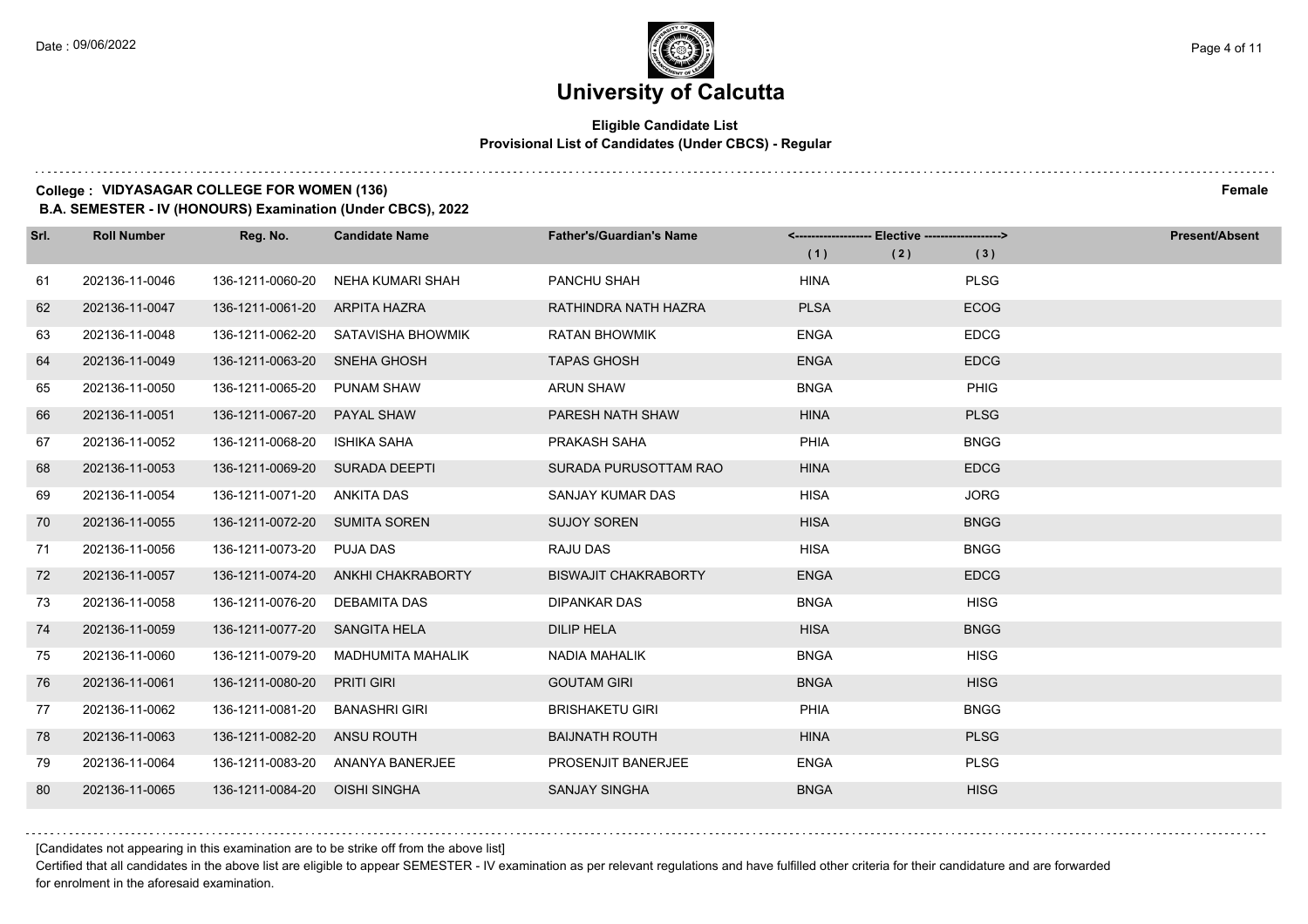### **Eligible Candidate List Provisional List of Candidates (Under CBCS) - Regular**

### **College : VIDYASAGAR COLLEGE FOR WOMEN (136) Female**

**B.A. SEMESTER - IV (HONOURS) Examination (Under CBCS), 2022**

| Srl. | <b>Roll Number</b> | Reg. No.         | <b>Candidate Name</b>                 | <b>Father's/Guardian's Name</b> | <------------------- Elective ------------------> |     |             | <b>Present/Absent</b> |
|------|--------------------|------------------|---------------------------------------|---------------------------------|---------------------------------------------------|-----|-------------|-----------------------|
|      |                    |                  |                                       |                                 | (1)                                               | (2) | (3)         |                       |
| 81   | 202136-11-0066     | 136-1211-0085-20 | <b>MADHUMITA DAS</b>                  | SAMBHU NATH DAS                 | <b>HISA</b>                                       |     | <b>ENGG</b> |                       |
| 82   | 202136-11-0067     | 136-1211-0086-20 | POUSHALI DUTTA                        | PRANAB DUTTA                    | <b>HISA</b>                                       |     | <b>BNGG</b> |                       |
| 83   | 202136-11-0068     | 136-1211-0089-20 | <b>SAHELI GANGULY</b>                 | <b>DIPANKAR GANGULY</b>         | <b>BNGA</b>                                       |     | <b>HISG</b> |                       |
| 84   | 202136-11-0069     | 136-1211-0090-20 | MOHIMA MAJHI                          | <b>IHLAN LONOM</b>              | <b>PHIA</b>                                       |     | <b>BNGG</b> |                       |
| 85   | 202136-11-0070     | 136-1211-0091-20 | PUJA SHAW                             | <b>UDGAR SHAW</b>               | <b>HINA</b>                                       |     | <b>EDCG</b> |                       |
| 86   | 202136-11-0071     | 136-1211-0092-20 | POONAM DAS                            | LATE BIJAY DAS                  | <b>HISA</b>                                       |     | <b>HING</b> |                       |
| 87   | 202136-11-0072     | 136-1211-0093-20 | ANSIKA SINGH                          | <b>HARENDRA SINGH</b>           | <b>ENGA</b>                                       |     | <b>PLSG</b> |                       |
| 88   | 202136-11-0073     | 136-1211-0094-20 | MRITTIKA SAHA                         | <b>BISWESWAR SAHA</b>           | <b>HISA</b>                                       |     | <b>JORG</b> |                       |
| 89   | 202136-11-0074     | 136-1211-0095-20 | <b>PAYEL SAMANTA</b>                  | ANANDA SAMANTA                  | <b>HISA</b>                                       |     | <b>BNGG</b> |                       |
| 90   | 202136-11-0075     | 136-1211-0096-20 | <b>KASHISH KURMI</b>                  | <b>SANTOSH KURMI</b>            | <b>HINA</b>                                       |     | <b>EDCG</b> |                       |
| 91   | 202136-11-0076     | 136-1211-0098-20 | ALISHA NASRIN                         | SHOHRUB ALI MIDDYA              | <b>BNGA</b>                                       |     | <b>HISG</b> |                       |
| 92   | 202136-11-0077     | 136-1211-0099-20 | NARGISH PARVEEN                       | <b>MD HIYAT ANSARI</b>          | <b>PLSA</b>                                       |     | <b>HING</b> |                       |
| 93   | 202136-11-0078     | 136-1211-0100-20 | NIMMAT PARVEEN                        | <b>MD SAHABUDDIN</b>            | <b>HINA</b>                                       |     | <b>PLSG</b> |                       |
| 94   | 202136-11-0079     | 136-1211-0101-20 | <b>PROMA GHOSH</b>                    | <b>SHYAM GOPAL GHOSH</b>        | <b>BNGA</b>                                       |     | PHIG        |                       |
| 95   | 202136-11-0080     | 136-1211-0102-20 | PRITI DAS                             | PRASANTA DAS                    | <b>BNGA</b>                                       |     | <b>JORG</b> |                       |
| 96   | 202136-11-0081     | 136-1211-0105-20 | <b>NEHA BISWAS</b>                    | SUBHA KUMAR BISWAS              | <b>ENGA</b>                                       |     | <b>SOCG</b> |                       |
| 97   | 202136-11-0083     | 136-1211-0107-20 | <b>PRITI SHAW</b>                     | <b>BASANT SHAW</b>              | <b>HINA</b>                                       |     | <b>EDCG</b> |                       |
| 98   | 202136-11-0084     | 136-1211-0108-20 | SNIGDHA PATHAK                        | JAYANTA KUMAR PATHAK            | <b>ENGA</b>                                       |     | <b>FMSG</b> |                       |
| 99   | 202136-11-0085     | 136-1211-0109-20 | PAYEL DUTTA                           | ARUP DUTTA                      | <b>ENGA</b>                                       |     | <b>SOCG</b> |                       |
| 100  | 202136-11-0086     |                  | 136-1211-0110-20 ANURADHA KUMARI SHAW | <b>RAMESH KUMAR SHAW</b>        | <b>HINA</b>                                       |     | <b>EDCG</b> |                       |

[Candidates not appearing in this examination are to be strike off from the above list]

Certified that all candidates in the above list are eligible to appear SEMESTER - IV examination as per relevant regulations and have fulfilled other criteria for their candidature and are forwarded for enrolment in the aforesaid examination.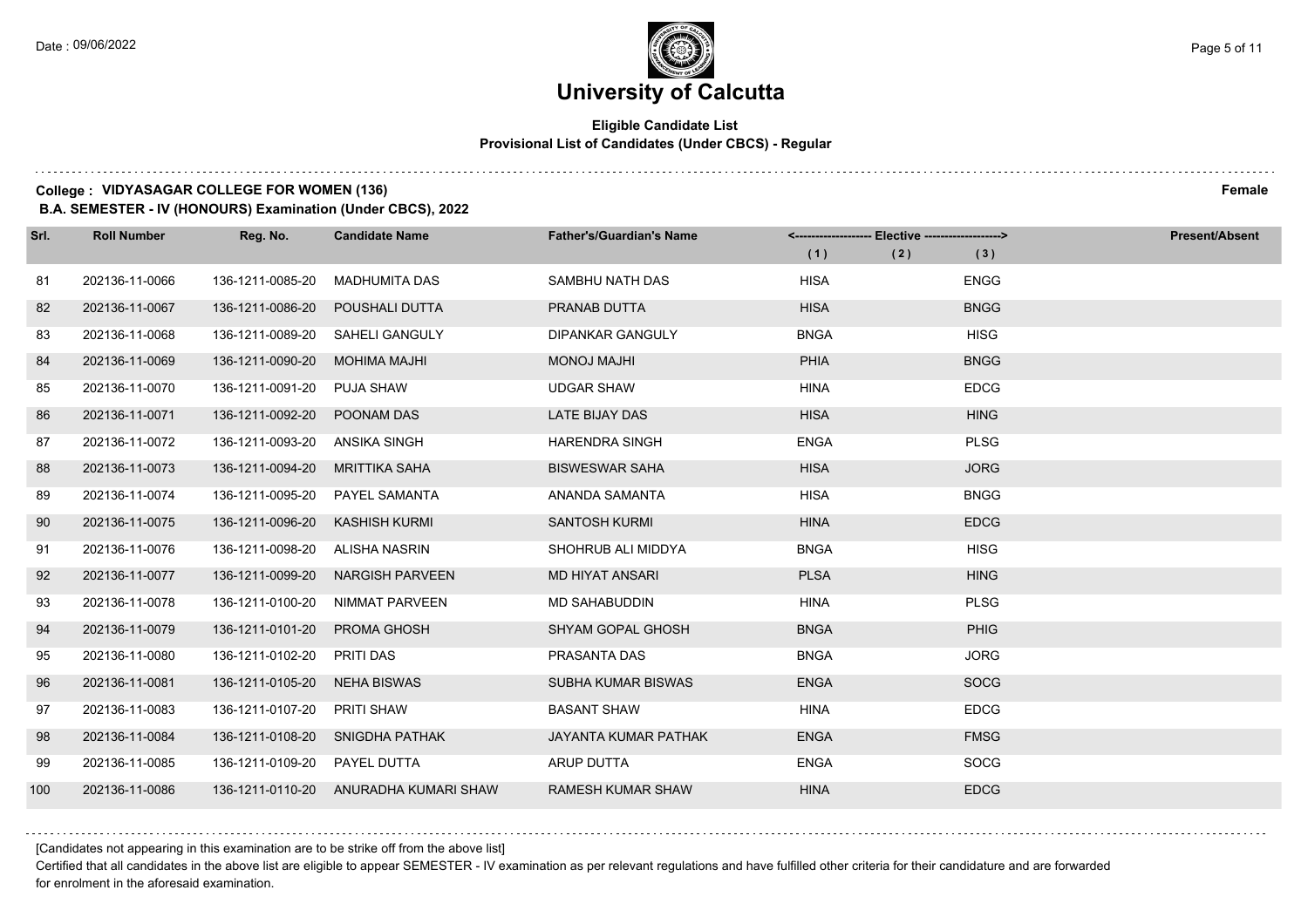### **Eligible Candidate List Provisional List of Candidates (Under CBCS) - Regular**

#### **College : VIDYASAGAR COLLEGE FOR WOMEN (136) Female**

**B.A. SEMESTER - IV (HONOURS) Examination (Under CBCS), 2022**

| Srl. | <b>Roll Number</b> | Reg. No.                       | <b>Candidate Name</b>               | <b>Father's/Guardian's Name</b> |             | <------------------- Elective ------------------> | <b>Present/Absent</b> |
|------|--------------------|--------------------------------|-------------------------------------|---------------------------------|-------------|---------------------------------------------------|-----------------------|
|      |                    |                                |                                     |                                 | (1)         | (2)                                               | (3)                   |
| 101  | 202136-11-0087     | 136-1211-0111-20               | <b>MUSKAN PARVEEN</b>               | <b>MD ZAKIR HUSSAIN</b>         | <b>HISA</b> |                                                   | <b>BNGG</b>           |
| 102  | 202136-11-0088     |                                | 136-1211-0112-20 SUPRIYA KUMARI RAI | <b>ASHOK KUMAR RAI</b>          | <b>HINA</b> |                                                   | <b>EDCG</b>           |
| 103  | 202136-11-0089     | 136-1211-0113-20               | RITIKA SAHA                         | <b>KAJAL SAHA</b>               | <b>ENGA</b> |                                                   | <b>EDCG</b>           |
| 104  | 202136-11-0090     | 136-1211-0115-20 AMISHA MISHRA |                                     | <b>NILAMBAR MISHRA</b>          | <b>HINA</b> |                                                   | <b>PLSG</b>           |
| 105  | 202136-11-0091     | 136-1211-0118-20               | <b>TRISHA CHAKRABORTY</b>           | TAPAN KUMAR CHAKRABORTY         | <b>BNGA</b> |                                                   | <b>JORG</b>           |
| 106  | 202136-11-0092     | 136-1211-0119-20               | KEYA BISWAS                         | <b>SANJOY BISWAS</b>            | <b>HISA</b> |                                                   | <b>ECOG</b>           |
| 107  | 202136-11-0093     | 136-1211-0120-20               | RISHITA JAISWAL                     | DAYA SHANKAR JAISWAL            | <b>HINA</b> |                                                   | <b>PLSG</b>           |
| 108  | 202136-11-0094     | 136-1211-0122-20               | DIPA KM SINGH                       | <b>SUNIL SINGH</b>              | <b>PLSA</b> |                                                   | <b>HING</b>           |
| 109  | 202136-11-0095     | 136-1211-0123-20               | ANKI PRASAD                         | <b>AJAY PRASAD</b>              | <b>HINA</b> |                                                   | <b>EDCG</b>           |
| 110  | 202136-11-0096     | 136-1211-0124-20 PRITY RAO     |                                     | <b>BINAY RAO</b>                | <b>HINA</b> |                                                   | <b>EDCG</b>           |
| 111  | 202136-11-0097     | 136-1211-0125-20 ASHMITA NANDY |                                     | ARINDAM NANDY                   | <b>PLSA</b> |                                                   | <b>FMSG</b>           |
| 112  | 202136-11-0098     | 136-1211-0126-20 SUSMITA SANA  |                                     | <b>SANJIT SANA</b>              | PHIA        |                                                   | <b>BNGG</b>           |
| 113  | 202136-11-0099     | 136-1211-0127-20               | ANKITA BASAK                        | ARUP BASAK                      | <b>BNGA</b> |                                                   | PHIG                  |
| 114  | 202136-11-0100     | 136-1211-0128-20               | HASINA KHATUN                       | <b>SAIDUL SEIKH</b>             | <b>PHIA</b> |                                                   | <b>BNGG</b>           |
| 115  | 202136-11-0101     | 136-1211-0129-20 ANJALI YADAV  |                                     | <b>WAKIL YADAV</b>              | <b>HINA</b> |                                                   | <b>EDCG</b>           |
| 116  | 202136-11-0102     | 136-1211-0134-20 SULAGNA DEY   |                                     | <b>SWAPAN DEY</b>               | <b>BNGA</b> |                                                   | <b>PHIG</b>           |
| 117  | 202136-11-0103     | 136-1211-0135-20               | <b>SREYA MUKHERJEE</b>              | <b>SALIL MUKHERJEE</b>          | <b>ENGA</b> |                                                   | PLSG                  |
| 118  | 202136-11-0104     | 136-1211-0137-20               | SHALINI PAL                         | SOMENATH PAL                    | <b>BNGA</b> |                                                   | <b>HISG</b>           |
| 119  | 202136-11-0105     |                                | 136-1211-0139-20 ABHINANDITA MAITY  | <b>KAUSHIK MAITY</b>            | <b>ENGA</b> |                                                   | <b>PLSG</b>           |
| 120  | 202136-11-0106     | 136-1211-0140-20               | DEBLEENA PURAKAYASTHA               | JAYANTA PURAKAYASTHA            | <b>ENGA</b> |                                                   | <b>EDCG</b>           |

[Candidates not appearing in this examination are to be strike off from the above list]

Certified that all candidates in the above list are eligible to appear SEMESTER - IV examination as per relevant regulations and have fulfilled other criteria for their candidature and are forwarded for enrolment in the aforesaid examination.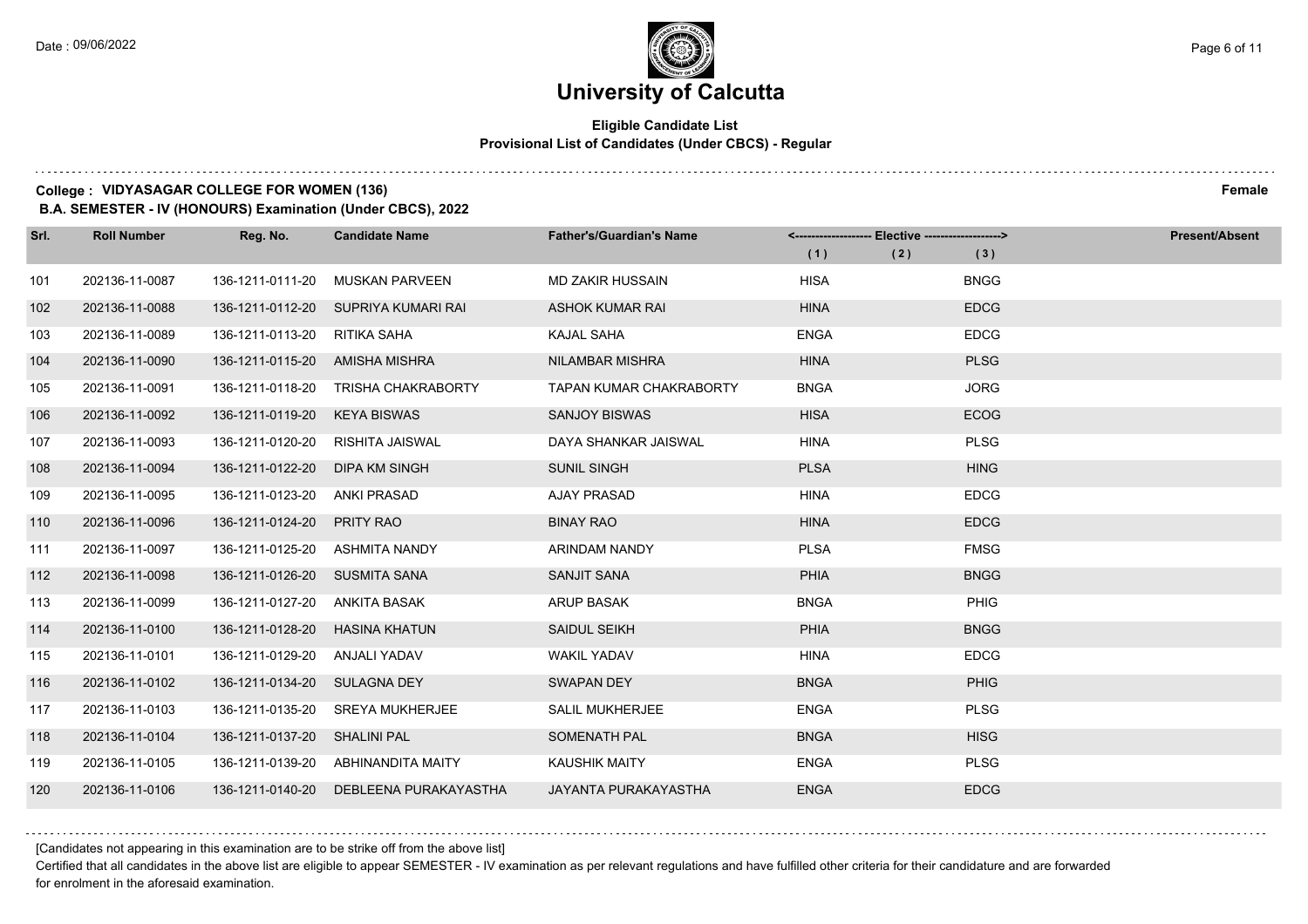### **Eligible Candidate List Provisional List of Candidates (Under CBCS) - Regular**

#### **College : VIDYASAGAR COLLEGE FOR WOMEN (136) Female**

**B.A. SEMESTER - IV (HONOURS) Examination (Under CBCS), 2022**

| Srl. | <b>Roll Number</b> | Reg. No.                       | <b>Candidate Name</b>                | <b>Father's/Guardian's Name</b> | <------------------- Elective ------------------> |     |             | <b>Present/Absent</b> |
|------|--------------------|--------------------------------|--------------------------------------|---------------------------------|---------------------------------------------------|-----|-------------|-----------------------|
|      |                    |                                |                                      |                                 | (1)                                               | (2) | (3)         |                       |
| 121  | 202136-11-0107     | 136-1211-0142-20               | <b>KAJAL SINGH</b>                   | <b>DINESH SINGH</b>             | <b>HINA</b>                                       |     | <b>PLSG</b> |                       |
| 122  | 202136-11-0108     | 136-1211-0143-20 ANJALI TIWARI |                                      | <b>RAM NIWAS TIWARI</b>         | <b>HINA</b>                                       |     | <b>EDCG</b> |                       |
| 123  | 202136-11-0109     | 136-1211-0144-20               | RAKSHA HELA                          | <b>SHYAM HELA</b>               | <b>HINA</b>                                       |     | <b>PLSG</b> |                       |
| 124  | 202136-11-0110     | 136-1211-0145-20               | MANISHA KUMARI SHAW                  | <b>BRIDHI CHAND SHAW</b>        | <b>HINA</b>                                       |     | <b>EDCG</b> |                       |
| 125  | 202136-11-0111     | 136-1211-0146-20               | SANGEETA PRODHAN                     | <b>NEMAI PRODHAN</b>            | PHIA                                              |     | <b>BNGG</b> |                       |
| 126  | 202136-11-0112     | 136-1211-0147-20               | <b>BANASHREE DAS</b>                 | <b>BISWAJIT DAS</b>             | <b>ENGA</b>                                       |     | <b>EDCG</b> |                       |
| 127  | 202136-11-0113     | 136-1211-0148-20               | <b>ISHIKA GHOSH</b>                  | MR.PARTHA PRATIM GHOSH          | <b>PLSA</b>                                       |     | <b>ENGG</b> |                       |
| 128  | 202136-11-0114     | 136-1211-0149-20               | <b>BAISAKHI GAIN</b>                 | <b>BABLU GAIN</b>               | <b>BNGA</b>                                       |     | <b>HISG</b> |                       |
| 129  | 202136-11-0118     | 136-1211-0154-20               | <b>SNEHA MALLICK</b>                 | <b>SUBAL MALLICK</b>            | PHIA                                              |     | <b>ENGG</b> |                       |
| 130  | 202136-11-0120     | 136-1211-0160-20               | <b>PRITI PATRA</b>                   | SWARUPANANDA PATRA              | <b>PLSA</b>                                       |     | <b>HING</b> |                       |
| 131  | 202136-11-0121     | 136-1211-0161-20               | NISHA SAMANTA                        | NEPAL SAMANTA                   | <b>PLSA</b>                                       |     | <b>BNGG</b> |                       |
| 132  | 202136-11-0123     | 136-1211-0164-20 SIMRAN SHAW   |                                      | <b>MANTU SHAW</b>               | <b>PLSA</b>                                       |     | <b>HING</b> |                       |
| 133  | 202136-11-0124     | 136-1211-0165-20               | NANDITA KUMARI RABIDAS               | RAJENDRA RABIDAS                | <b>HINA</b>                                       |     | <b>PLSG</b> |                       |
| 134  | 202136-11-0125     | 136-1211-0166-20               | <b>MILI CHOWDHURY</b>                | <b>KALYAN CHOWDHURY</b>         | <b>HISA</b>                                       |     | <b>BNGG</b> |                       |
| 135  | 202136-11-0126     | 136-1211-0167-20               | <b>RAFIA PARVEEN</b>                 | SK AKHTER HUSSAIN               | <b>HISA</b>                                       |     | <b>ECOG</b> |                       |
| 136  | 202136-11-0127     | 136-1211-0168-20               | BARIRA KHATUN                        | SK ASADUZ ZAMAL                 | <b>BNGA</b>                                       |     | <b>HISG</b> |                       |
| 137  | 202136-11-0128     | 136-1211-0169-20               | SHREYA SAHA                          | <b>BABU LAL SAHA</b>            | PHIA                                              |     | <b>BNGG</b> |                       |
| 138  | 202136-11-0130     | 136-1211-0173-20               | SANJITA YADAV                        | LATE PANCHANAN YADAV            | <b>HISA</b>                                       |     | <b>BNGG</b> |                       |
| 139  | 202136-11-0132     | 136-1211-0177-20 SAYANI PATRA  |                                      | LATE SAMIR PATRA                | <b>BNGA</b>                                       |     | PHIG        |                       |
| 140  | 202136-11-0133     |                                | 136-1211-0178-20    FARZANA TABASSUM | <b>MD SHOAIB ALAM</b>           | <b>PLSA</b>                                       |     | <b>ENGG</b> |                       |

[Candidates not appearing in this examination are to be strike off from the above list]

Certified that all candidates in the above list are eligible to appear SEMESTER - IV examination as per relevant regulations and have fulfilled other criteria for their candidature and are forwarded for enrolment in the aforesaid examination.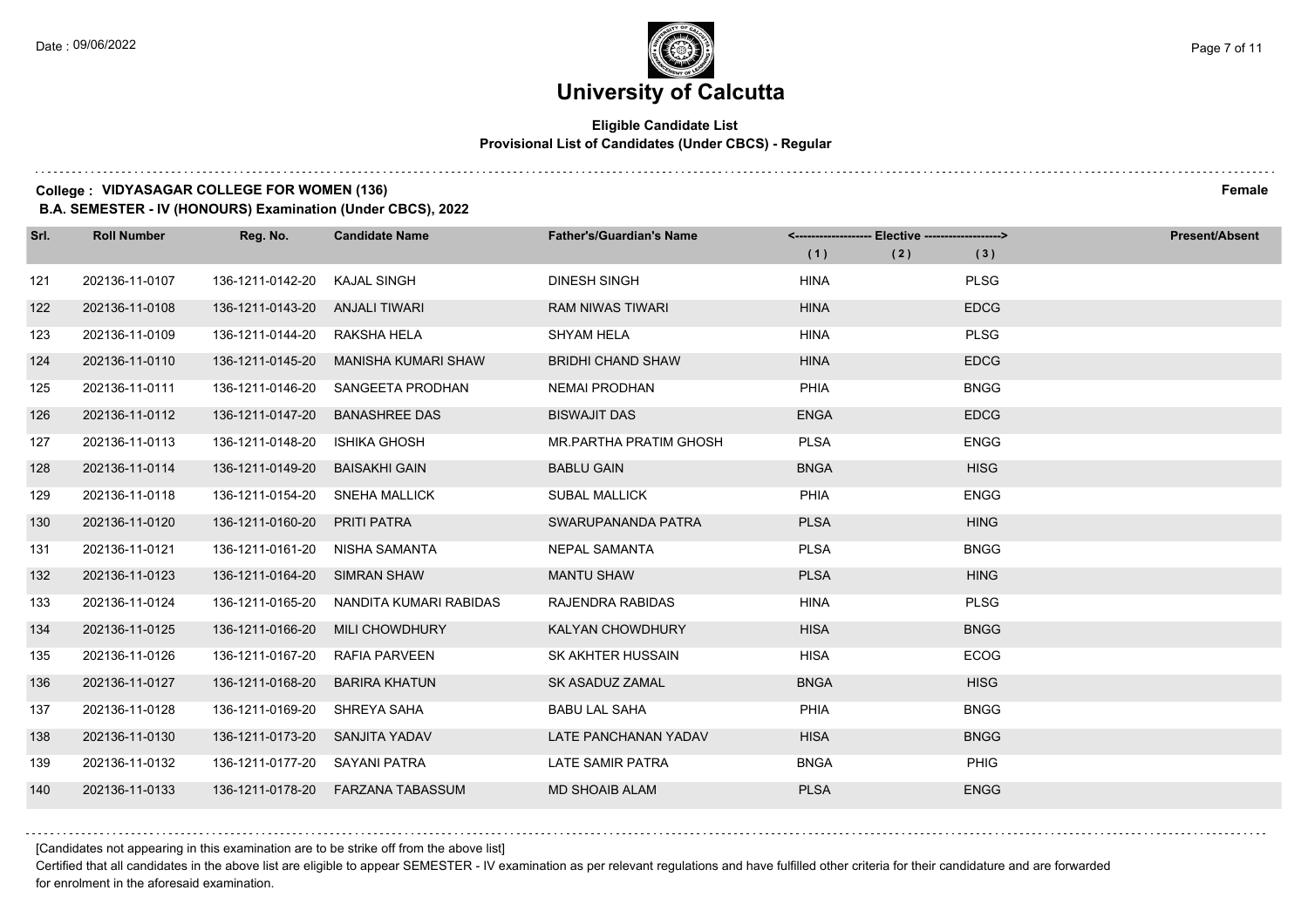### **Eligible Candidate List Provisional List of Candidates (Under CBCS) - Regular**

#### **College : VIDYASAGAR COLLEGE FOR WOMEN (136) Female**

**B.A. SEMESTER - IV (HONOURS) Examination (Under CBCS), 2022**

| Srl. | <b>Roll Number</b> | Reg. No.                       | <b>Candidate Name</b>           | <b>Father's/Guardian's Name</b> | <------------------- Elective ------------------> |     |             | <b>Present/Absent</b> |
|------|--------------------|--------------------------------|---------------------------------|---------------------------------|---------------------------------------------------|-----|-------------|-----------------------|
|      |                    |                                |                                 |                                 | (1)                                               | (2) | (3)         |                       |
| 141  | 202136-11-0134     | 136-1211-0180-20               | HAFSHA IMTIAZ                   | MD.IMTIAZ                       | <b>PLSA</b>                                       |     | <b>ENGG</b> |                       |
| 142  | 202136-11-0135     | 136-1211-0181-20 MALATI MANDAL |                                 | <b>RABIN KUMAR MANDAL</b>       | <b>PLSA</b>                                       |     | <b>HING</b> |                       |
| 143  | 202136-11-0136     | 136-1211-0182-20 DIPA SINGH    |                                 | <b>DILIP SINGH</b>              | <b>PLSA</b>                                       |     | <b>HING</b> |                       |
| 144  | 202136-11-0137     | 136-1212-0001-20 SUPARNA OJHA  |                                 | <b>SHYAMAL OJHA</b>             | <b>HISA</b>                                       |     | <b>BNGG</b> |                       |
| 145  | 202136-11-0138     | 136-1212-0005-20               | ANUSHKA PAKHIRA                 | SIBRAM PAKHIRA                  | <b>HISA</b>                                       |     | <b>JORG</b> |                       |
| 146  | 202136-11-0139     | 136-1212-0010-20 SMRITI BARURI |                                 | SANKARACHARYYA BARURI           | <b>ENGA</b>                                       |     | <b>EDCG</b> |                       |
| 147  | 202136-11-0140     |                                | 136-1212-0011-20 POULAMI BISWAS | <b>RABINDRA NATH BISWAS</b>     | <b>ENGA</b>                                       |     | <b>PLSG</b> |                       |
| 148  | 202136-11-0141     |                                | 136-1212-0031-20 SUSMITA NASKAR | PRASANTA NASKAR                 | <b>PLSA</b>                                       |     | <b>BNGG</b> |                       |
| 149  | 202136-11-0142     | 136-1212-0043-20               | MADHUMITA GHORAI                | <b>BENU GHORAI</b>              | <b>HISA</b>                                       |     | <b>JORG</b> |                       |
| 150  | 202136-11-0143     | 136-1212-0051-20 PIYALI DAS    |                                 | <b>SUKUMAR DAS</b>              | <b>BNGA</b>                                       |     | <b>HISG</b> |                       |
| 151  | 202136-11-0144     | 136-1212-0059-20               | ESHITA GAYEN                    | LATE ASHIS GAYEN                | <b>ENGA</b>                                       |     | <b>EDCG</b> |                       |
| 152  | 202136-11-0145     | 136-1212-0064-20               | <b>PRITY DAS</b>                | <b>LATE BAPI DAS</b>            | <b>BNGA</b>                                       |     | PHIG        |                       |
| 153  | 202136-11-0146     | 136-1212-0066-20               | <b>SONALI MALLICK</b>           | <b>BISWAJIT MALLICK</b>         | <b>HISA</b>                                       |     | <b>BNGG</b> |                       |
| 154  | 202136-11-0147     | 136-1212-0070-20               | ANKITA KUMARI PASI              | <b>SUCHIT PASI</b>              | <b>HINA</b>                                       |     | <b>PLSG</b> |                       |
| 155  | 202136-11-0148     | 136-1212-0078-20               | NISHA MONDAL                    | <b>BISWAJIT MONDAL</b>          | PHIA                                              |     | <b>BNGG</b> |                       |
| 156  | 202136-11-0149     | 136-1212-0087-20               | MOUPARNA NASKAR                 | <b>PARIMAL NASKAR</b>           | <b>PLSA</b>                                       |     | <b>BNGG</b> |                       |
| 157  | 202136-11-0150     | 136-1212-0103-20               | SHREYA DAS                      | <b>BHRIGU DAS</b>               | <b>BNGA</b>                                       |     | <b>HISG</b> |                       |
| 158  | 202136-11-0151     | 136-1212-0104-20               | <b>PUSPA DAS</b>                | <b>GORE LAL DAS</b>             | <b>HINA</b>                                       |     | <b>PLSG</b> |                       |
| 159  | 202136-11-0152     | 136-1212-0114-20 SAHELI DAS    |                                 | SATYA NARAYAN DAS               | <b>ENGA</b>                                       |     | <b>EDCG</b> |                       |
| 160  | 202136-11-0153     | 136-1212-0121-20 TANUSREE DAS  |                                 | <b>TARUN CHANDRA DAS</b>        | <b>ENGA</b>                                       |     | <b>SOCG</b> |                       |

[Candidates not appearing in this examination are to be strike off from the above list]

Certified that all candidates in the above list are eligible to appear SEMESTER - IV examination as per relevant regulations and have fulfilled other criteria for their candidature and are forwarded for enrolment in the aforesaid examination.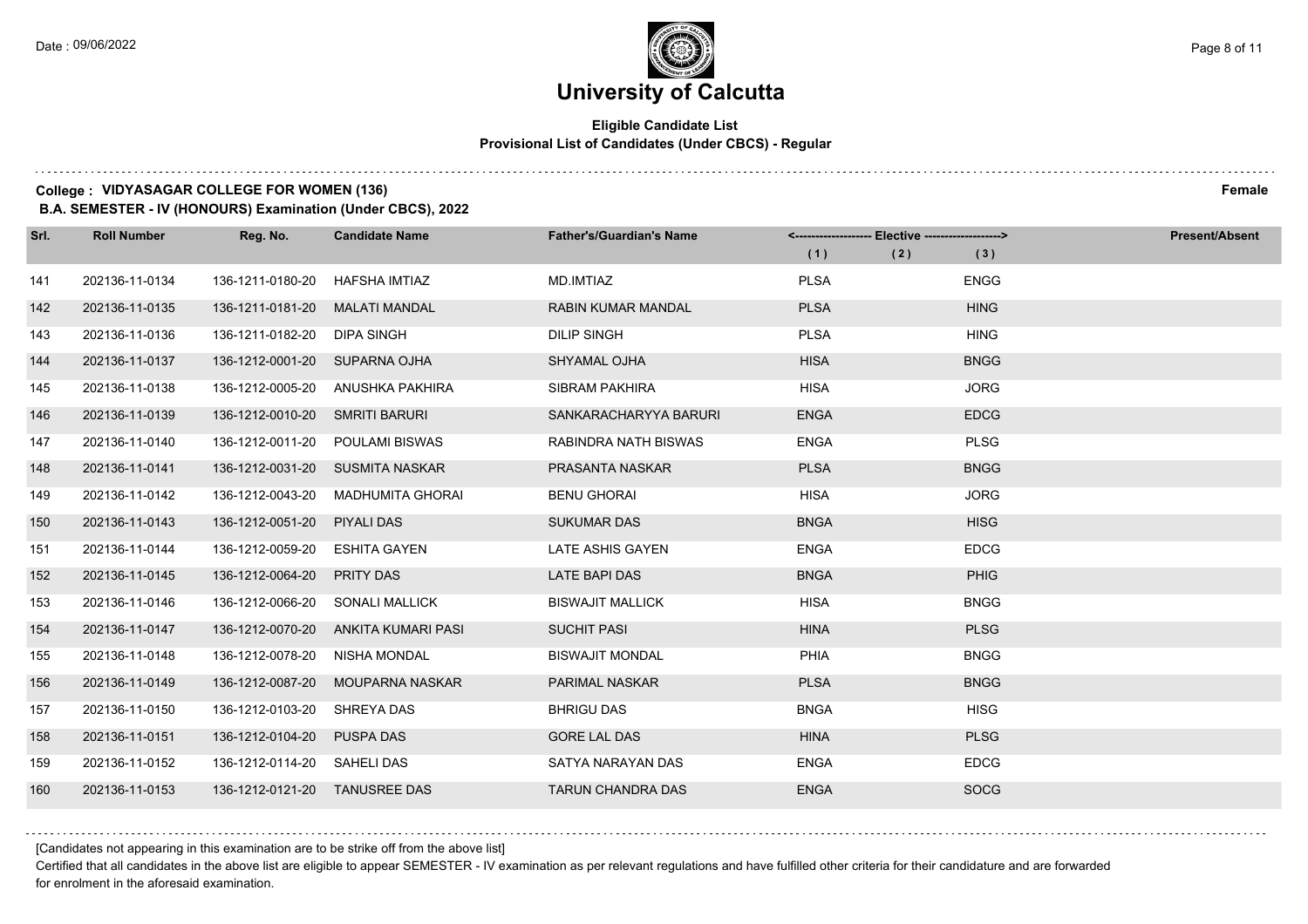### **Eligible Candidate List Provisional List of Candidates (Under CBCS) - Regular**

### **College : VIDYASAGAR COLLEGE FOR WOMEN (136) Female**

**B.A. SEMESTER - IV (HONOURS) Examination (Under CBCS), 2022**

| Srl. | <b>Roll Number</b> | Reg. No.                     | <b>Candidate Name</b>              | <b>Father's/Guardian's Name</b> | <------------------- Elective -------------------> |     |             | <b>Present/Absent</b> |
|------|--------------------|------------------------------|------------------------------------|---------------------------------|----------------------------------------------------|-----|-------------|-----------------------|
|      |                    |                              |                                    |                                 | (1)                                                | (2) | (3)         |                       |
| 161  | 202136-11-0154     | 136-1212-0133-20             | <b>BARSHA CHOWDHURY</b>            | <b>GANESH CHOWDHURY</b>         | <b>ENGA</b>                                        |     | <b>PLSG</b> |                       |
| 162  | 202136-11-0155     | 136-1212-0136-20             | <b>PUJA SARDAR</b>                 | <b>MADHAB SARDAR</b>            | <b>ENGA</b>                                        |     | <b>PLSG</b> |                       |
| 163  | 202136-11-0156     | 136-1212-0138-20             | KOENA BALA                         | KAUSTAV KANTI BALA              | <b>ENGA</b>                                        |     | <b>SOCG</b> |                       |
| 164  | 202136-11-0157     |                              | 136-1212-0141-20 SNAHALATA PRADHAN | <b>MANGAL PRADHAN</b>           | <b>ENGA</b>                                        |     | <b>PLSG</b> |                       |
| 165  | 202136-11-0158     | 136-1212-0157-20             | SHARMISTHA GHUGHU                  | <b>BAPI GHUGHU</b>              | <b>PLSA</b>                                        |     | <b>BNGG</b> |                       |
| 166  | 202136-11-0160     | 136-1212-0174-20 MOLI ROY    |                                    | LATE AMAL ROY                   | <b>ENGA</b>                                        |     | <b>PLSG</b> |                       |
| 167  | 202136-11-0162     |                              | 136-1213-0007-20 SRITHIREKHA MUNDA | AJOY MUNDA                      | <b>BNGA</b>                                        |     | <b>HISG</b> |                       |
| 168  | 202136-11-0163     | 136-1213-0029-20             | DEBJANI MURMU                      | <b>DEBNATH MURMU</b>            | <b>BNGA</b>                                        |     | <b>JORG</b> |                       |
| 169  | 202136-11-0165     | 136-1214-0058-20             | <b>ISMITA BHOWAL</b>               | JOYDEB CHANDRA BHOWAL           | <b>ENGA</b>                                        |     | <b>FMSG</b> |                       |
| 170  | 202136-11-0167     | 136-1214-0088-20             | <b>IPSHIKA GHOSH</b>               | AMAL KUMAR GHOSH                | <b>BNGA</b>                                        |     | <b>HISG</b> |                       |
| 171  | 202136-11-0168     | 136-1214-0097-20             | SIJITA GHOSH                       | SANDIP GHOSH                    | <b>BNGA</b>                                        |     | <b>HISG</b> |                       |
| 172  | 202136-11-0169     | 136-1214-0116-20             | <b>SHAONI GHOSH</b>                | <b>PRADIP GHOSH</b>             | <b>ENGA</b>                                        |     | <b>EDCG</b> |                       |
| 173  | 202136-11-0170     | 136-1214-0130-20             | <b>SIMRAN YADAV</b>                | PARMATAMA YADAV                 | <b>HINA</b>                                        |     | <b>PLSG</b> |                       |
| 174  | 202136-11-0171     | 136-1214-0131-20             | <b>RINKI TANTI</b>                 | <b>BISHNU TANTI</b>             | <b>HINA</b>                                        |     | <b>PLSG</b> |                       |
| 175  | 202136-11-0172     | 136-1214-0132-20             | NIKITA KUMARI SHAW                 | <b>JITENDRA SHAW</b>            | <b>HINA</b>                                        |     | <b>PLSG</b> |                       |
| 176  | 202136-11-0174     | 136-1214-0158-20             | <b>ISHIKA BANIK</b>                | UTTAM BANIK                     | <b>PLSA</b>                                        |     | <b>BNGG</b> |                       |
| 177  | 202136-11-0176     | 136-1214-0170-20             | BIDISHA KARMAKAR                   | <b>INDRAJIT KARMAKAR</b>        | <b>ENGA</b>                                        |     | <b>PLSG</b> |                       |
| 178  | 202136-11-0177     | 136-1214-0176-20             | NILANJANA PAL                      | <b>DILIP KUMAR PAL</b>          | <b>ENGA</b>                                        |     | <b>PLSG</b> |                       |
| 179  | 202136-11-0178     |                              | 136-1215-0006-20 SURAIYA YESMIN    | RAFIKUL ISLAM                   | <b>GEOA</b>                                        |     | <b>SOCG</b> |                       |
| 180  | 202136-11-0179     | 136-1215-0117-20 SNEHA ISLAM |                                    | <b>SHAIKH NURUL ISLAM</b>       | <b>ENGA</b>                                        |     | <b>PLSG</b> |                       |

[Candidates not appearing in this examination are to be strike off from the above list]

Certified that all candidates in the above list are eligible to appear SEMESTER - IV examination as per relevant regulations and have fulfilled other criteria for their candidature and are forwarded for enrolment in the aforesaid examination.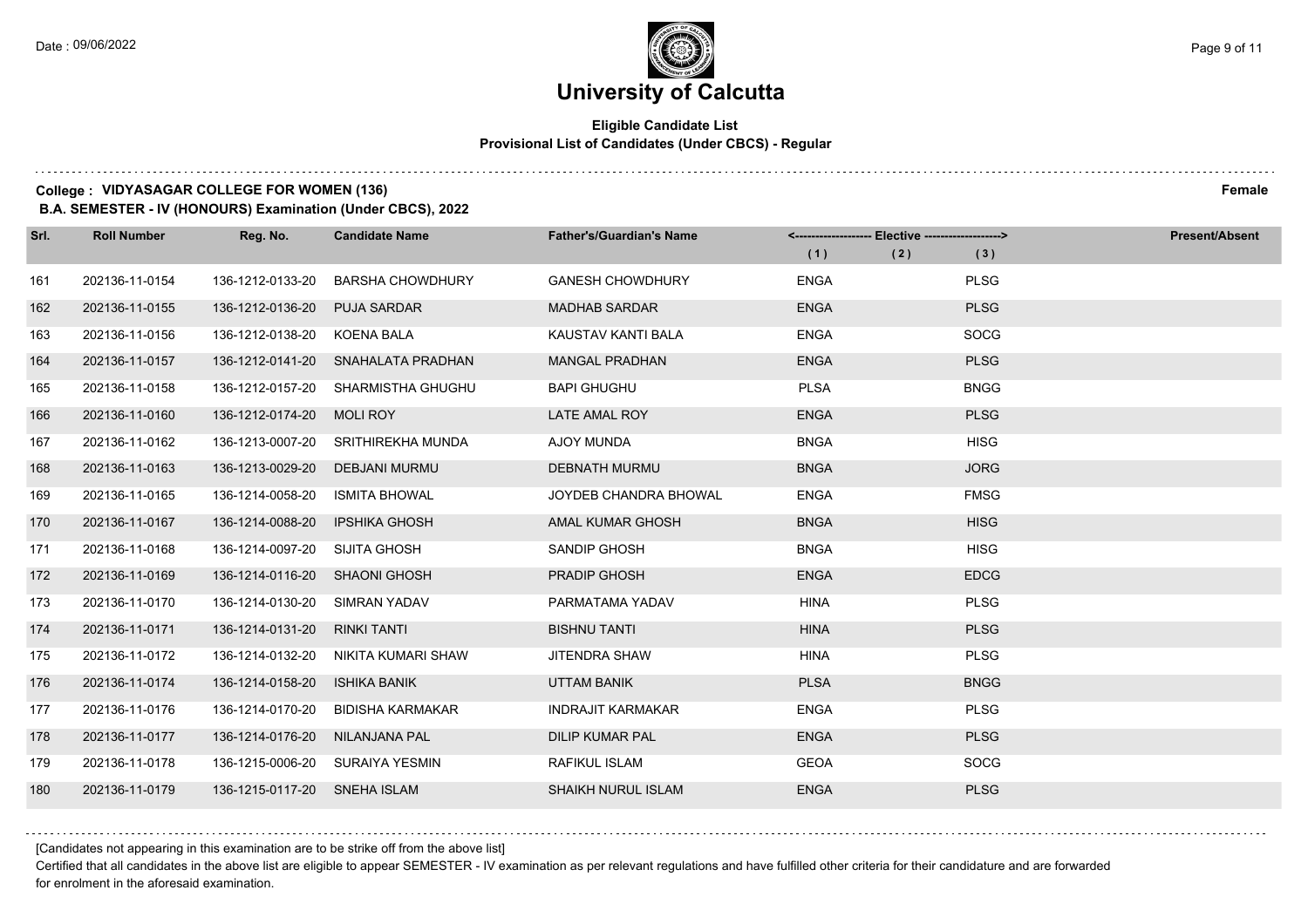### **University of Calcutta**

### **Eligible Candidate List Provisional List of Candidates (Under CBCS) - Regular**

### **College : VIDYASAGAR COLLEGE FOR WOMEN (136) Female**

**B.A. SEMESTER - IV (HONOURS) Examination (Under CBCS), 2022**

| Srl. | <b>Roll Number</b> | Reg. No.                       | <b>Candidate Name</b>     | <b>Father's/Guardian's Name</b> | <------------------- Elective ------------------> |     | <b>Present/Absent</b> |
|------|--------------------|--------------------------------|---------------------------|---------------------------------|---------------------------------------------------|-----|-----------------------|
|      |                    |                                |                           |                                 | (1)                                               | (2) | (3)                   |
| 181  | 202136-11-0180     | 136-1215-0159-20               | ASMA TARANNUM             | <b>ABU TALHA</b>                | <b>ENGA</b>                                       |     | <b>PLSG</b>           |
| 182  | 202136-11-0181     | 136-1211-0458-20               | <b>MANISHA SINGH</b>      | <b>BINAY SINGH</b>              | <b>HINA</b>                                       |     | <b>EDCG</b>           |
| 183  | 202136-11-0182     | 136-1211-0459-20 PRIYANKA DAS  |                           | <b>BIMAL DAS</b>                | <b>ENGA</b>                                       |     | <b>EDCG</b>           |
| 184  | 202136-11-0183     | 136-1211-0466-20               | ANNESHA SARKAR            | LATE.SHUBHABRATA SARKAR         | <b>ENGA</b>                                       |     | <b>SOCG</b>           |
| 185  | 202136-11-0184     | 136-1211-0467-20               | <b>BEAUTY DAS</b>         | SHIB KALI DAS                   | <b>BNGA</b>                                       |     | <b>HISG</b>           |
| 186  | 202136-11-0185     | 136-1211-0468-20 ARUNIMA PAUL  |                           | <b>ASHIS PAUL</b>               | <b>PHIA</b>                                       |     | <b>ENGG</b>           |
| 187  | 202136-11-0186     | 136-1211-0469-20               | SNEHA GHOSH               | <b>ARUN GHOSH</b>               | <b>BNGA</b>                                       |     | <b>HISG</b>           |
| 188  | 202136-11-0187     | 136-1211-0471-20 D SHARDA      |                           | LATE D. APPA RAO                | <b>HINA</b>                                       |     | <b>EDCG</b>           |
| 189  | 202136-11-0188     | 136-1211-0472-20               | <b>BHRAMAR MAHATA</b>     | SATYAJEET MAHATA                | <b>ENGA</b>                                       |     | <b>FMSG</b>           |
| 190  | 202136-11-0189     | 136-1211-0474-20               | <b>RIMA CHOWDHURY</b>     | PRADIP CHOWDHURY                | <b>ENGA</b>                                       |     | <b>PLSG</b>           |
| 191  | 202136-11-0190     | 136-1211-0475-20               | SHAYANTANI RAY            | ANUPAM RAY                      | <b>ENGA</b>                                       |     | <b>EDCG</b>           |
| 192  | 202136-11-0191     | 136-1211-0476-20               | SRIRUPA DAS THAKUR        | RUPKUMAR DAS THAKUR             | <b>ENGA</b>                                       |     | <b>SOCG</b>           |
| 193  | 202136-11-0192     | 136-1211-0477-20               | <b>BIPASHA ROY BURMAN</b> | <b>SAJAL ROY BARMAN</b>         | <b>ENGA</b>                                       |     | <b>FMSG</b>           |
| 194  | 202136-11-0193     | 136-1211-0479-20               | PRIYANKA ROYCHOWDHURY     | AMIT ROYCHOWDHURY               | <b>HISA</b>                                       |     | <b>BNGG</b>           |
| 195  | 202136-11-0194     | 136-1211-0480-20               | <b>JAGRITI MANNA</b>      | JYOTI PRAKASH MANNA             | <b>PLSA</b>                                       |     | <b>ECOG</b>           |
| 196  | 202136-11-0195     | 136-1211-0481-20               | ARSEE NAZ                 | NASHRUDDIN KHAN                 | <b>PLSA</b>                                       |     | <b>ENGG</b>           |
| 197  | 202136-11-0197     | 136-1212-0470-20               | <b>BOBBY HALDER</b>       | <b>BISWANATH HALDER</b>         | PHIA                                              |     | <b>BNGG</b>           |
| 198  | 202136-11-0198     | 136-1212-0473-20 SOHINE KHARA  |                           | NABA KUMAR KHARA                | PHIA                                              |     | <b>BNGG</b>           |
| 199  | 202136-11-0199     | 136-1214-0478-20 ASMITA ROY    |                           | <b>ASHIM ROY</b>                | <b>ENGA</b>                                       |     | <b>PLSG</b>           |
| 200  | 202136-11-0200     | 136-1211-0511-20 SAYANI SARKAR |                           | <b>PRABIR SARKAR</b>            | <b>ENGA</b>                                       |     | <b>EDCG</b>           |

[Candidates not appearing in this examination are to be strike off from the above list]

Certified that all candidates in the above list are eligible to appear SEMESTER - IV examination as per relevant regulations and have fulfilled other criteria for their candidature and are forwarded for enrolment in the aforesaid examination.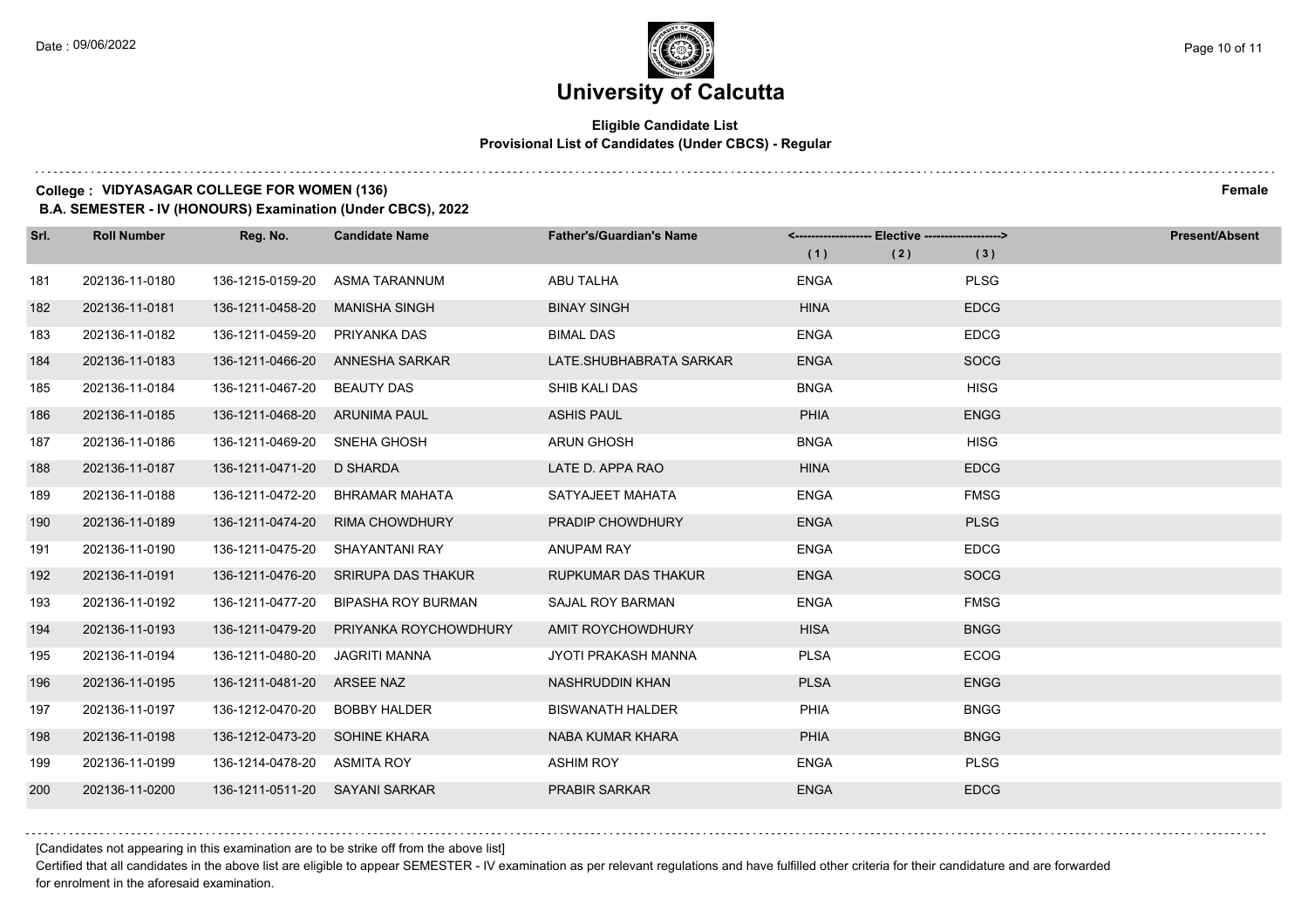### **Eligible Candidate List Provisional List of Candidates (Under CBCS) - Regular**

#### **College : VIDYASAGAR COLLEGE FOR WOMEN (136) Female**

**B.A. SEMESTER - IV (HONOURS) Examination (Under CBCS), 2022**

| Srl. | <b>Roll Number</b> | Reg. No.         | <b>Candidate Name</b> | <b>Father's/Guardian's Name</b> | <-------------------- Elective -------------------> |     |             | <b>Present/Absent</b> |
|------|--------------------|------------------|-----------------------|---------------------------------|-----------------------------------------------------|-----|-------------|-----------------------|
|      |                    |                  |                       |                                 | (1)                                                 | (2) | (3)         |                       |
| 201  | 202136-11-0201     | 136-1212-0510-20 | KABITA RAJAK          | SANTOSH RAJAK                   | HINA                                                |     | <b>PLSG</b> |                       |
| 202  | 202136-11-0202     | 136-1212-0525-20 | MOUSUMI BISWAS        | <b>SISIR BISWAS</b>             | <b>BNGA</b>                                         |     | <b>HISG</b> |                       |
| 203  | 202136-11-0203     | 221-1211-0141-19 | AMRITA MUKHOPADHYAY   | AJOY KUMAR MUKHOPADHYAY         | <b>HISA</b>                                         |     | <b>ENGG</b> |                       |

Certified that all candidates in the above list are eligible to appear SEMESTER - IV examination as per relevant regulations and have fulfilled other criteria for their candidature and are forwarded for enrolment in the aforesaid examination.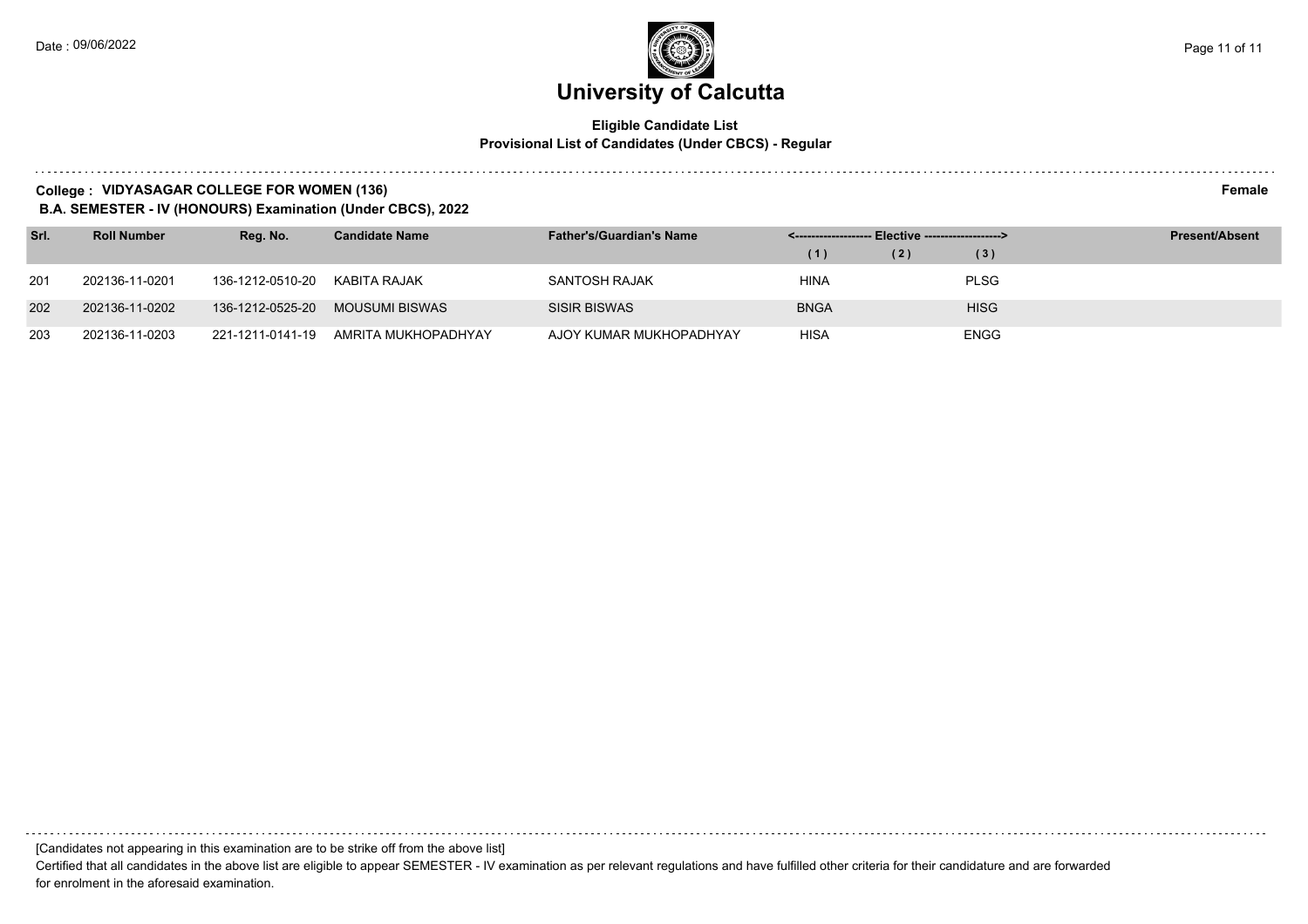### **University of Calcutta**

### **Eligible Candidate List Provisional List of Candidates (Under CBCS) - Regular**

#### **College : VIDYASAGAR COLLEGE FOR WOMEN (136) Female**

**B.Sc. SEMESTER - IV (GENERAL) Examination (Under CBCS), 2022**

| Srl.           | <b>Roll Number</b> | Reg. No.                      | <b>Candidate Name</b>             | <b>Father's/Guardian's Name</b> |             | <------------------- Elective ------------------> |             | <b>Present/Absent</b> |
|----------------|--------------------|-------------------------------|-----------------------------------|---------------------------------|-------------|---------------------------------------------------|-------------|-----------------------|
|                |                    |                               |                                   |                                 | (1)         | (2)                                               | (3)         |                       |
| $\overline{1}$ | 183136-12-0001     | 136-1211-0385-18              | MOUMA DUTTA                       | <b>SWAPAN DUTTA</b>             | <b>BOTG</b> | ZOOG                                              | <b>CEMG</b> |                       |
| $\mathbf{2}$   | 183136-12-0019     | 136-1211-0606-18              | PURBA PANCHANAN                   | <b>ASHOK PANCHANAN</b>          | <b>BOTG</b> | ZOOG                                              | <b>PHYG</b> |                       |
| 3              | 183136-12-0030     |                               | 136-1211-0428-18 SATARUPA DUTTA   | TARUN KUMAR DUTTA               | <b>GEOG</b> | ECOG                                              | <b>PLSG</b> |                       |
| 4              | 183136-12-0049     | 136-1211-0397-18 SHAYANI BOSE |                                   | <b>SUBIR BOSE</b>               | <b>ZOOG</b> | <b>BOTG</b>                                       | <b>PHYG</b> |                       |
| 5              | 183136-12-0052     | 136-1214-0384-18              | TRISHITA SADHUKHAN                | <b>TAPAS SADHUKHAN</b>          | ZOOG        | <b>BOTG</b>                                       | <b>CEMG</b> |                       |
| 6              | 193136-12-0013     | 136-1211-0515-19              | <b>PIYASREE BISWAS</b>            | <b>PRABIR BISWAS</b>            | <b>BOTG</b> | ZOOG                                              | <b>CEMG</b> |                       |
| $\overline{7}$ | 193136-12-0019     | 136-1211-0529-19 UMA GOSWAMI  |                                   | ARABINDA GOSWAMI                | <b>BOTG</b> | ZOOG                                              | <b>CEMG</b> |                       |
| 8              | 193136-12-0036     | 136-1211-0514-19              | <b>PAYAL SHARMA</b>               | <b>ANIL KUMAR</b>               | <b>PHSG</b> | <b>CEMG</b>                                       | <b>MTMG</b> |                       |
| 9              | 193136-12-0037     | 136-1211-0517-19              | <b>RIKTA POREL</b>                | <b>TAPAN POREL</b>              | <b>PHSG</b> | <b>CEMG</b>                                       | <b>MTMG</b> |                       |
| 10             | 193136-12-0042     | 136-1214-0519-19              | SANJUKTA SINGHA                   | PARTHA PRATIM SINGHA            | <b>PHSG</b> | <b>CEMG</b>                                       | <b>MTMG</b> |                       |
| 11             | 203136-12-0001     | 136-1211-0444-20 SUMANA MANNA |                                   | <b>GOUTAM MANNA</b>             | <b>BOTG</b> | ZOOG                                              | PHYG        |                       |
| 12             | 203136-12-0003     |                               | 136-1211-0446-20 SANGITA GHATAK   | <b>SHYAMAL GHATAK</b>           | <b>BOTG</b> | ZOOG                                              | <b>PHYG</b> |                       |
| 13             | 203136-12-0004     | 136-1211-0447-20              | PREETI DAS                        | <b>BISWADIP DAS</b>             | <b>BOTG</b> | ZOOG                                              | <b>PHYG</b> |                       |
| 14             | 203136-12-0005     | 136-1211-0448-20              | <b>TANUSREE BANIK</b>             | <b>BISWANATH BANIK</b>          | <b>BOTG</b> | ZOOG                                              | <b>PHYG</b> |                       |
| 15             | 203136-12-0006     | 136-1211-0449-20              | RITIKA SINGH                      | NIRBHAY NARAYAN SINGH           | <b>BOTG</b> | ZOOG                                              | <b>PHYG</b> |                       |
| 16             | 203136-12-0007     | 136-1211-0452-20              | SUPRIYA KHASTAGIR                 | PULAK KUMAR KHASTAGIR           | <b>BOTG</b> | ZOOG                                              | <b>PHYG</b> |                       |
| 17             | 203136-12-0008     | 136-1211-0453-20              | <b>SWETA AHIR</b>                 | <b>AJIT AHIR</b>                | <b>BOTG</b> | ZOOG                                              | <b>CEMG</b> |                       |
| 18             | 203136-12-0009     | 136-1211-0454-20              | PRIYANKA DAS                      | <b>RAKESH DAS</b>               | <b>BOTG</b> | ZOOG                                              | <b>PHYG</b> |                       |
| 19             | 203136-12-0010     | 136-1212-0443-20              | MOUMITA RUHIDAS                   | <b>SUKUMAR RUHIDAS</b>          | <b>BOTG</b> | ZOOG                                              | <b>CEMG</b> |                       |
| 20             | 203136-12-0011     |                               | 136-1214-0451-20 SANCHARI MALAKAR | <b>SOMNATH MALAKAR</b>          | <b>BOTG</b> | ZOOG                                              | <b>PHYG</b> |                       |

[Candidates not appearing in this examination are to be strike off from the above list]

Certified that all candidates in the above list are eligible to appear SEMESTER - IV examination as per relevant regulations and have fulfilled other criteria for their candidature and are forwarded for enrolment in the aforesaid examination.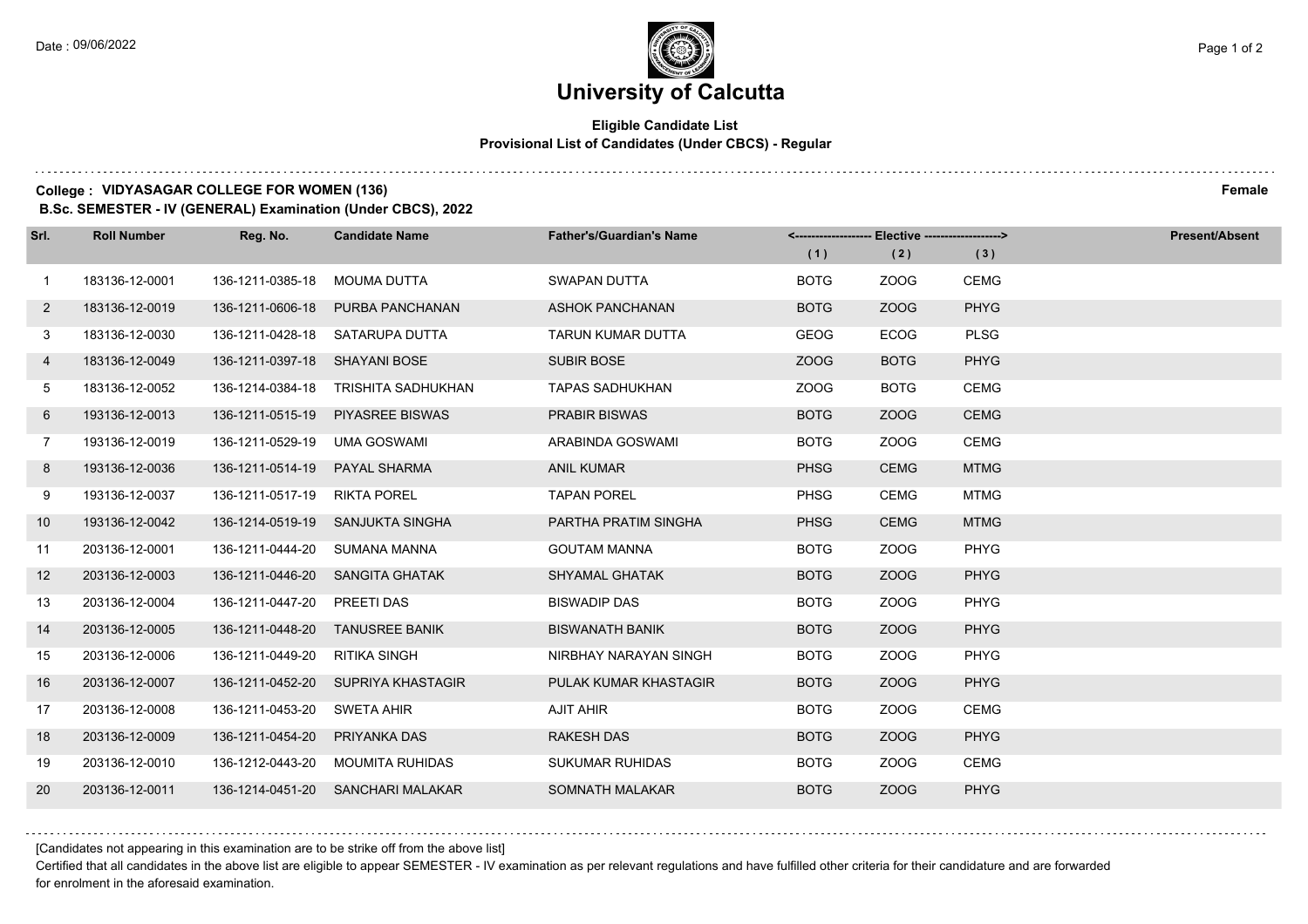### **Eligible Candidate List Provisional List of Candidates (Under CBCS) - Regular**

#### **College : VIDYASAGAR COLLEGE FOR WOMEN (136) Female**

**B.Sc. SEMESTER - IV (GENERAL) Examination (Under CBCS), 2022**

| Srl. | <b>Roll Number</b> | Reg. No.         | <b>Candidate Name</b> | <b>Father's/Guardian's Name</b> | Elective --------------------> |             |             | <b>Present/Absent</b> |
|------|--------------------|------------------|-----------------------|---------------------------------|--------------------------------|-------------|-------------|-----------------------|
|      |                    |                  |                       |                                 | (1)                            | (2)         | (3)         |                       |
| 21   | 203136-12-0012     | 136-1215-0450-20 | GULABSHAN NAZ         | MD REYAZUDDIN                   | <b>BOTG</b>                    | ZOOG        | <b>PHYG</b> |                       |
| 22   | 203136-12-0014     | 136-1211-0463-20 | <b>MUSKAN DAS</b>     | NAND LAL DAS                    | <b>GEOG</b>                    | <b>ECOG</b> | <b>PLSG</b> |                       |
| 23   | 203136-12-0015     | 136-1211-0464-20 | PRIYANKA ROY          | <b>SUKUMAR ROY</b>              | <b>GEOG</b>                    | ECOG        | <b>SOCG</b> |                       |
| 24   | 203136-12-0016     | 136-1211-0465-20 | <b>DIPA MONDAL</b>    | <b>SUNIL MONDAL</b>             | <b>BOTG</b>                    | ZOOG        | <b>PHYG</b> |                       |
| 25   | 203136-12-0017     | 136-1211-0507-20 | SOMA BAIDYA           | TUNA BAIDYA                     | <b>BOTG</b>                    | ZOOG        | <b>PHYG</b> |                       |
| 26   | 203136-12-0018     | 136-1211-0508-20 | <b>TIYASHA GHOSH</b>  | KISHORE KUMAR GHOSH             | <b>BOTG</b>                    | ZOOG        | <b>PHYG</b> |                       |
| 27   | 203136-12-0019     | 136-1211-0509-20 | SARADA SAMADDER       | NITYANANDA SAMADDER             | <b>BOTG</b>                    | ZOOG        | <b>PHYG</b> |                       |

[Candidates not appearing in this examination are to be strike off from the above list]

Certified that all candidates in the above list are eligible to appear SEMESTER - IV examination as per relevant regulations and have fulfilled other criteria for their candidature and are forwarded for enrolment in the aforesaid examination.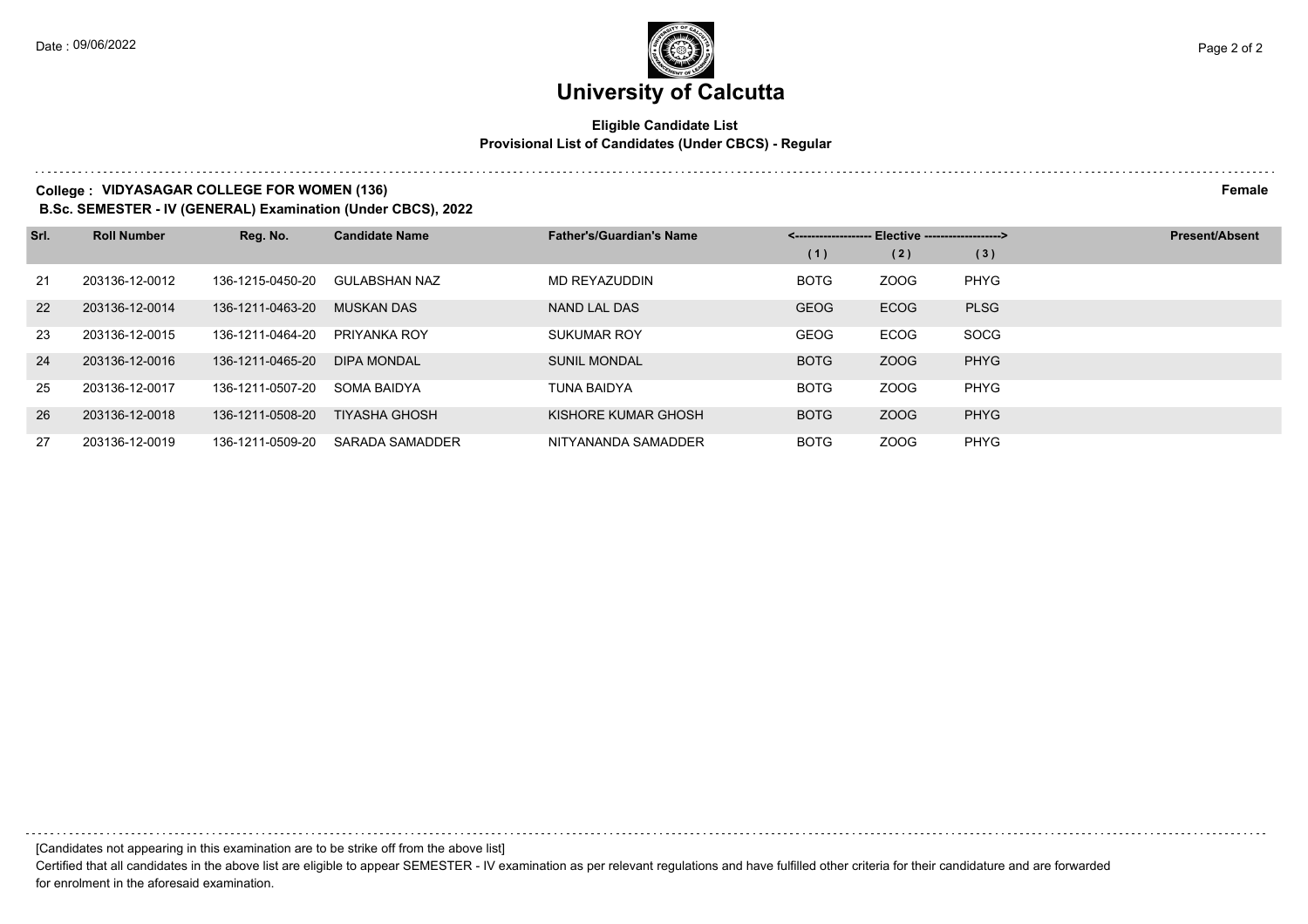### **University of Calcutta**

### **Eligible Candidate List Provisional List of Candidates (Under CBCS) - Regular**

#### **College : VIDYASAGAR COLLEGE FOR WOMEN (136) Female**

**B.Sc. SEMESTER - IV (HONOURS) Examination (Under CBCS), 2022**

| Srl.           | <b>Roll Number</b> | Reg. No.                      | <b>Candidate Name</b>          | <b>Father's/Guardian's Name</b> | <------------------- Elective ------------------> |             | <b>Present/Absent</b> |
|----------------|--------------------|-------------------------------|--------------------------------|---------------------------------|---------------------------------------------------|-------------|-----------------------|
|                |                    |                               |                                |                                 | (1)<br>(2)                                        | (3)         |                       |
| $\overline{1}$ | 183136-11-0004     | 136-1211-0222-18              | SUSMITA DUTTA                  | <b>ANUP DUTTA</b>               | <b>BOTA</b>                                       | PHYG        |                       |
| $\overline{2}$ | 183136-11-0011     | 136-1211-0231-18              | <b>UDITA PAL</b>               | <b>UTTAM PAL</b>                | <b>BOTA</b>                                       | <b>PHYG</b> |                       |
| 3              | 183136-11-0060     | 136-1211-0357-18 SUJATA SHOME |                                | <b>SUJIT SHOME</b>              | <b>GEOA</b>                                       | <b>FMSG</b> |                       |
| 4              | 183136-11-0156     |                               | 136-1214-0326-18 TAMASA MONDAL | <b>ASIS MONDAL</b>              | PHYA                                              | ZOOG        |                       |
| 5              | 193136-11-0002     | 136-1211-0200-19              | ANUSHKA YADAV                  | <b>RAMESH YADAV</b>             | <b>BOTA</b>                                       | <b>CEMG</b> |                       |
| 6              | 193136-11-0021     | 136-1211-0341-19              | DEBASMITA MUKHERJEE            | <b>SUMIT MUKHERJEE</b>          | <b>BOTA</b>                                       | <b>CEMG</b> |                       |
| $7^{\circ}$    | 193136-11-0121     | 136-1211-0295-19 ANKITA ROY   |                                | ARYA ROY                        | <b>PHYA</b>                                       | ZOOG        |                       |
| 8              | 193136-11-0126     | 136-1211-0301-19              | <b>PRONISHA BISWAS</b>         | <b>PRODIP BISWAS</b>            | <b>PHYA</b>                                       | ZOOG        |                       |
| 9              | 193136-11-0130     | 136-1211-0306-19              | SRIJITA BATABYAL               | JYOTIRMOY BATABYAL              | <b>PHYA</b>                                       | ZOOG        |                       |
| 10             | 203136-11-0001     | 136-1211-0183-20 SUPRITI DEB  |                                | PRANAY DEB                      | <b>GEOA</b>                                       | <b>PLSG</b> |                       |
| 11             | 203136-11-0003     | 136-1211-0186-20              | PIULI DAS                      | <b>GOUTAM CHAND DAS</b>         | <b>ECOA</b>                                       | <b>SOCG</b> |                       |
| 12             | 203136-11-0004     | 136-1211-0188-20              | ANISHA GHOSH                   | <b>OLIVE KUMAR GHOSH</b>        | <b>PHSA</b>                                       | <b>MTMG</b> |                       |
| 13             | 203136-11-0005     | 136-1211-0190-20              | SUSMITA ADITYA                 | PRABHAT ADITYA                  | <b>GEOA</b>                                       | <b>PLSG</b> |                       |
| 14             | 203136-11-0006     | 136-1211-0191-20              | SUBHASMITA LAHIRI              | LATE SUBHASISH LAHIRI           | <b>GEOA</b>                                       | <b>FMSG</b> |                       |
| 15             | 203136-11-0007     | 136-1211-0193-20              | DYUTI DAS                      | ARUN KUMAR DAS                  | <b>PHSA</b>                                       | <b>MTMG</b> |                       |
| 16             | 203136-11-0008     | 136-1211-0195-20              | AINDRILA KAR                   | <b>LATE SAMIK KAR</b>           | <b>GEOA</b>                                       | <b>PLSG</b> |                       |
| 17             | 203136-11-0009     | 136-1211-0196-20              | SAYANI DAS                     | <b>BALARAM DAS</b>              | <b>ECOA</b>                                       | <b>PLSG</b> |                       |
| 18             | 203136-11-0010     | 136-1211-0197-20              | ATRAYEE SENGUPTA               | <b>ASIS SENGUPTA</b>            | <b>ZOOA</b>                                       | <b>BOTG</b> |                       |
| 19             | 203136-11-0011     | 136-1211-0198-20              | SWARNALI DHAR                  | <b>GAUTAM DHAR</b>              | <b>GEOA</b>                                       | <b>PLSG</b> |                       |
| 20             | 203136-11-0012     | 136-1211-0200-20              | SWASTIKA SINGH                 | <b>SUNIL KUMAR SINGH</b>        | <b>ECOA</b>                                       | <b>PLSG</b> |                       |

[Candidates not appearing in this examination are to be strike off from the above list]

Certified that all candidates in the above list are eligible to appear SEMESTER - IV examination as per relevant regulations and have fulfilled other criteria for their candidature and are forwarded for enrolment in the aforesaid examination.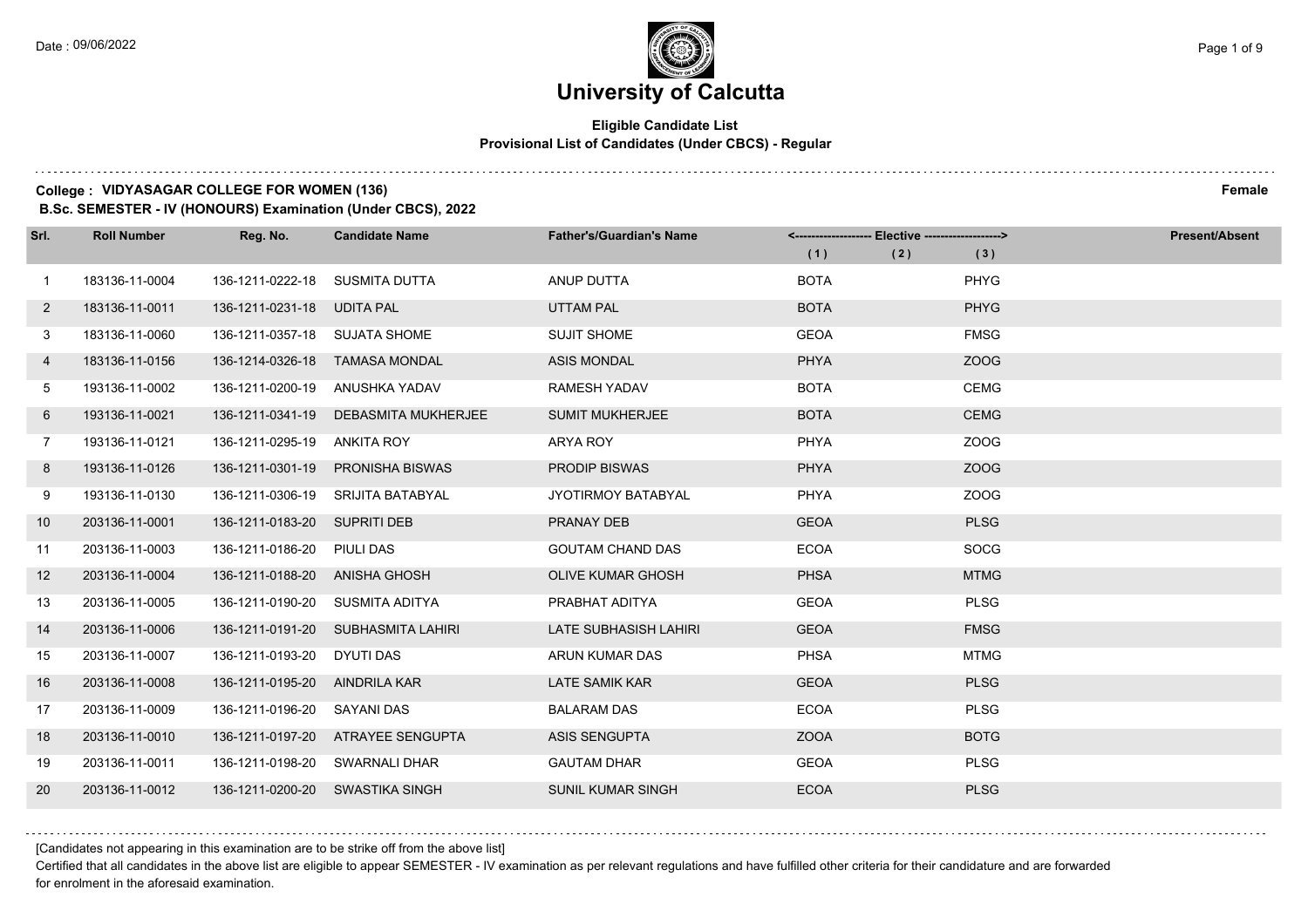### **Eligible Candidate List Provisional List of Candidates (Under CBCS) - Regular**

### **College : VIDYASAGAR COLLEGE FOR WOMEN (136) Female**

**B.Sc. SEMESTER - IV (HONOURS) Examination (Under CBCS), 2022**

| Srl. | <b>Roll Number</b> | Reg. No.                     | <b>Candidate Name</b>              | <b>Father's/Guardian's Name</b> |             | <------------------- Elective ------------------> |             | <b>Present/Absent</b> |
|------|--------------------|------------------------------|------------------------------------|---------------------------------|-------------|---------------------------------------------------|-------------|-----------------------|
|      |                    |                              |                                    |                                 | (1)         | (2)                                               | (3)         |                       |
| 21   | 203136-11-0013     | 136-1211-0201-20             | PRITHA TALUKDAR                    | ASIT KUMAR TALUKDAR             | <b>PHYA</b> |                                                   | ZOOG        |                       |
| 22   | 203136-11-0014     | 136-1211-0202-20             | <b>SRIJITA GHOSH</b>               | <b>SANKAR PRASAD GHOSH</b>      | <b>GEOA</b> |                                                   | <b>PLSG</b> |                       |
| 23   | 203136-11-0015     | 136-1211-0204-20             | PRATYASHA GHOSH                    | PRODYOT GHOSH                   | <b>ZOOA</b> |                                                   | <b>BOTG</b> |                       |
| 24   | 203136-11-0016     | 136-1211-0207-20             | ARNI SINHA                         | <b>SANKER SINHA</b>             | <b>PHSA</b> |                                                   | <b>MTMG</b> |                       |
| 25   | 203136-11-0017     | 136-1211-0208-20             | RUPSHA PANDA                       | SATYABRATA PANDA                | <b>PHYA</b> |                                                   | ZOOG        |                       |
| 26   | 203136-11-0018     | 136-1211-0209-20             | <b>KANKANA SEN</b>                 | <b>DIBYENDU SEN</b>             | <b>GEOA</b> |                                                   | <b>PLSG</b> |                       |
| 27   | 203136-11-0019     |                              | 136-1211-0210-20 ABHISREYA CHANDRA | ABHIJIT CHANDRA                 | <b>BOTA</b> |                                                   | <b>CEMG</b> |                       |
| 28   | 203136-11-0020     |                              | 136-1211-0211-20 SUBRITY BAKSHI    | SIDDHARTHA BAKSHI               | <b>GEOA</b> |                                                   | <b>PLSG</b> |                       |
| 29   | 203136-11-0021     | 136-1211-0212-20             | STHITIRUPA DUTTA                   | <b>SUKANTA DUTTA</b>            | <b>GEOA</b> |                                                   | <b>PLSG</b> |                       |
| 30   | 203136-11-0022     | 136-1211-0213-20             | KOMAL KUMARI BIN                   | <b>RABINDRA BIN</b>             | <b>MTMA</b> |                                                   | <b>ELTG</b> |                       |
| 31   | 203136-11-0023     | 136-1211-0214-20             | MOUSUMI DAS                        | <b>SHANKAR DAS</b>              | <b>GEOA</b> |                                                   | <b>PLSG</b> |                       |
| 32   | 203136-11-0025     | 136-1211-0216-20 AHANA LAHA  |                                    | AYAN LAHA                       | <b>ECOA</b> |                                                   | <b>PLSG</b> |                       |
| 33   | 203136-11-0026     | 136-1211-0218-20             | SOUMI NAG                          | LATE BAIDYANATH NAG             | <b>GEOA</b> |                                                   | <b>PLSG</b> |                       |
| 34   | 203136-11-0029     | 136-1211-0222-20             | <b>POUSHALI SAHA</b>               | <b>NILAY SAHA</b>               | <b>MTMA</b> |                                                   | <b>CEMG</b> |                       |
| 35   | 203136-11-0031     | 136-1211-0225-20             | DEBLEENA BISWAS                    | <b>BAIDYANATH BISWAS</b>        | <b>ZOOA</b> |                                                   | <b>BOTG</b> |                       |
| 36   | 203136-11-0032     | 136-1211-0226-20             | SHARMISTHA DAS                     | <b>BISWANATH DAS</b>            | <b>MTMA</b> |                                                   | <b>CEMG</b> |                       |
| 37   | 203136-11-0033     | 136-1211-0227-20             | <b>SAMORMI SANYAL</b>              | SWARUP SANYAL                   | <b>CEMA</b> |                                                   | <b>PHSG</b> |                       |
| 38   | 203136-11-0034     | 136-1211-0229-20             | ANANYA MAITY                       | <b>CHANDAN MAITY</b>            | <b>BOTA</b> |                                                   | <b>CEMG</b> |                       |
| 39   | 203136-11-0035     | 136-1211-0230-20 SOUMI DHANG |                                    | UTTAM DHANG                     | <b>MTMA</b> |                                                   | <b>CEMG</b> |                       |
| 40   | 203136-11-0036     | 136-1211-0232-20 AFREEN BANO |                                    | <b>MD ARIF</b>                  | <b>BOTA</b> |                                                   | <b>CEMG</b> |                       |

[Candidates not appearing in this examination are to be strike off from the above list]

Certified that all candidates in the above list are eligible to appear SEMESTER - IV examination as per relevant regulations and have fulfilled other criteria for their candidature and are forwarded for enrolment in the aforesaid examination.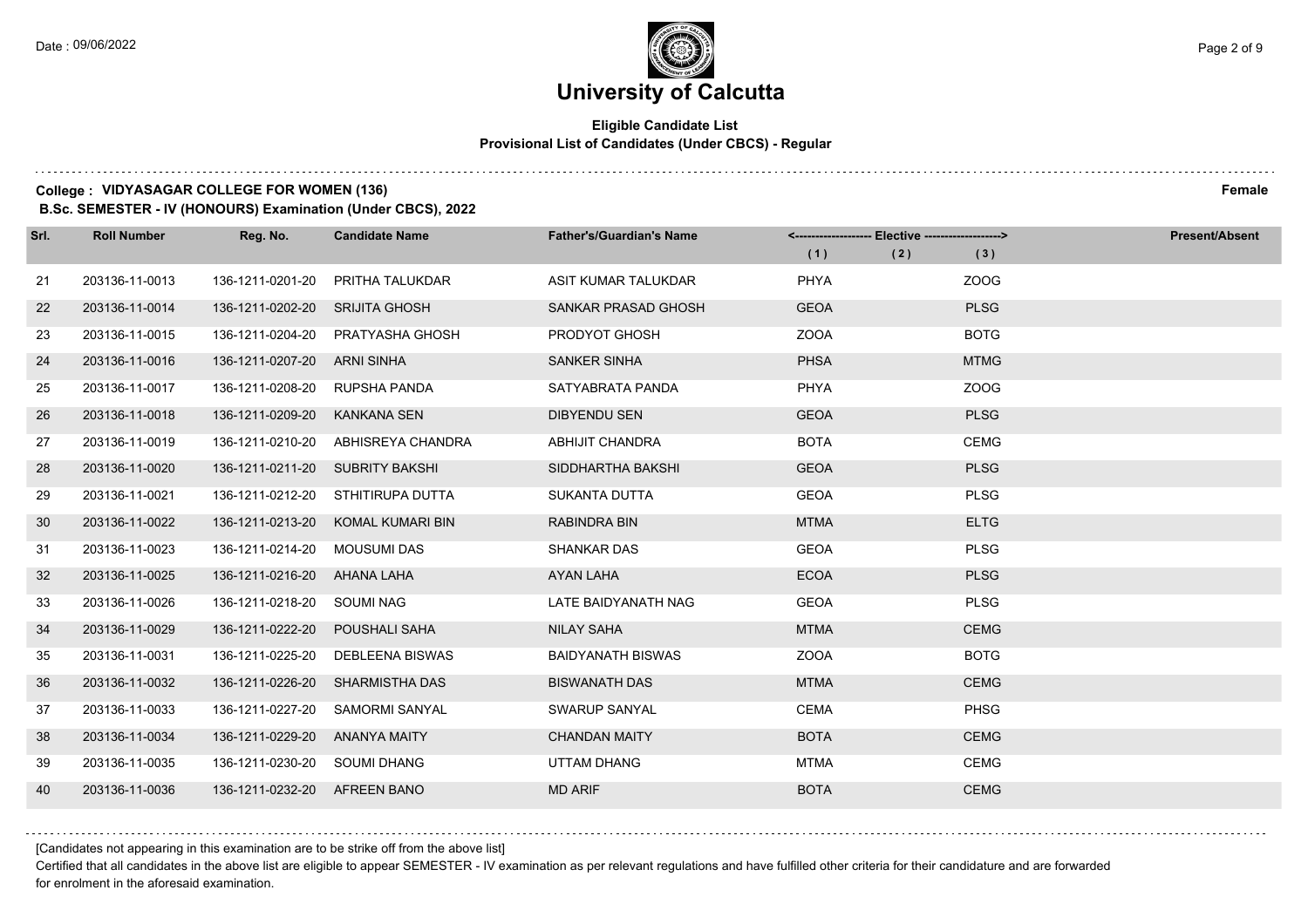### **Eligible Candidate List Provisional List of Candidates (Under CBCS) - Regular**

#### **College : VIDYASAGAR COLLEGE FOR WOMEN (136) Female**

**B.Sc. SEMESTER - IV (HONOURS) Examination (Under CBCS), 2022**

| Srl. | <b>Roll Number</b> | Reg. No.                     | <b>Candidate Name</b>  | <b>Father's/Guardian's Name</b> |             | <------------------- Elective ------------------> |             | <b>Present/Absent</b> |
|------|--------------------|------------------------------|------------------------|---------------------------------|-------------|---------------------------------------------------|-------------|-----------------------|
|      |                    |                              |                        |                                 | (1)         | (2)                                               | (3)         |                       |
| 41   | 203136-11-0037     | 136-1211-0234-20             | <b>ADITI GHOSH</b>     | <b>PROBHAT GHOSH</b>            | <b>CEMA</b> |                                                   | <b>PHSG</b> |                       |
| 42   | 203136-11-0038     | 136-1211-0235-20             | TIYASA DAS             | <b>TAPAS KUMAR DAS</b>          | <b>PHYA</b> |                                                   | ZOOG        |                       |
| 43   | 203136-11-0039     | 136-1211-0236-20 SRISTI BASU |                        | <b>KRISHNENDU BASU</b>          | <b>PHSA</b> |                                                   | <b>MTMG</b> |                       |
| 44   | 203136-11-0040     | 136-1211-0238-20             | <b>SHIRSA DHAR</b>     | <b>SUKANTA DHAR</b>             | <b>BOTA</b> |                                                   | <b>CEMG</b> |                       |
| 45   | 203136-11-0041     | 136-1211-0242-20             | NEHA GUPTA             | NIRMAL KUMAR GUPTA              | <b>CEMA</b> |                                                   | <b>PHSG</b> |                       |
| 46   | 203136-11-0042     | 136-1211-0243-20 TITHI SAHA  |                        | <b>DILIP KUMAR SAHA</b>         | <b>PHYA</b> |                                                   | ZOOG        |                       |
| 47   | 203136-11-0043     | 136-1211-0246-20 DEBIKA DAS  |                        | <b>MANAS KUMAR DAS</b>          | <b>MTMA</b> |                                                   | <b>CEMG</b> |                       |
| 48   | 203136-11-0044     | 136-1211-0247-20             | <b>JAYASHREE DEY</b>   | <b>SOUMEN DEY</b>               | <b>CEMA</b> |                                                   | <b>PHSG</b> |                       |
| 49   | 203136-11-0045     | 136-1211-0249-20             | ANWESHA SAHA           | <b>GOPAL KRISHNA SAHA</b>       | <b>PHYA</b> |                                                   | ZOOG        |                       |
| 50   | 203136-11-0046     | 136-1211-0252-20             | ADRIJA BOSE            | <b>SREEKANTA BOSE</b>           | <b>PHSA</b> |                                                   | <b>MTMG</b> |                       |
| 51   | 203136-11-0047     | 136-1211-0253-20             | SINCHITA CHATTERJEE    | AKSHOYA CHATTERJEE              | <b>ECOA</b> |                                                   | <b>PLSG</b> |                       |
| 52   | 203136-11-0048     | 136-1211-0254-20             | <b>ISHA ROY</b>        | SANJIB ROY                      | <b>CEMA</b> |                                                   | <b>PHSG</b> |                       |
| 53   | 203136-11-0049     | 136-1211-0257-20             | ANKITA SAMADDAR        | <b>CHANDAN SAMADDAR</b>         | <b>ZOOA</b> |                                                   | <b>BOTG</b> |                       |
| 54   | 203136-11-0050     | 136-1211-0258-20             | <b>TIRSHA MAJUMDAR</b> | <b>PARAN MAJUMDAR</b>           | <b>MTMA</b> |                                                   | <b>CEMG</b> |                       |
| 55   | 203136-11-0051     | 136-1211-0259-20             | POULAMI BERA           | RAMPADA BERA                    | <b>MTMA</b> |                                                   | <b>CEMG</b> |                       |
| 56   | 203136-11-0053     | 136-1211-0261-20             | MADHUMITA PRADHAN      | <b>HARIPADA PRADHAN</b>         | <b>CEMA</b> |                                                   | <b>PHSG</b> |                       |
| 57   | 203136-11-0054     | 136-1211-0264-20             | <b>DISARI JANA</b>     | DIBYENDU SEKHAR JANA            | <b>PHSA</b> |                                                   | <b>MTMG</b> |                       |
| 58   | 203136-11-0055     | 136-1211-0266-20             | SASWATI CHAKRABORTY    | <b>SUJOY CHAKRABORTY</b>        | <b>ECOA</b> |                                                   | <b>PLSG</b> |                       |
| 59   | 203136-11-0056     | 136-1211-0268-20             | ANANYA PATHAK          | ANUP KUMAR PATHAK               | <b>ZOOA</b> |                                                   | <b>BOTG</b> |                       |
| 60   | 203136-11-0058     | 136-1211-0272-20             | JOYEE SAHA             | JAGABANDHU SAHA                 | <b>BOTA</b> |                                                   | <b>PHYG</b> |                       |

[Candidates not appearing in this examination are to be strike off from the above list]

Certified that all candidates in the above list are eligible to appear SEMESTER - IV examination as per relevant regulations and have fulfilled other criteria for their candidature and are forwarded for enrolment in the aforesaid examination.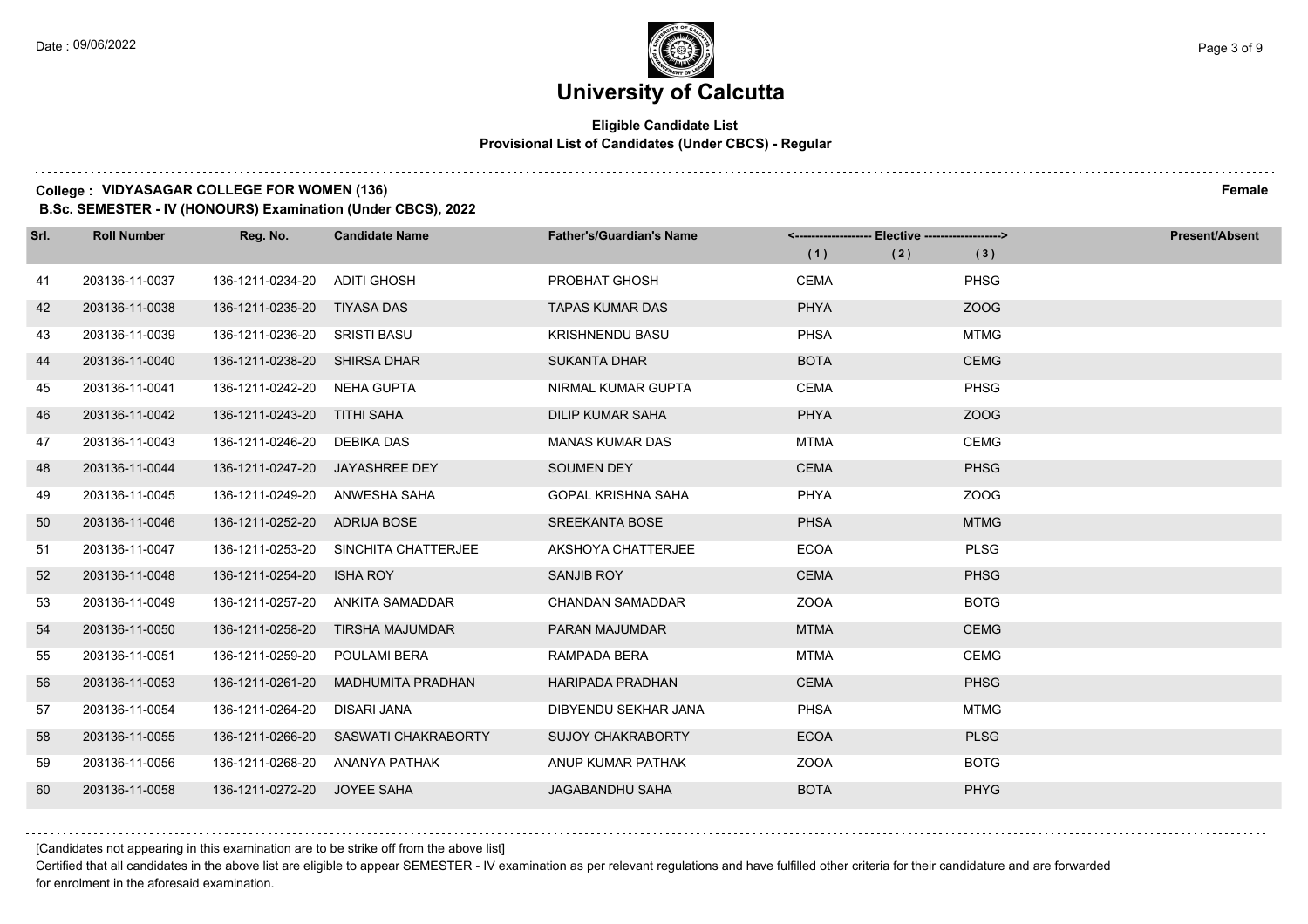### **Eligible Candidate List Provisional List of Candidates (Under CBCS) - Regular**

#### **College : VIDYASAGAR COLLEGE FOR WOMEN (136) Female**

**B.Sc. SEMESTER - IV (HONOURS) Examination (Under CBCS), 2022**

| Srl. | <b>Roll Number</b> | Reg. No.                      | <b>Candidate Name</b>      | <b>Father's/Guardian's Name</b> |             | <------------------- Elective ------------------> |             | <b>Present/Absent</b> |
|------|--------------------|-------------------------------|----------------------------|---------------------------------|-------------|---------------------------------------------------|-------------|-----------------------|
|      |                    |                               |                            |                                 | (1)         | (2)                                               | (3)         |                       |
| 61   | 203136-11-0059     | 136-1211-0276-20              | PRIYADARSHINI BANERJEE     | PUNYASLOKE BANERJEE             | <b>GEOA</b> |                                                   | <b>PLSG</b> |                       |
| 62   | 203136-11-0060     | 136-1211-0279-20              | <b>ISHITA MAITY</b>        | RABINDRANATH MAITY              | <b>MTMA</b> |                                                   | <b>CEMG</b> |                       |
| 63   | 203136-11-0061     | 136-1211-0281-20              | <b>IPSHITA KOLEY</b>       | PRONAB KOLEY                    | <b>ZOOA</b> |                                                   | <b>BOTG</b> |                       |
| 64   | 203136-11-0062     | 136-1211-0282-20              | KHUSHI KHEMKA              | NIRAJ KHEMKA                    | <b>PHYA</b> |                                                   | ZOOG        |                       |
| 65   | 203136-11-0063     | 136-1211-0283-20              | <b>PROMITA DEY</b>         | ACHINTYA KUMAR DEY              | <b>PHSA</b> |                                                   | <b>MTMG</b> |                       |
| 66   | 203136-11-0064     | 136-1211-0287-20              | <b>MONISHA CHAKRABORTY</b> | <b>MALOY CHAKRABORTY</b>        | <b>BOTA</b> |                                                   | <b>CEMG</b> |                       |
| 67   | 203136-11-0066     | 136-1211-0290-20              | ANUSHILA BAGCHI            | <b>DIPANKAR BAGCHI</b>          | <b>PHSA</b> |                                                   | <b>MTMG</b> |                       |
| 68   | 203136-11-0067     | 136-1211-0293-20              | <b>RITIKA HENS</b>         | <b>BASANTA KUMAR HENS</b>       | <b>BOTA</b> |                                                   | <b>CEMG</b> |                       |
| 69   | 203136-11-0069     | 136-1211-0295-20              | NILANJANA LAHIRI           | <b>ASHOK LAHIRI</b>             | <b>BOTA</b> |                                                   | <b>CEMG</b> |                       |
| 70   | 203136-11-0070     | 136-1211-0296-20              | NAMRATA BHATTACHARJEE      | <b>RAM BHATTACHARJEE</b>        | <b>PHYA</b> |                                                   | ZOOG        |                       |
| 71   | 203136-11-0071     | 136-1211-0297-20              | TUBA .                     | <b>MD ISHTIAQUE</b>             | <b>ZOOA</b> |                                                   | <b>BOTG</b> |                       |
| 72   | 203136-11-0072     | 136-1211-0298-20              | ASMITA CHOUDHURY           | ARUP CHOUDHURY                  | <b>PHYA</b> |                                                   | ZOOG        |                       |
| 73   | 203136-11-0073     | 136-1211-0299-20              | SUDESHNA BANERJEE          | <b>GOPAL BANERJEE</b>           | <b>ZOOA</b> |                                                   | <b>BOTG</b> |                       |
| 74   | 203136-11-0074     | 136-1211-0300-20              | DOYEL NAIYA                | <b>MANAB RANJAN NAIYA</b>       | <b>BOTA</b> |                                                   | <b>CEMG</b> |                       |
| 75   | 203136-11-0076     | 136-1211-0304-20              | KOUSHIKI CHATTERJEE        | SOUMEN CHATTOPADHYAY            | <b>BOTA</b> |                                                   | <b>CEMG</b> |                       |
| 76   | 203136-11-0077     | 136-1211-0305-20              | SANGITA KHATUA             | <b>GOUTAM KHATUA</b>            | <b>ZOOA</b> |                                                   | <b>BOTG</b> |                       |
| 77   | 203136-11-0078     | 136-1211-0306-20              | RAJKUMARI BURMAN           | SADANAND BURMAN                 | <b>BOTA</b> |                                                   | <b>PHYG</b> |                       |
| 78   | 203136-11-0079     | 136-1211-0309-20              | SANCHITA CHANDRA           | PRADIP KUMAR CHANDRA            | <b>ZOOA</b> |                                                   | <b>BOTG</b> |                       |
| 79   | 203136-11-0080     | 136-1211-0311-20              | SAKSHI SINGH               | <b>SANJAY SINGH</b>             | <b>CEMA</b> |                                                   | <b>PHSG</b> |                       |
| 80   | 203136-11-0082     | 136-1211-0315-20 AYUSHI MITRA |                            | SAURABH KUSUM MITRA             | <b>BOTA</b> |                                                   | <b>CEMG</b> |                       |

[Candidates not appearing in this examination are to be strike off from the above list]

Certified that all candidates in the above list are eligible to appear SEMESTER - IV examination as per relevant regulations and have fulfilled other criteria for their candidature and are forwarded for enrolment in the aforesaid examination.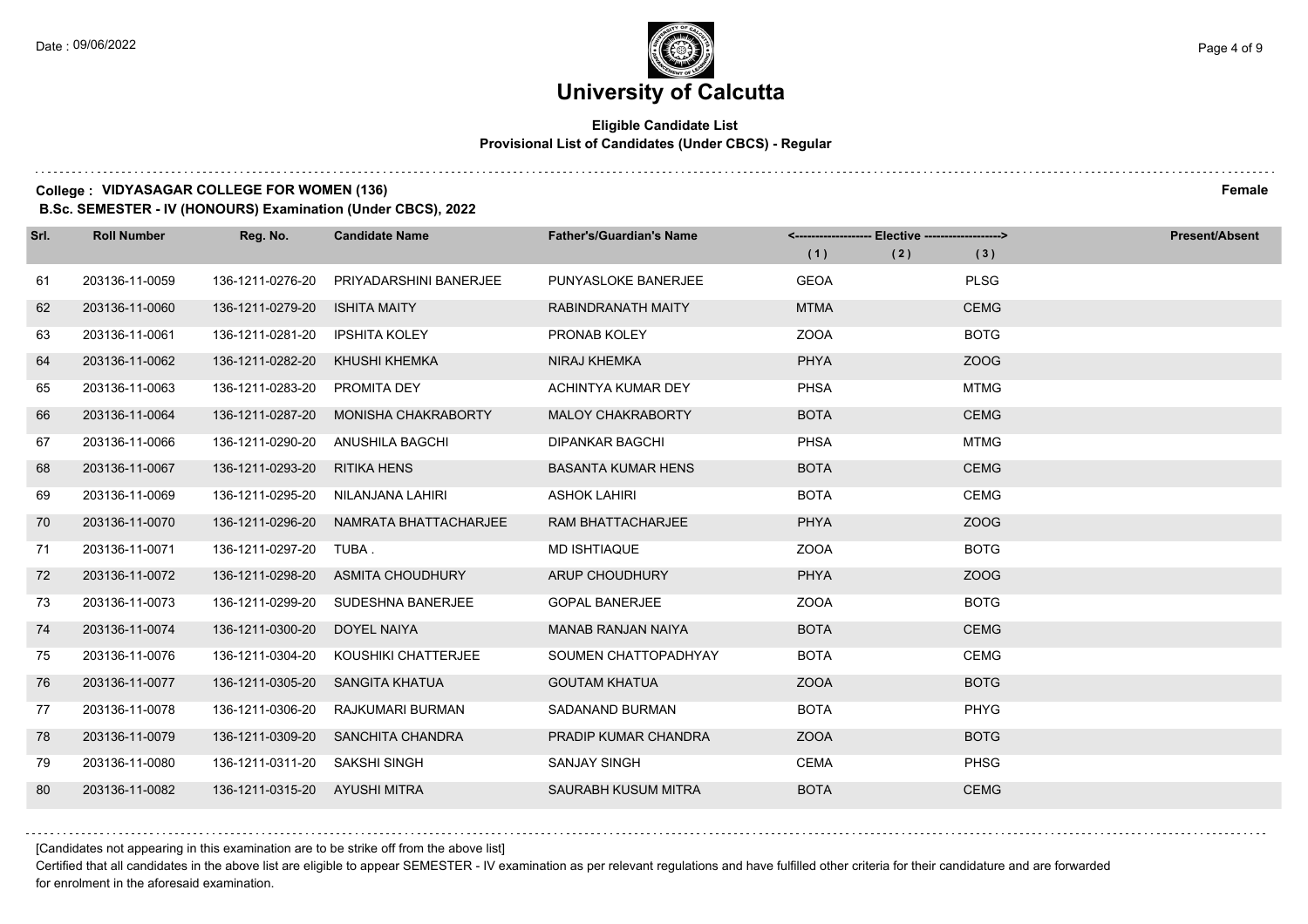### **Eligible Candidate List Provisional List of Candidates (Under CBCS) - Regular**

#### **College : VIDYASAGAR COLLEGE FOR WOMEN (136) Female**

**B.Sc. SEMESTER - IV (HONOURS) Examination (Under CBCS), 2022**

| Srl. | <b>Roll Number</b> | Reg. No.         | <b>Candidate Name</b>        | <b>Father's/Guardian's Name</b> |             | <------------------- Elective ------------------> |             | <b>Present/Absent</b> |
|------|--------------------|------------------|------------------------------|---------------------------------|-------------|---------------------------------------------------|-------------|-----------------------|
|      |                    |                  |                              |                                 | (1)         | (2)                                               | (3)         |                       |
| 81   | 203136-11-0084     | 136-1211-0319-20 | DEBLEENA BHATTACHARJEE       | <b>DEBRAJ BHATTACHARJEE</b>     | <b>BOTA</b> |                                                   | PHYG        |                       |
| 82   | 203136-11-0085     | 136-1211-0320-20 | ADRITA MITRA                 | <b>PRATIK MITRA</b>             | <b>BOTA</b> |                                                   | <b>CEMG</b> |                       |
| 83   | 203136-11-0086     | 136-1211-0321-20 | ABHEEPSA CHATTERJEE          | <b>ABHIJIT CHATTERJEE</b>       | <b>GEOA</b> |                                                   | <b>PLSG</b> |                       |
| 84   | 203136-11-0087     | 136-1211-0322-20 | DEBANJALI DAS                | <b>RAJAT KUMAR DAS</b>          | <b>ZOOA</b> |                                                   | <b>BOTG</b> |                       |
| 85   | 203136-11-0088     | 136-1211-0323-20 | SUSHMITA CHANDRA             | <b>DEBASIS CHANDRA</b>          | <b>ZOOA</b> |                                                   | <b>BOTG</b> |                       |
| 86   | 203136-11-0090     | 136-1211-0325-20 | <b>DANISHTA AQUEEL</b>       | <b>AQUEEL AHMAD</b>             | ZOOA        |                                                   | <b>BOTG</b> |                       |
| 87   | 203136-11-0091     | 136-1211-0326-20 | AQDAS ZEHRA                  | <b>SALIM HUSSAIN</b>            | <b>BOTA</b> |                                                   | PHYG        |                       |
| 88   | 203136-11-0092     | 136-1211-0327-20 | <b>RIYA BERA</b>             | <b>BASUDEB BERA</b>             | <b>ZOOA</b> |                                                   | <b>BOTG</b> |                       |
| 89   | 203136-11-0093     | 136-1211-0328-20 | PIU BANERJEE                 | <b>TARAK BANERJEE</b>           | <b>ZOOA</b> |                                                   | <b>BOTG</b> |                       |
| 90   | 203136-11-0094     | 136-1211-0329-20 | <b>HASINA KHATUN</b>         | <b>SK MOFIJUDDIN</b>            | <b>GEOA</b> |                                                   | <b>PLSG</b> |                       |
| 91   | 203136-11-0095     | 136-1211-0331-20 | ARPITA SAHA                  | <b>AVIJIT SAHA</b>              | <b>ZOOA</b> |                                                   | <b>BOTG</b> |                       |
| 92   | 203136-11-0096     | 136-1211-0332-20 | <b>MAHWASH QUDDUS ANSARI</b> | <b>MD QUDDUS ANSARI</b>         | <b>ZOOA</b> |                                                   | <b>BOTG</b> |                       |
| 93   | 203136-11-0097     | 136-1211-0334-20 | TAIABA KHATUN                | <b>MD. AFTAR HOSSAIN</b>        | <b>CEMA</b> |                                                   | <b>PHSG</b> |                       |
| 94   | 203136-11-0098     | 136-1211-0335-20 | SHREYA NANDY                 | KUMARESH NANDY                  | <b>ZOOA</b> |                                                   | <b>BOTG</b> |                       |
| 95   | 203136-11-0099     | 136-1212-0184-20 | <b>PRIYONI SAHA</b>          | PRADYUT SAHA                    | <b>GEOA</b> |                                                   | <b>PLSG</b> |                       |
| 96   | 203136-11-0100     | 136-1212-0187-20 | SUDESHNA DAS                 | SUVENDU RANJAN DAS              | <b>BOTA</b> |                                                   | <b>PHYG</b> |                       |
| 97   | 203136-11-0101     | 136-1212-0189-20 | SAMPURNA MUNSHI              | SUDHANYA MUNSHI                 | <b>ZOOA</b> |                                                   | <b>BOTG</b> |                       |
| 98   | 203136-11-0102     | 136-1212-0194-20 | SWATI MAJUMDER               | <b>SANJOY MAJUMDER</b>          | <b>GEOA</b> |                                                   | <b>PLSG</b> |                       |
| 99   | 203136-11-0103     | 136-1212-0199-20 | <b>JAYATEE DAS</b>           | <b>JAGABANDHU DAS</b>           | <b>PHYA</b> |                                                   | ZOOG        |                       |
| 100  | 203136-11-0104     | 136-1212-0205-20 | <b>ISHA MONDAL</b>           | <b>DEB KUMAR MONDAL</b>         | <b>GEOA</b> |                                                   | <b>FMSG</b> |                       |

[Candidates not appearing in this examination are to be strike off from the above list]

Certified that all candidates in the above list are eligible to appear SEMESTER - IV examination as per relevant regulations and have fulfilled other criteria for their candidature and are forwarded for enrolment in the aforesaid examination.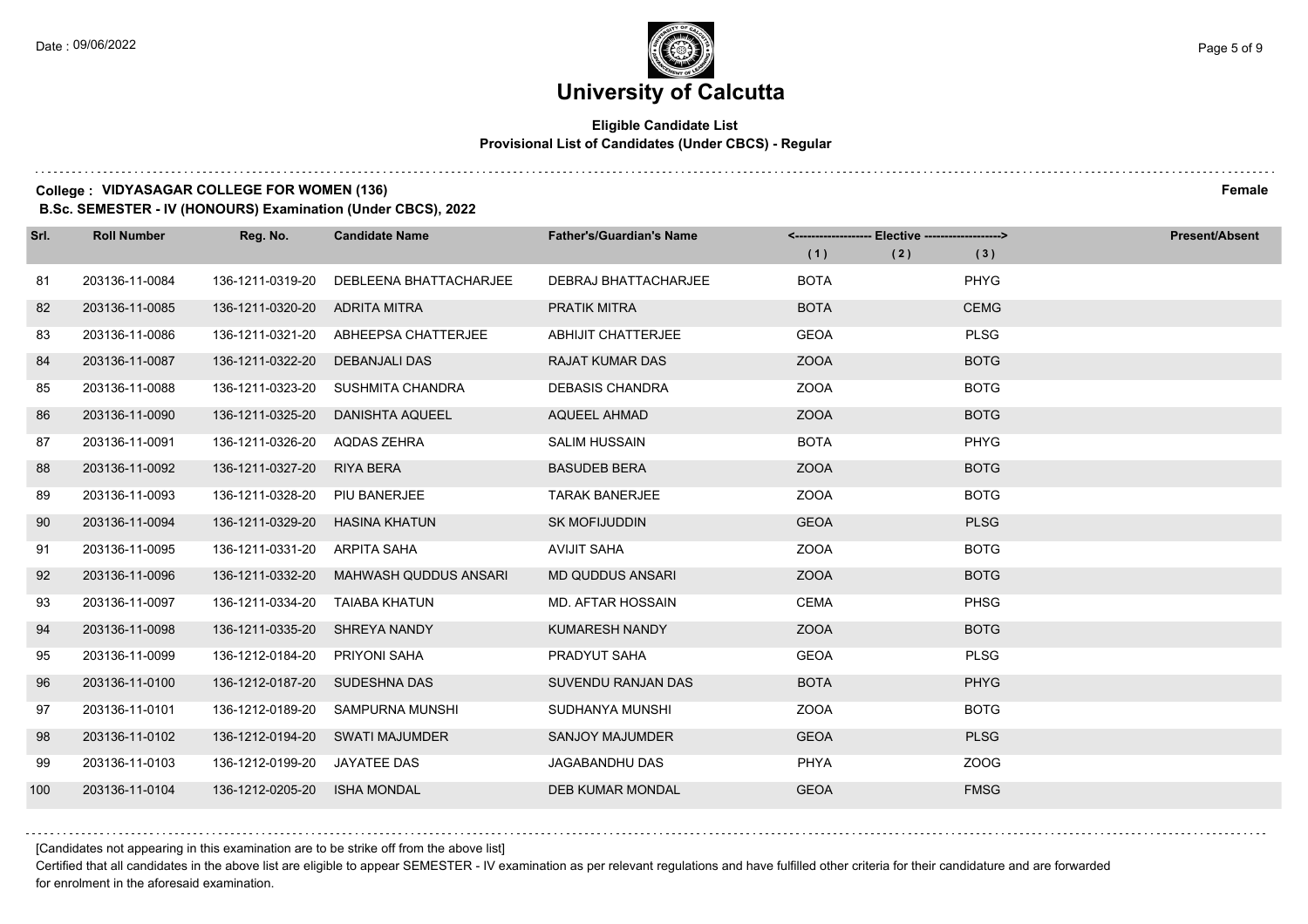### **Eligible Candidate List Provisional List of Candidates (Under CBCS) - Regular**

#### **College : VIDYASAGAR COLLEGE FOR WOMEN (136) Female**

**B.Sc. SEMESTER - IV (HONOURS) Examination (Under CBCS), 2022**

| Srl. | <b>Roll Number</b> | Reg. No.         | <b>Candidate Name</b>            | <b>Father's/Guardian's Name</b> | <-------------------- Elective -------------------> |     |             | <b>Present/Absent</b> |
|------|--------------------|------------------|----------------------------------|---------------------------------|-----------------------------------------------------|-----|-------------|-----------------------|
|      |                    |                  |                                  |                                 | (1)                                                 | (2) | (3)         |                       |
| 101  | 203136-11-0105     | 136-1212-0219-20 | <b>DURBA NASKAR</b>              | DEBABRATA NASKAR                | <b>GEOA</b>                                         |     | <b>PLSG</b> |                       |
| 102  | 203136-11-0106     | 136-1212-0228-20 | NABANITA MANDAL                  | <b>HIRANMAY MANDAL</b>          | <b>ZOOA</b>                                         |     | <b>BOTG</b> |                       |
| 103  | 203136-11-0107     | 136-1212-0231-20 | KIRTIDA MONDAL                   | ARABINDA MONDAL                 | <b>PHYA</b>                                         |     | ZOOG        |                       |
| 104  | 203136-11-0109     |                  | 136-1212-0241-20 SREEPARNA DOLUI | <b>TAPAN DOLUI</b>              | <b>PHYA</b>                                         |     | ZOOG        |                       |
| 105  | 203136-11-0110     | 136-1212-0245-20 | PRIYA DAS                        | <b>MAHADEB DAS</b>              | <b>GEOA</b>                                         |     | <b>PLSG</b> |                       |
| 106  | 203136-11-0111     | 136-1212-0248-20 | SAYANTIKA ROY                    | <b>SUMAN KUMAR ROY</b>          | <b>ZOOA</b>                                         |     | <b>BOTG</b> |                       |
| 107  | 203136-11-0112     | 136-1212-0256-20 | ANGANA MONDAL                    | <b>DEB KUMAR MONDAL</b>         | <b>ZOOA</b>                                         |     | <b>BOTG</b> |                       |
| 108  | 203136-11-0113     | 136-1212-0262-20 | JAYASHREE SARKAR                 | <b>BAIDYA NATH SARKAR</b>       | <b>ZOOA</b>                                         |     | <b>BOTG</b> |                       |
| 109  | 203136-11-0117     | 136-1212-0292-20 | <b>CHITRA BISWAS</b>             | <b>KAPIL BISWAS</b>             | <b>GEOA</b>                                         |     | <b>PLSG</b> |                       |
| 110  | 203136-11-0122     | 136-1212-0330-20 | RITIKA PATRA                     | LATE DEBABRATA PATRA            | <b>PHYA</b>                                         |     | ZOOG        |                       |
| 111  | 203136-11-0126     | 136-1214-0192-20 | BRISTI KUNDU                     | SUDIP KUNDU                     | <b>GEOA</b>                                         |     | <b>PLSG</b> |                       |
| 112  | 203136-11-0128     | 136-1214-0206-20 | <b>PAYEL GHOSH</b>               | LATE SALIL GHOSH                | <b>GEOA</b>                                         |     | <b>PLSG</b> |                       |
| 113  | 203136-11-0129     | 136-1214-0217-20 | SHRABANI PAUL                    | SHYAMAL KRISHNA PAUL            | <b>PHYA</b>                                         |     | ZOOG        |                       |
| 114  | 203136-11-0130     | 136-1214-0233-20 | <b>MAYA MANDAL</b>               | <b>GOBINDA MANDAL</b>           | <b>PHSA</b>                                         |     | <b>MTMG</b> |                       |
| 115  | 203136-11-0131     | 136-1214-0237-20 | DEBALINA GHOSH                   | <b>ASHIT GHOSH</b>              | <b>ZOOA</b>                                         |     | <b>BOTG</b> |                       |
| 116  | 203136-11-0132     | 136-1214-0250-20 | MOUSUMI MAHATA                   | <b>BIVISON MAHATA</b>           | <b>ZOOA</b>                                         |     | <b>BOTG</b> |                       |
| 117  | 203136-11-0133     | 136-1214-0251-20 | SHREYASHI NATH                   | <b>SUBRATA NATH</b>             | <b>GEOA</b>                                         |     | <b>PLSG</b> |                       |
| 118  | 203136-11-0136     | 136-1214-0286-20 | POULAMI BHADRA                   | PRADYOT BHADRA                  | <b>PHYA</b>                                         |     | ZOOG        |                       |
| 119  | 203136-11-0138     | 136-1214-0303-20 | SHREYA GHOSH                     | <b>BATA KRISHNA GHOSH</b>       | <b>CEMA</b>                                         |     | <b>PHSG</b> |                       |
| 120  | 203136-11-0140     |                  | 136-1214-0316-20 ANWESHA KUNDU   | <b>BIMAL CHANDRA KUNDU</b>      | <b>BOTA</b>                                         |     | <b>CEMG</b> |                       |

[Candidates not appearing in this examination are to be strike off from the above list]

Certified that all candidates in the above list are eligible to appear SEMESTER - IV examination as per relevant regulations and have fulfilled other criteria for their candidature and are forwarded for enrolment in the aforesaid examination.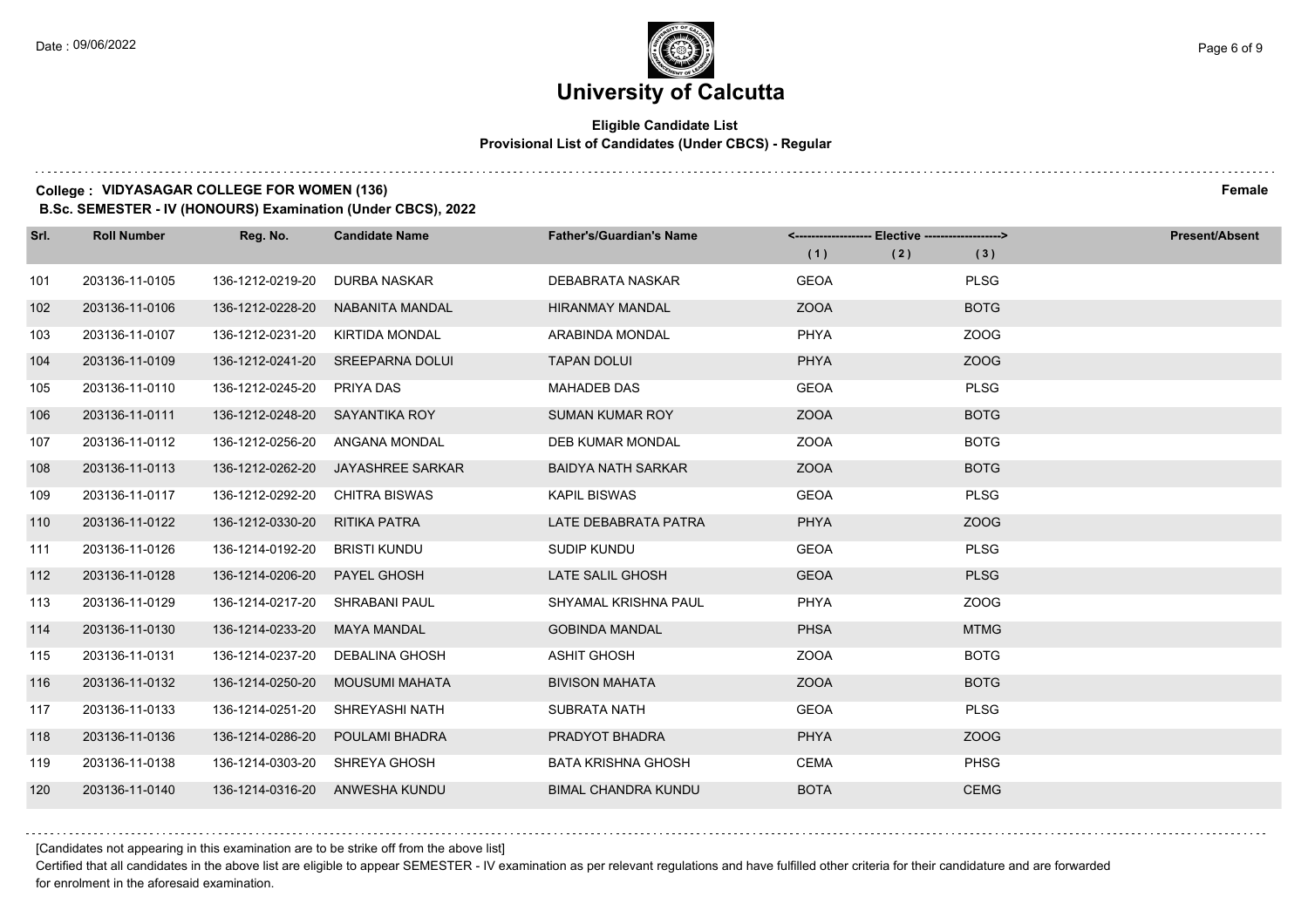### **Eligible Candidate List Provisional List of Candidates (Under CBCS) - Regular**

#### **College : VIDYASAGAR COLLEGE FOR WOMEN (136) Female**

**B.Sc. SEMESTER - IV (HONOURS) Examination (Under CBCS), 2022**

| Srl. | <b>Roll Number</b> | Reg. No.                      | <b>Candidate Name</b>                 | <b>Father's/Guardian's Name</b> |             | <------------------- Elective ------------------> |             | <b>Present/Absent</b> |
|------|--------------------|-------------------------------|---------------------------------------|---------------------------------|-------------|---------------------------------------------------|-------------|-----------------------|
|      |                    |                               |                                       |                                 | (1)         | (2)                                               | (3)         |                       |
| 121  | 203136-11-0141     | 136-1214-0318-20              | SIMIRITI SHAW                         | <b>DINESH SHAW</b>              | <b>BOTA</b> |                                                   | <b>CEMG</b> |                       |
| 122  | 203136-11-0142     | 136-1215-0239-20 SIREEN NAHAR |                                       | <b>SK SAIFUL ISLAM</b>          | <b>MTMA</b> |                                                   | <b>ELTG</b> |                       |
| 123  | 203136-11-0143     |                               | 136-1215-0244-20 BIPASHA SARKAR       | <b>MONSUR HOBIB SARKAR</b>      | <b>CEMA</b> |                                                   | <b>PHSG</b> |                       |
| 124  | 203136-11-0144     | 136-1215-0255-20              | MUKTI KHATUN                          | OMED ALI MONDAL                 | <b>ZOOA</b> |                                                   | <b>BOTG</b> |                       |
| 125  | 203136-11-0146     | 136-1215-0265-20              | SALONI MOLLA                          | NIJAM UDDIN MOLLA               | <b>ZOOA</b> |                                                   | <b>BOTG</b> |                       |
| 126  | 203136-11-0147     | 136-1215-0269-20              | PRIYA SHARMA                          | <b>SURENDRA SHARMA</b>          | <b>PHYA</b> |                                                   | ZOOG        |                       |
| 127  | 203136-11-0148     |                               | 136-1215-0271-20 HUMERAH FATMA PARWEZ | <b>NASIM PARWEZ</b>             | <b>ZOOA</b> |                                                   | <b>BOTG</b> |                       |
| 128  | 203136-11-0149     | 136-1215-0273-20              | RUKHSAR KHATOON                       | <b>NOOR ALAM ANSARI</b>         | <b>PHYA</b> |                                                   | ZOOG        |                       |
| 129  | 203136-11-0150     | 136-1215-0274-20              | <b>TASKEEN SAHBAN</b>                 | <b>MD SAHBAN ANSARI</b>         | <b>BOTA</b> |                                                   | <b>PHYG</b> |                       |
| 130  | 203136-11-0151     |                               | 136-1215-0277-20 SAIQUA KHATOON       | <b>NOOR ALAM ANSARI</b>         | <b>PHYA</b> |                                                   | ZOOG        |                       |
| 131  | 203136-11-0153     | 136-1215-0312-20 PUJA BISWAS  |                                       | DR ABDUL KALAM BISWAS           | <b>BOTA</b> |                                                   | <b>CEMG</b> |                       |
| 132  | 203136-11-0154     | 136-1211-0456-20 ANKITA BOSE  |                                       | <b>ASHOK BOSE</b>               | <b>BOTA</b> |                                                   | <b>CEMG</b> |                       |
| 133  | 203136-11-0155     | 136-1211-0460-20              | TIYASHA SAMANTA                       | <b>MANOJ SAMANTA</b>            | <b>CEMA</b> |                                                   | <b>PHSG</b> |                       |
| 134  | 203136-11-0156     | 136-1211-0461-20 AYURSHE DAS  |                                       | <b>TAPAS DAS</b>                | <b>ZOOA</b> |                                                   | <b>BOTG</b> |                       |
| 135  | 203136-11-0157     | 136-1211-0483-20              | DISHA MAITY                           | <b>DILIP MAITY</b>              | <b>ECOA</b> |                                                   | <b>FMSG</b> |                       |
| 136  | 203136-11-0158     | 136-1211-0485-20              | <b>BANDHABI DAS</b>                   | <b>BISHU DAS</b>                | <b>GEOA</b> |                                                   | <b>PLSG</b> |                       |
| 137  | 203136-11-0159     | 136-1211-0487-20              | <b>ILORA DAS</b>                      | SUBRATA DAS                     | <b>PHYA</b> |                                                   | ZOOG        |                       |
| 138  | 203136-11-0160     | 136-1211-0489-20              | PROMA MUKHOPADHYAY                    | <b>GURUDAS MUKHOPADHYAY</b>     | <b>PHSA</b> |                                                   | <b>MTMG</b> |                       |
| 139  | 203136-11-0161     | 136-1211-0490-20              | SRIJA MONDAL                          | SUBHAS CH. MONDAL               | <b>MTMA</b> |                                                   | <b>CEMG</b> |                       |
| 140  | 203136-11-0162     |                               | 136-1211-0491-20 SOURAMITA DUTTA      | PARTHA PRATIM DUTTA             | <b>ECOA</b> |                                                   | <b>PLSG</b> |                       |

[Candidates not appearing in this examination are to be strike off from the above list]

Certified that all candidates in the above list are eligible to appear SEMESTER - IV examination as per relevant regulations and have fulfilled other criteria for their candidature and are forwarded for enrolment in the aforesaid examination.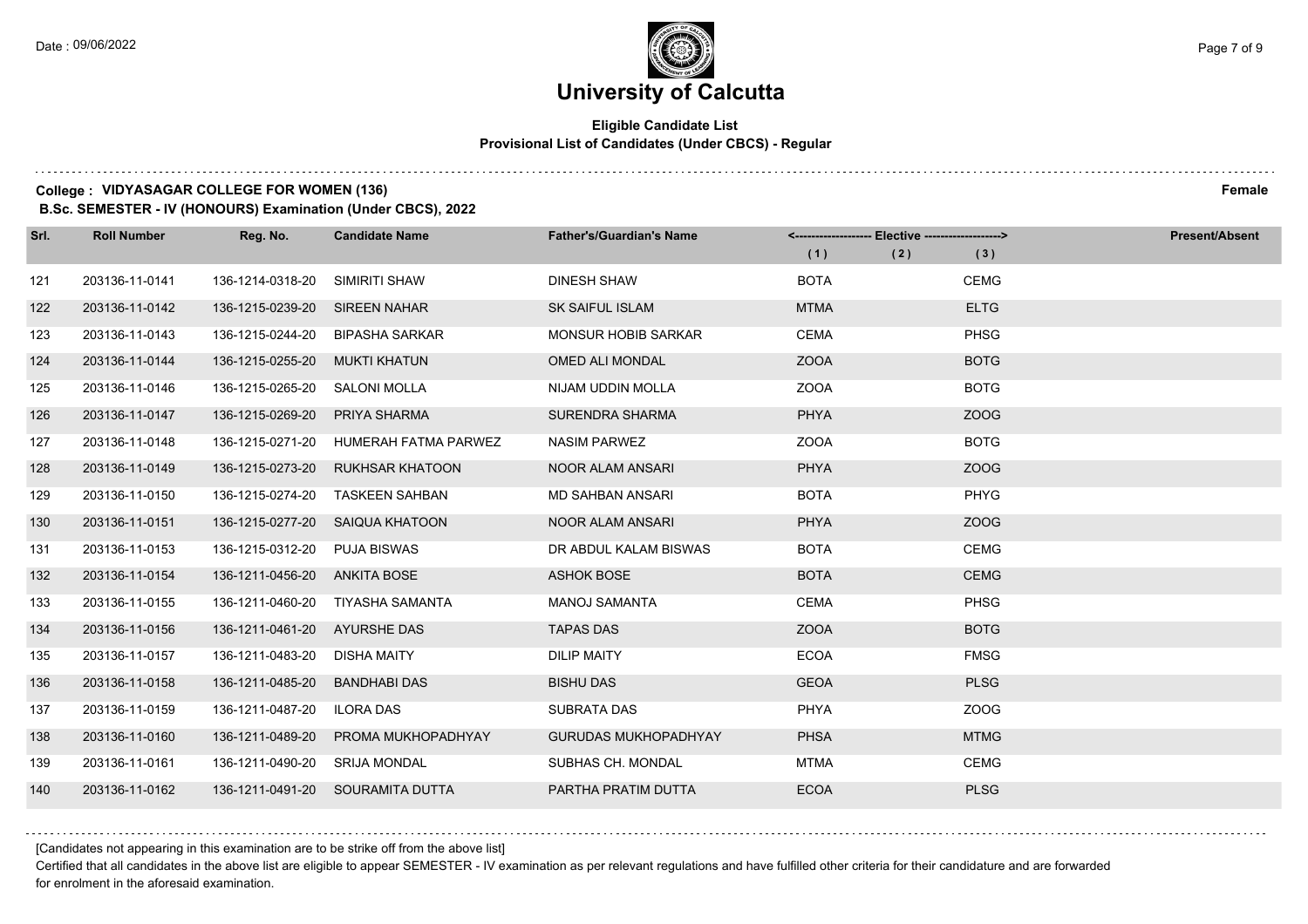### **Eligible Candidate List Provisional List of Candidates (Under CBCS) - Regular**

#### **College : VIDYASAGAR COLLEGE FOR WOMEN (136) Female**

**B.Sc. SEMESTER - IV (HONOURS) Examination (Under CBCS), 2022**

| Srl. | <b>Roll Number</b> | Reg. No.                      | <b>Candidate Name</b>    | <b>Father's/Guardian's Name</b> | <-------------------- Elective -------------------> |             | <b>Present/Absent</b> |
|------|--------------------|-------------------------------|--------------------------|---------------------------------|-----------------------------------------------------|-------------|-----------------------|
|      |                    |                               |                          |                                 | (1)<br>(2)                                          | (3)         |                       |
| 141  | 203136-11-0163     | 136-1211-0492-20              | <b>SHUCHI BARUI</b>      | KAMAL KUMAR BARUI               | <b>PHSA</b>                                         | <b>MTMG</b> |                       |
| 142  | 203136-11-0164     | 136-1211-0493-20              | <b>DISHANI GHATAK</b>    | <b>DINA BANDHU GHATAK</b>       | PHYA                                                | ZOOG        |                       |
| 143  | 203136-11-0165     | 136-1211-0494-20              | <b>PRARONA MUKHERJEE</b> | <b>GOUTAM MUKHERJEE</b>         | <b>PHYA</b>                                         | ZOOG        |                       |
| 144  | 203136-11-0166     | 136-1211-0495-20              | LABLI CHAUDHURI          | SOUMEN CHAUDHURI                | <b>PHYA</b>                                         | ZOOG        |                       |
| 145  | 203136-11-0167     | 136-1211-0496-20              | <b>SRABANTI SAHA</b>     | LAXMI NARAYAN SAHA              | <b>ECOA</b>                                         | <b>PLSG</b> |                       |
| 146  | 203136-11-0168     | 136-1211-0497-20              | ANSHU UPADHYAY           | <b>SATISH UPADHYAY</b>          | <b>MTMA</b>                                         | <b>CEMG</b> |                       |
| 147  | 203136-11-0169     | 136-1211-0498-20              | TITLEE SAHA              | <b>JAYANTA SAHA</b>             | <b>BOTA</b>                                         | <b>PHYG</b> |                       |
| 148  | 203136-11-0170     | 136-1211-0499-20 SWAGATA SAHA |                          | <b>BIMAL SAHA</b>               | <b>PHSA</b>                                         | <b>MTMG</b> |                       |
| 149  | 203136-11-0171     | 136-1211-0500-20              | SHIBANGI RAI             | <b>KAMLESH RAI</b>              | <b>BOTA</b>                                         | <b>CEMG</b> |                       |
| 150  | 203136-11-0172     | 136-1212-0484-20              | <b>PIYA MISTRY</b>       | <b>BIJON MISTRY</b>             | <b>ZOOA</b>                                         | <b>BOTG</b> |                       |
| 151  | 203136-11-0173     | 136-1212-0488-20 SAKSHI RAJAK |                          | <b>BIJAY KUMAR RAJAK</b>        | <b>MTMA</b>                                         | <b>CEMG</b> |                       |
| 152  | 203136-11-0174     | 136-1214-0486-20 SUTANUKA ROY |                          | SANJIB ROY                      | <b>GEOA</b>                                         | <b>PLSG</b> |                       |
| 153  | 203136-11-0176     | 136-1211-0512-20              | <b>SREYA BANERJEE</b>    | RAJA BANERJEE                   | <b>GEOA</b>                                         | <b>FMSG</b> |                       |
| 154  | 203136-11-0178     | 136-1211-0516-20 SAYANI DEY   |                          | <b>SUMIT KUMAR DEY</b>          | <b>MTMA</b>                                         | <b>ELTG</b> |                       |
| 155  | 203136-11-0179     | 136-1211-0517-20 ADRISHA DAS  |                          | <b>INDRAJIT DAS</b>             | <b>BOTA</b>                                         | <b>CEMG</b> |                       |
| 156  | 203136-11-0180     | 136-1212-0514-20              | MRINMOYEE BHAKTA         | <b>BIJEN INDU BHAKTA</b>        | <b>BOTA</b>                                         | <b>PHYG</b> |                       |
| 157  | 203136-11-0181     | 136-1212-0515-20              | TIASHA SAHA              | <b>SUBHASIS SAHA</b>            | <b>GEOA</b>                                         | <b>PLSG</b> |                       |
| 158  | 203136-11-0183     | 136-1211-0526-20              | <b>SAMALI BANERJEE</b>   | SOURABH BANERJEE                | <b>ECOA</b>                                         | <b>PLSG</b> |                       |
| 159  | 203136-11-0184     | 136-1211-0528-20              | SNEHA CHAND              | <b>MADHU SUDAN CHAND</b>        | <b>BOTA</b>                                         | <b>PHYG</b> |                       |
| 160  | 203136-11-0186     | 144-1211-1867-19 LABIBA JIA   |                          | <b>MD JIAULLAH</b>              | <b>MTMA</b>                                         | <b>CEMG</b> |                       |

[Candidates not appearing in this examination are to be strike off from the above list]

Certified that all candidates in the above list are eligible to appear SEMESTER - IV examination as per relevant regulations and have fulfilled other criteria for their candidature and are forwarded for enrolment in the aforesaid examination.